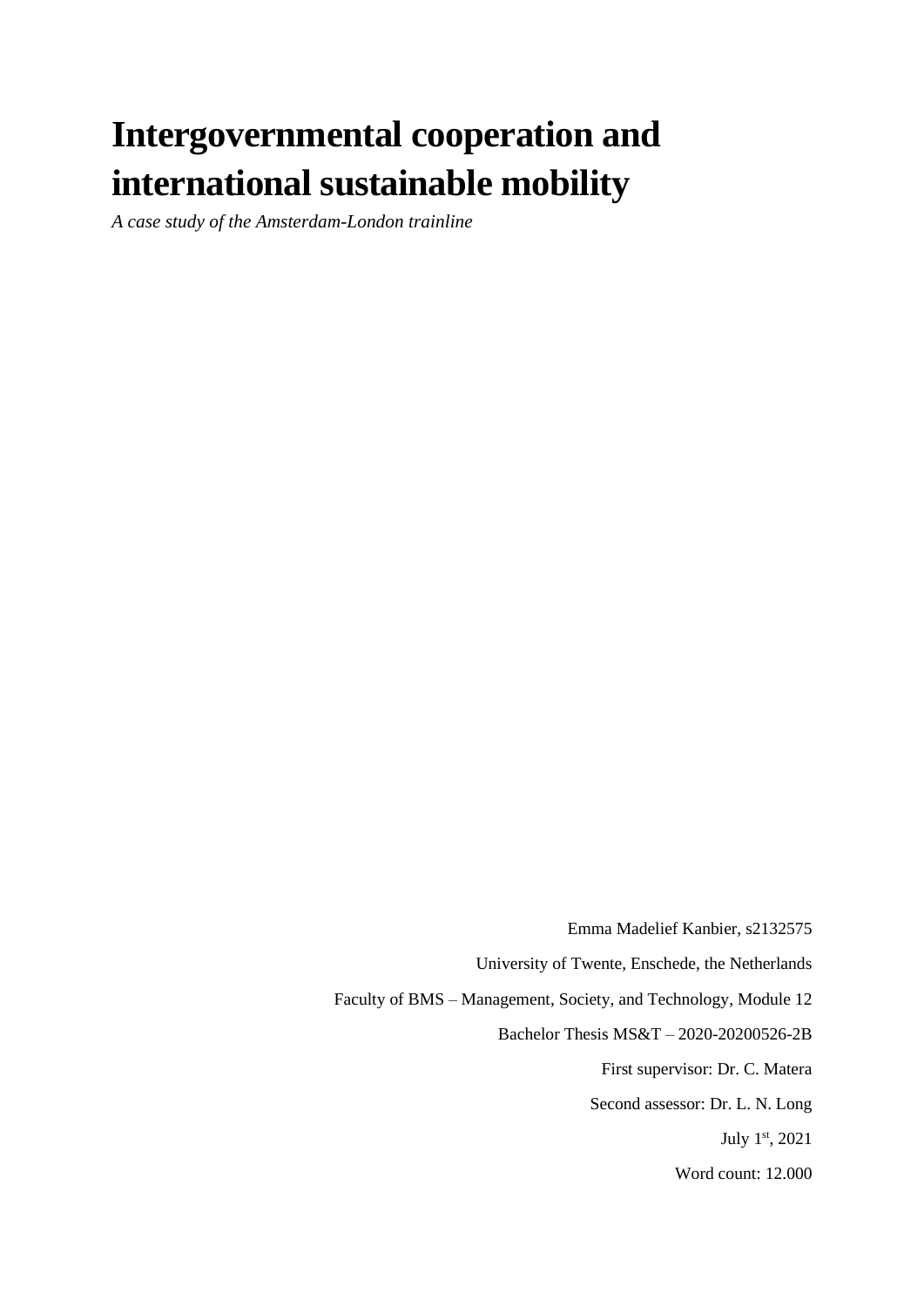#### **Abstract**

In this thesis, the role of intergovernmental cooperation in the policy process of the Amsterdam-London train line is researched. The focus is on how this type of cooperation can create sustainable transport options for international travel for citizens. This is analysed via a systematic literature review (open coding), where policy papers, governmental documentations, and media articles are analysed. This research shows that there is a relationship between the creation of sustainable international travel and intergovernmental cooperation. The results make clear that governments partake in intergovernmental cooperation to solve the policy issue of border controls in order to improve the train line, and to make it compete with other, less sustainable, modes of transportation. Next to that, it provides the basis for more in-depth research on the topic. This research has identified important concepts within the research topic, it shows the relationships present within the case study, and it shows the potential of sustainable mobility as topic of interest for governments, which can be achieved via intergovernmental cooperation. This thesis provides a research agenda for how this thesis can be used to set up a more in-depth analysis of the case, in order to identify create a more specific research.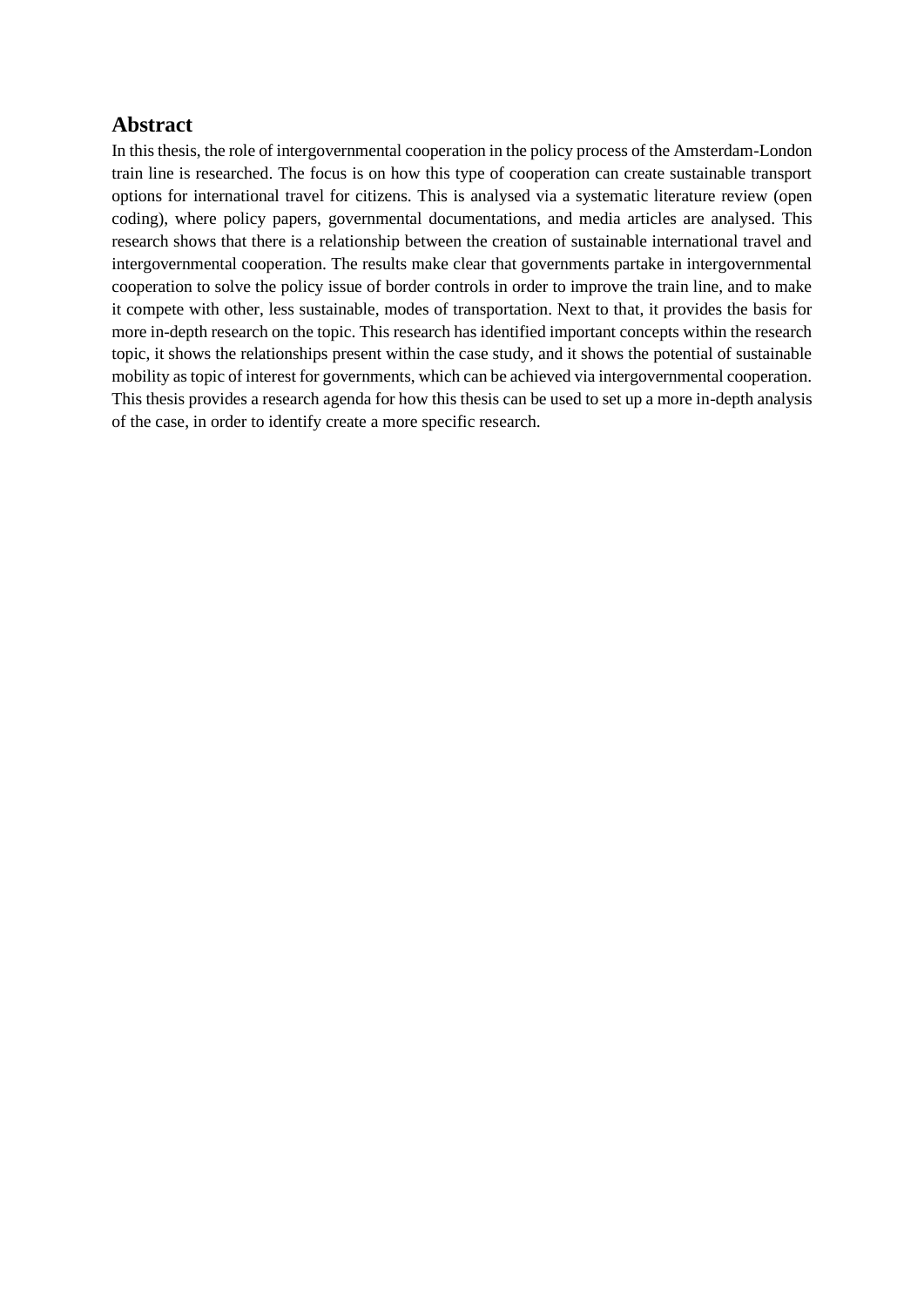## **TABLE OF CONTENTS**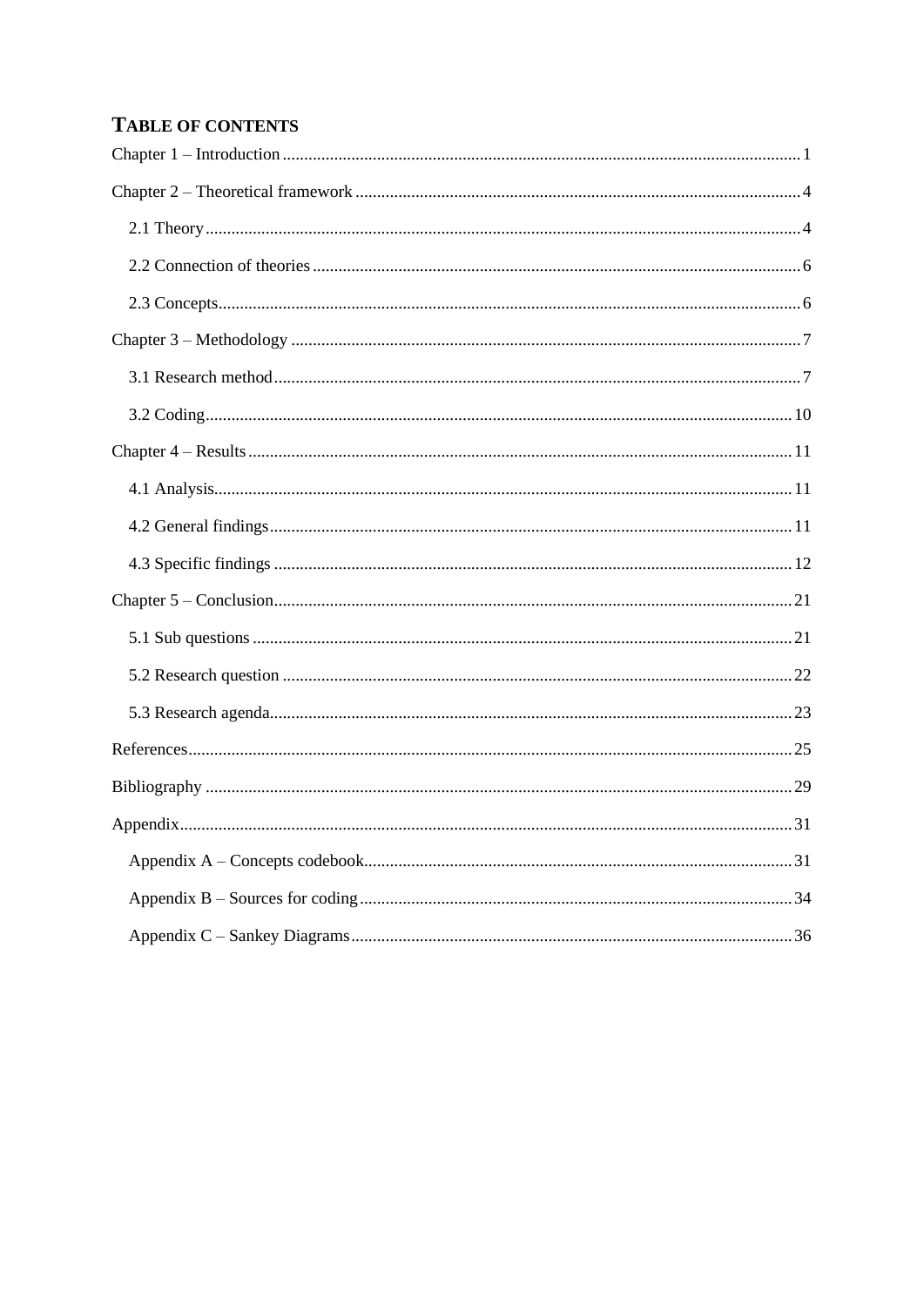## <span id="page-3-0"></span>**CHAPTER 1 – INTRODUCTION**

On November 4<sup>th</sup>, 2016, the Paris Agreement, which was adopted by 196 countries to limit global warming and is legally binding for those who signed it, entered into force (United Nations, nd). In the beginning of 2020, all countries submitted their plans for their climate actions (United Nations, nd). At the end of 2019, world leaders travelled to Madrid to finish the last parts of the Paris Agreement and the rapport of how countries are going to battle climate change (NOS, 2019). Since the convention in Madrid is all about the climate and how to battle greenhouse emissions, one would say that the attendees would choose to travel in a sustainable manner, to give the right example to their own citizens. Ironically, the largest part of the Dutch delegation, thirty of the thirty-five attendees, decided that they would fly to Madrid, while it is generally known that this mode of mobility is less sustainable than travelling by, for example, train. The other five members that would join the rest of the delegation a week later for support would travel by train (NOS, 2019). The following explanatory statement about this was given: *"We would have to change trains four or five times. The journey time is very long, and the costs are high. Also, due to the short transfer times, there is a big chance of missing a connection."* (NOS, 2019, translated).

By giving that statement, the Dutch government perfectly sums up the problems of international train travel: it is costly, time consuming, difficult, and, overall, not user-friendly. This raises the question of how a government can expect that their citizens will travel by such a mode of transportation if they themselves do not want to promote and use this transportation mode. Next to that, in their first climate plan for the years of 2021-2030, the Dutch government does not once mention the words 'trein' (train) or 'vliegtuig' (airplane) as part of their national plan of action to tackle climate change (Rijksoverheid, 2020). Thus, while they recognized the problems for international train travel, they did not seem to want to tackle them on their own. However, it seems now that they did see possibilities to do so in cooperation with another party: The United Kingdom.

In 1993, 'the Fixed Channel Agreement' was signed by the United Kingdom, Belgium, and France. This agreement was previously used for the international train travel from Amsterdam to London, and the reason why the security checks had to be done in Brussels: the Netherlands was not part of this agreement, and thus not giving them the right to do security checks in the name of these countries. In 2020, the Dutch government signed a bilateral agreement with the government of the United Kingdom. Next to that, the Dutch government signed a four-country-treaty with the countries through which this train travels, namely the governments of the United Kingdom, Belgium, and France regarding safety and border control (Rijksoverheid (a), 2020). These new agreements are an addition and extension to the Fixed Channel Link agreement of 1993 (Rijksoverheid (b), 2020). Because of these agreements, all the security checks to enter the United Kingdom can be done in the Netherlands, which means that the train does not have to make an additional stop in Brussels, where the security check first where done, which added an hour to the travel time (Rijksoverheid (b), 2020). The process of extending and creating the new agreement had started in 2017 and ended in 2020 (Tweede Kamer, 2018). The first information about it was publicly revealed in 2016.

Such an international train line can make international train travel more attractive for citizens. Often, when people travel across borders, they will opt to do so by car or plane (CBS, 2019). As stated earlier, it is generally known that these transportation modes are not the most sustainable options for travelling. This, however, can also be explained by science. How 'sustainable' a mode of transportation is, can be operationalized as the 'carbon emission rate per person', which shows how much carbon a mode of transportation releases per person per trip. This emission rate is at its lowest level when, especially on shorter distances, people travel by train or other modes of public transport (Dällenbach, 2020; RTL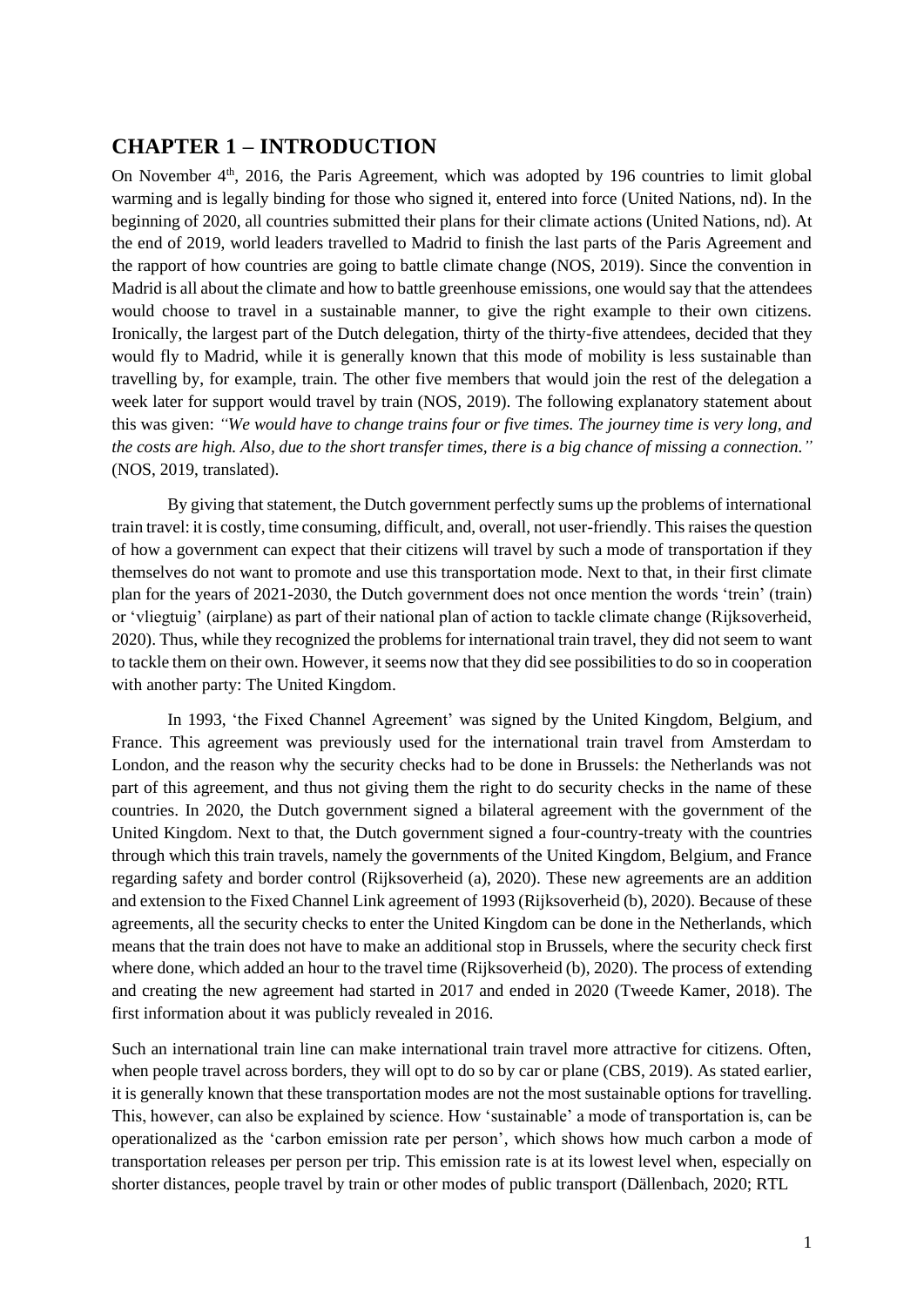Nieuws, 2018). This can also be seen in the case of the Amsterdam-London trainline. This train connects two cities that are, in bird perspective, only 358 kilometres apart (distance.to, nd). To make this travel, one person would emit 63 kilograms of  $CO<sub>2</sub>$  by plane, and 8.17 kilograms of  $CO<sub>2</sub>$  by train (Eurostar, nd). This means that seven people could travel by train, for the same emission rate when one person travels by plane. In this calculation, it is not considered that the train drops people off in the centre of London, and that people travelling by airplane still need to travel from the airport to the centre, making the emission for travelling by plane even more.

Thus, travelling by train is a more sustainable manner of travel than plane or car on the same trip. This fact is even affirmed by the director of KLM, the Dutch national Flight Company. He stated that it would be better for sustainability and the environment if people would travel by train to cover shorter, international distances (RTL Nieuws, 2018). However, for people to choose the train, and thus choose the sustainable travel option, it needs to be:

- 1. Convenient;
- 2. Accessible, and;
- 3. Efficient for them to do so (Dällenbach, 2020).

This means that it must be more attractive to choose to travel by train than to travel by car or plane. As was already stated by the spokesman of the Dutch government, international train travel has not been attractive on any of these fronts, until now.



*Graph 1 - Amount of newspaper articles covering the process 2016-2021*

accumulated for four different newspapers.

That this train became a more attractive mode of transportation, can for example be seen in the newspaper coverage. The public interest during the process of crafting this agreement was rising and extensively covered in the news. This gives the impression that people are willing and wanting more options in international sustainable travel. This can be seen in Graph 1 (based on Table 3, p. 8), where the media coverage about the case between January 2016 and May 2021 has been

The (policy) process of this case study has created an attractive, sustainable, international trainline, which can be seen as a new way of citizen mobility. By taking part in this process, the Dutch government has shown its interest in citizen mobility and has tackled the problems which they summed up themselves as of why train travel has never been attractive before; the train is faster, there are no stops, and one can travel to London from Amsterdam for only €44 (Eurostar, nd). To compare: a plane ticket from Schiphol Airport to London costs  $\epsilon$ 34,34 up to  $\epsilon$ 45, depending on the airline and airport of choice (EasyJet, nd; British Airways, nd), and booking for November 2021 in June 2021. The total travel time for travelling by plane is four to five hours, considering security checks, luggage, and the transfer from the airport to Central London. With the train, it would take five hours and ten minutes to get from Amsterdam to Central London, including an hour to get to security in Amsterdam. This would only make it take up to one hour longer to travel by train. At last, your legs have somewhat more space in a train seat, and you do not have to pay for your luggage. Summing this up, the train now can compete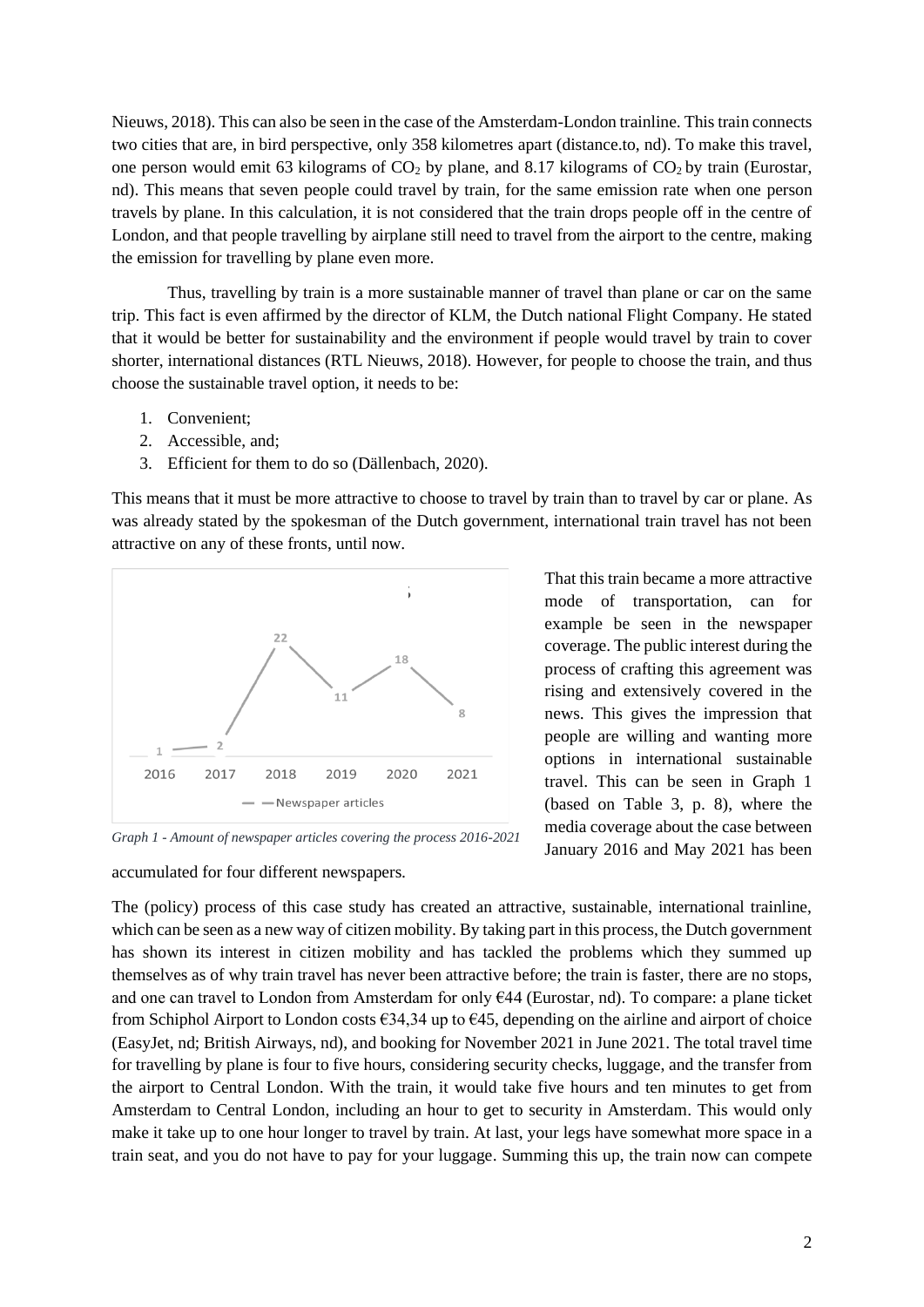with the plane on price, travel time, and comfort, making it a more attractive mode to travel with from city to city.

The cooperating governments have created and now promote an improved way of citizen mobility by solving the issues at hand via an improved and innovative policy, by cooperating with different governments. This case study shows the potential of cooperation between governments to make international sustainable travel possible. This makes one curious how the concept of 'intergovernmental cooperation' was implemented in this case, and how it can possibly be used in other cases, to reach the same goal. Would it be possible to use this same concept elsewhere, to make sustainable international travel easier and more attractive to citizens, and what can be learned from this case study?

In the context of the Amsterdam-London train line, the research question addressed in this thesis is as follows:

*To what extent did intergovernmental cooperation provide opportunities for sustainable, international mobility between cities for citizens by solving policy issues across national borders in the case of the Amsterdam-London train line?*

This empirical research question is addressed via open coding, which is further discussed in the next chapter. To address this research question, the following, but not limited to these, sub-questions will be researched:

- 1. Who are the policy actors and institutions involved in the case of the Amsterdam-London trainline?
- 2. What are the rules and regulations on national and international level that this case needed to conform to and make up the playing field of this policy issue, and how does this set the scope for the policy system?

After this introduction, the theoretical framework and concepts are explored. In chapter three, the research method and design are discussed. After that, the results of the analysis are discussed. Then, the sub-, and research questions are addressed, and a research is agenda proposed.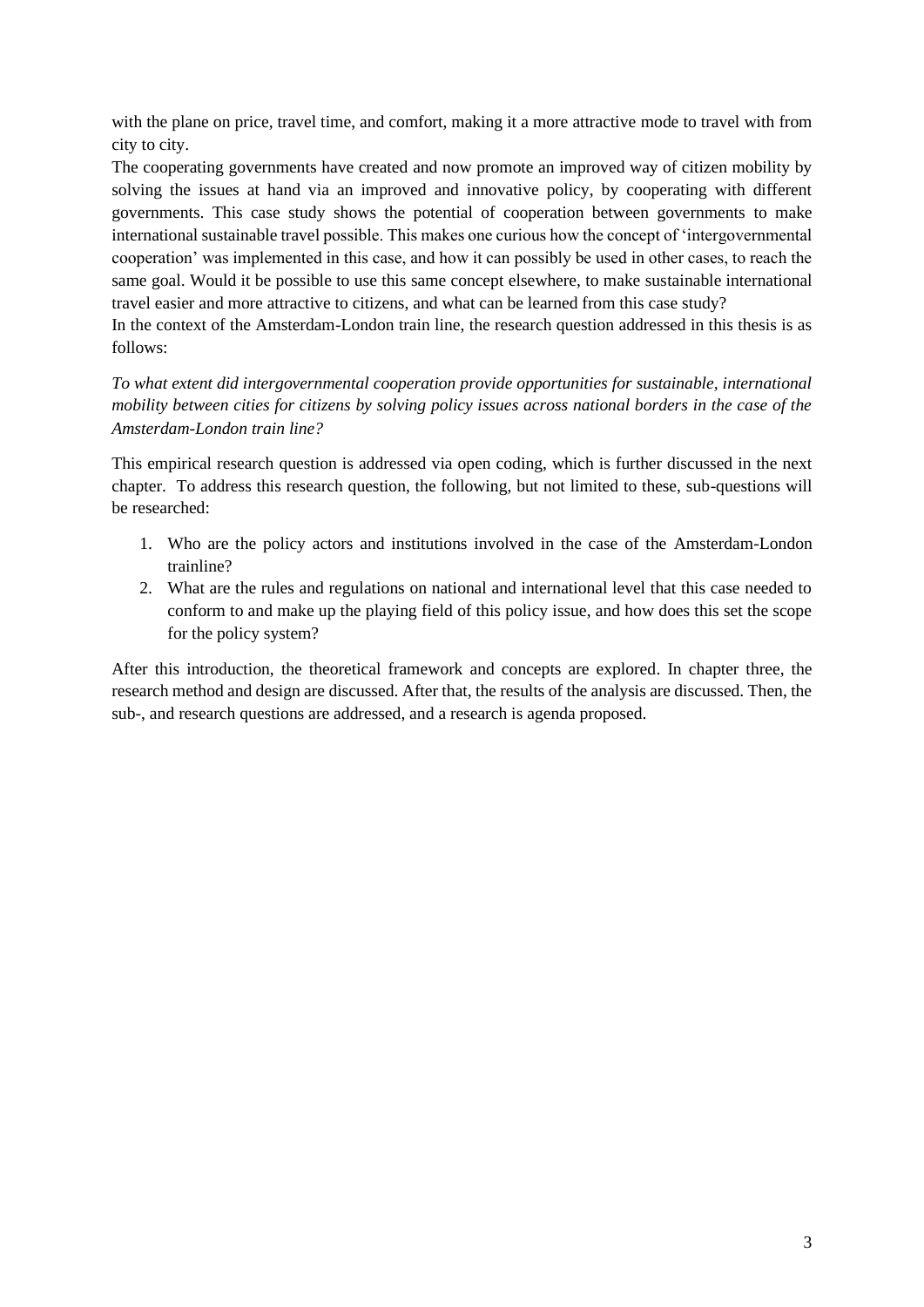## <span id="page-6-0"></span>**CHAPTER 2 – THEORETICAL FRAMEWORK**

In this chapter of the thesis, the existing models and theories that are relevant for the research are discussed. The Ecology of Games framework is presented, as well as theory about intergovernmental cooperation. The 'Ecology of Games' framework, as proposed by Lubell (2013) is the main framework used in this thesis. In this framework, there are six core concepts, which all entail a key part of a policy process ('policy game'). The Ecology of Games framework allows to take apart the policy process in smaller bits, to help understand the specific role of these parts and how they work together.

After this framework and theory are discussed, the concepts that are present in the research question are explained and placed in the theories to make clear which role they have in this thesis.

#### <span id="page-6-1"></span>**2.1 Theory**

#### **2.1.1 Ecology of Games framework**

The most prominent framework for this thesis is the 'Ecology of Games' framework. In this framework, there are six core dimensions: policy games, policy issues, policy actors, policy institutions, policy systems, and time (Lubell, 2013).

#### *Policy issue*

At the core of a policy game, there is a policy issue. A policy issue often entails a collective action problem. A collective action problem is when *"more than one individual is required to contribute to an effort in order to achieve an outcome"* (Ostrom, 2004, p. 1; Woods & Bowman, 2018). In this context, the outcome would be to solve the problem at hand by cooperation between different parties. In this framework, the concept also entails payoff and outcomes (Lubell, 2013), meaning the gains that a party can make out of cooperating, providing motivation to participate. This is discussed more extensively later in this chapter.

#### *Policy institution and Policy actors*

In a policy issue, there are different parties who collaborate to tackle the collective problem. In this framework, they are called "policy actors" and "policy institutions". While actors and institutions are different, they are connected. A policy actor is a person or a group who has a stake or an interest in the outcome of the policy issue (Lubell, 2013). A policy institution consists of a set of rules and informal norms that provide how policy actors come to make a collective decision (Lubell, 2013). Policy actors exist within the policy institutions that conform to the issues that they have stakes and interests in (Lubell, 2013).

#### *Policy systems*

The next dimension is the policy system. The policy system sets the boundaries and scope in which the policy issue and cooperation parties take place. "*Policy systems can be defined at different scales, for example local, regional, state-wide, national, and global. The choice of geographical scale determines the scope of inquiry for a particular analysis, but still leaves open the possibility of cross-scale interactions."* (Lubell, 2013, p. 542). This means that the policy systems entail the scope, which can be geographically, but also political institutions and ecological boundaries (Lubell, 2013).

#### *Time*

Another dimension that entails the scope is time. In this framework, a synonym that is used is 'change'. Time can bring change in systems, institutions, actors, and other dimensions mentioned in this framework (Lubell, 2013). Such change can be as simple as a country getting a new president or premier after elections, but it can also be a change in a country's constitution or laws. These kinds of changes can influence the dynamics, power, and positions of actors, institutions, or systems.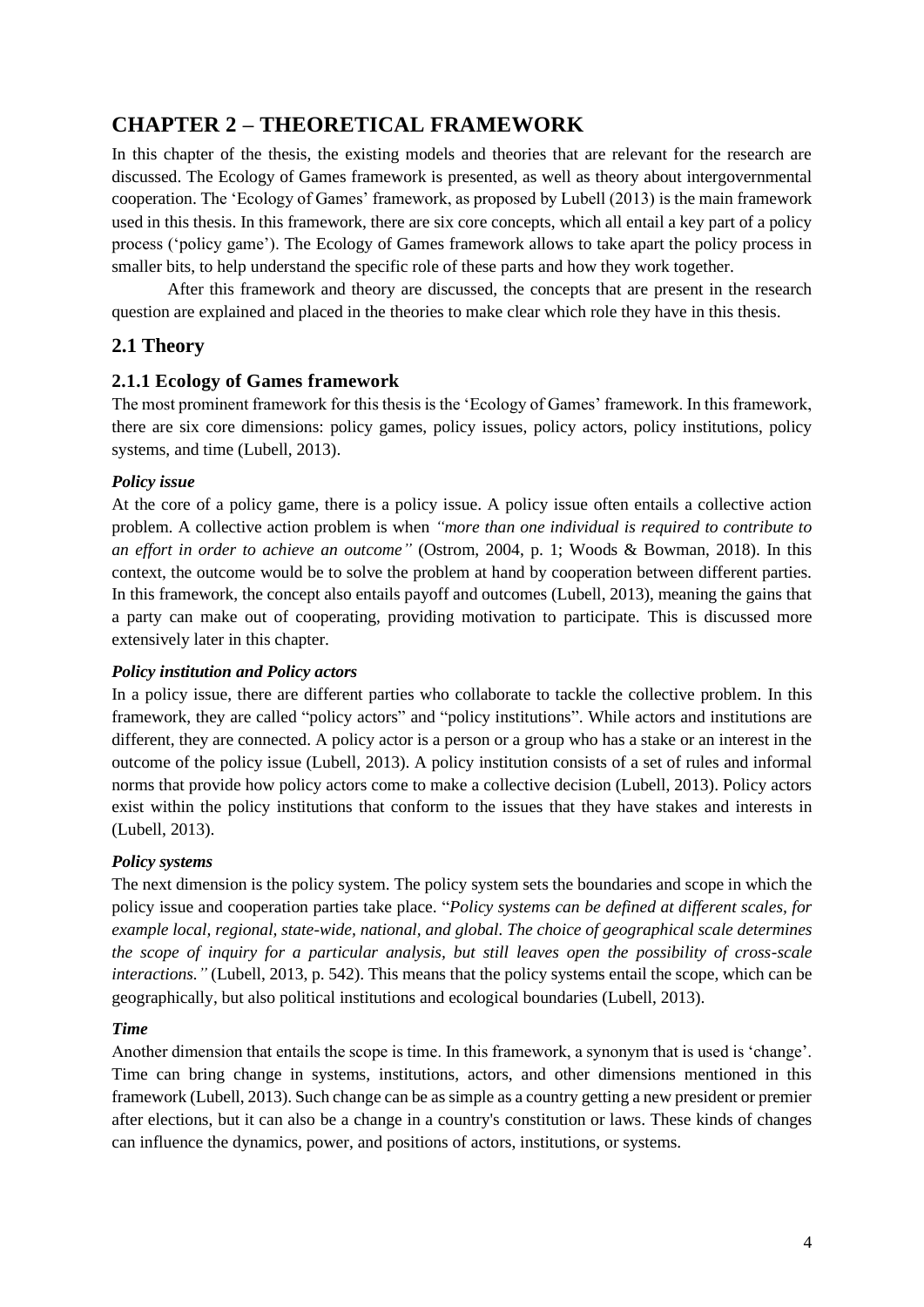#### *Policy game*

Next to the core dimensions already mentioned, there are some other parts of this framework that play a role in the forming of policy games.

One of these is networks. Networks influence the way players act and how they make decisions within the policy game. It entails "(...) *single actors being related to many others or participating in multiple institutions, but also that different structural properties of an entire network may influence the behaviour of any given individual.*" (Lubell, 2013, p. 553). In this framework, the network and relationship between actors and institutions is most often present and is called a "bipartite network". They are often tied together via their interests, but actors are also tied to the institutions because of the resources they have (Lubell, 2013).

Resources give actors a way in to try and deal with the problem, give them a sense of power, and to be able to pay the transaction costs entailed with participating (Lubell, 2013). This all eventually comes down to a cost-benefit analysis. If the gains are larger than the costs, it is more likely for parties to be willing to participate. The gains of a policy game can be described as policy outputs and policy outcomes. Here, outputs are the direct effect of a policy, and outcomes the real effects the policy has after some time has passed (Knill & Tosun, 2012). Policy actors will always try to use their power to gain as much as possible from the cooperation (Lubell, 2013).

The five core dimensions combined with the concepts mentioned above, form a policy game. Such a game is a place where "*actors jointly participate and make decisions according to the collective choice rules of a specific policy institution, where the outputs are operational rules that apply to issues within that institution's jurisdiction.*" (Lubell, 2013, p. 540).

#### **2.1.2 Intergovernmental cooperation**

According to Woods & Bowman (2018, p. 488), intergovernmental cooperation arises when *"(...) collective action problems associated with coordination, division, and defection increase, participants will institute more formalized structures and stronger central authority in order to solve these problems.*". Meaning intergovernmental cooperation arises when such collective action is undertaken by cooperating in governmental institutions (Woods & Bowman, 2018; Lindstrom, 1998).

A collective action problem can arise anew, or it can be that a current policy does not solve the issue anymore (Woods & Bowman, 2018). However, in both cases, issues can arise that block effective intergovernmental cooperation, since they can hold back the gains of participating parties (Woods  $\&$ Bowman, 2018). These issues are transaction costs and free rider problems. Transaction costs are costs associated with the costs made to get the (new) agreement in place (Woods & Bowman, 2018). These transaction costs must eventually be lower than the gains of such cooperation, for actors to have a net positive gain (Woods & Bowman, 2018). Transactions costs also forms the basis for the free-rider issue. Some actors reason that they will benefit more if the other parties pay most of the transaction costs, so that they must pay less to none (Woods & Bowman, 2018). However, such behaviour can lead to no cooperation at all, meaning that there are no gains to distribute to begin with (Woods & Bowman, 2018). When such issues are solved, intergovernmental cooperation can become an attractive means to an end. The first reason why participation would be beneficial for parties, is when the policy issue is something that now causes problems for the actor, but also is something that is high on the agenda and fits the actors' preferences (Woods & Bowman, 2018; Lindstrom, 1998). If actors decide to participate, their powers come into play. The more power an institution has, the more influence they have, but have the least to gain (Woods & Bowman, 2018). This makes weaker institutions more attracted to such cooperation, since it is likely that they will gain the most. However, if an institution has more power in the process, they are more likely to influence the design of the agreement (Woods & Bowman, 2018).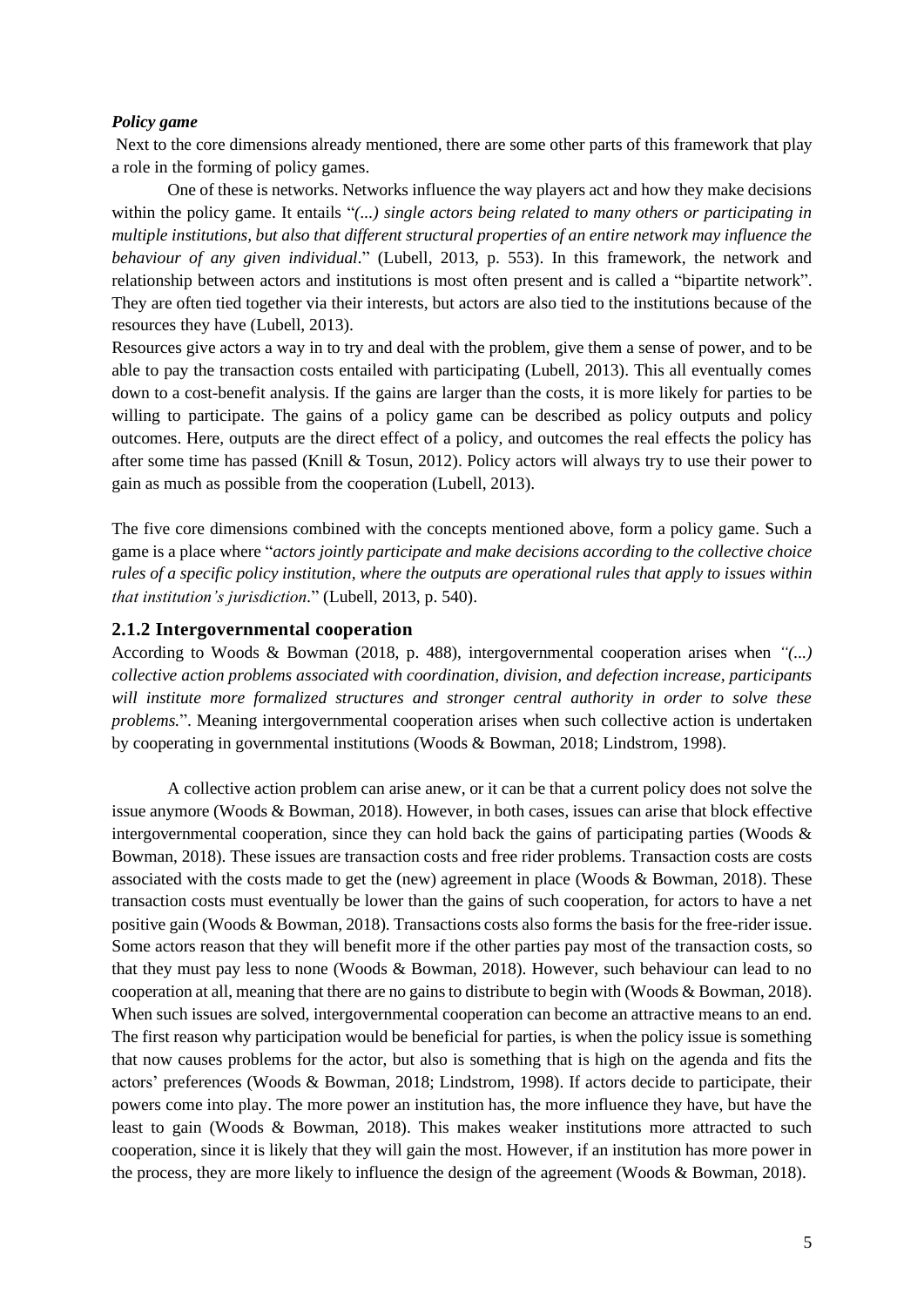Eventually, Wood & Bowman (2018, p. 492) identify five factors that motivate parties, can lead to gains, and make intergovernmental cooperation effective:

- 1. Problem severity;
- 2. Policy preferences;
- 3. Institutional power;
- 4. The design of an agreement;
- 5. Collective action incentives.

#### <span id="page-8-0"></span>**2.2 Connection of theories**

When these theories are combined, they influence each other as can be seen in Image 1. The variables are variables on their own, the arrows show how they are connected. All variables are influenced by time, since time can change all the variables, which is why it is presented as a border. Then all the variables together, and after being influences by time, make up the policy game.



#### <span id="page-8-1"></span>**2.3 Concepts**

Throughout the first two chapters of this thesis,

the concepts of 'sustainable mobility' and '(solving) policy issues' have been mentioned. Their meaning and role in this thesis are explained in this section of the thesis.

*Image 1 - Connection of theories*

#### **2.3.1 Sustainable mobility**

Sustainable mobility is the overarching concept of this thesis. In general, it means mobility that provide green options of transport (Banister, 2008), in which there is less usage of transportation modes that rely on oil-based fuel (Barr & Prillwitz, 2008) and more focus on the role of mobility in society (Banister, 2008; Barr & Prillwitz, 2014).

In this case study, sustainable mobility comes back in the form of 'opportunities for citizens'. This refers to the possibilities and opportunities for people to have options in their choices of mobility and transportation. People now can include a train ride over a high-speed rail to travel between Amsterdam and London, where this may not have been attractive before (NOS, 2020). Now that the changes are made to the train line, it can compete with the airplane on time, price, comfort, and efficiency, all while making international travel more sustainable. By giving citizens the choice to travel sustainable across border, governments can try to make their societies more sustainable by implementing sustainable mobility policies.

#### **2.3.2 (solving) Policy issues**

In the context of this research, '(solving) policy issues' entails the solving of the issues regarding inefficient, international travel via the Amsterdam-London trainline, making that it was not a viable transportation option for citizens. For this case, it is the issues regarding the security checks in Brussels for the train line needed to be changed, so that they do not have to stop for an extra hour. To do so, the Netherlands needed to be included in the old policies, so that passengers can go through border control on all stations.

Solving the policy issue means that the status quo, in which the issue exists, is abandoned. Then a new status quo is created by making new agreements and policies, in which the issues regarding inefficient travel stood in the way of the train line being a viable transport option for citizens.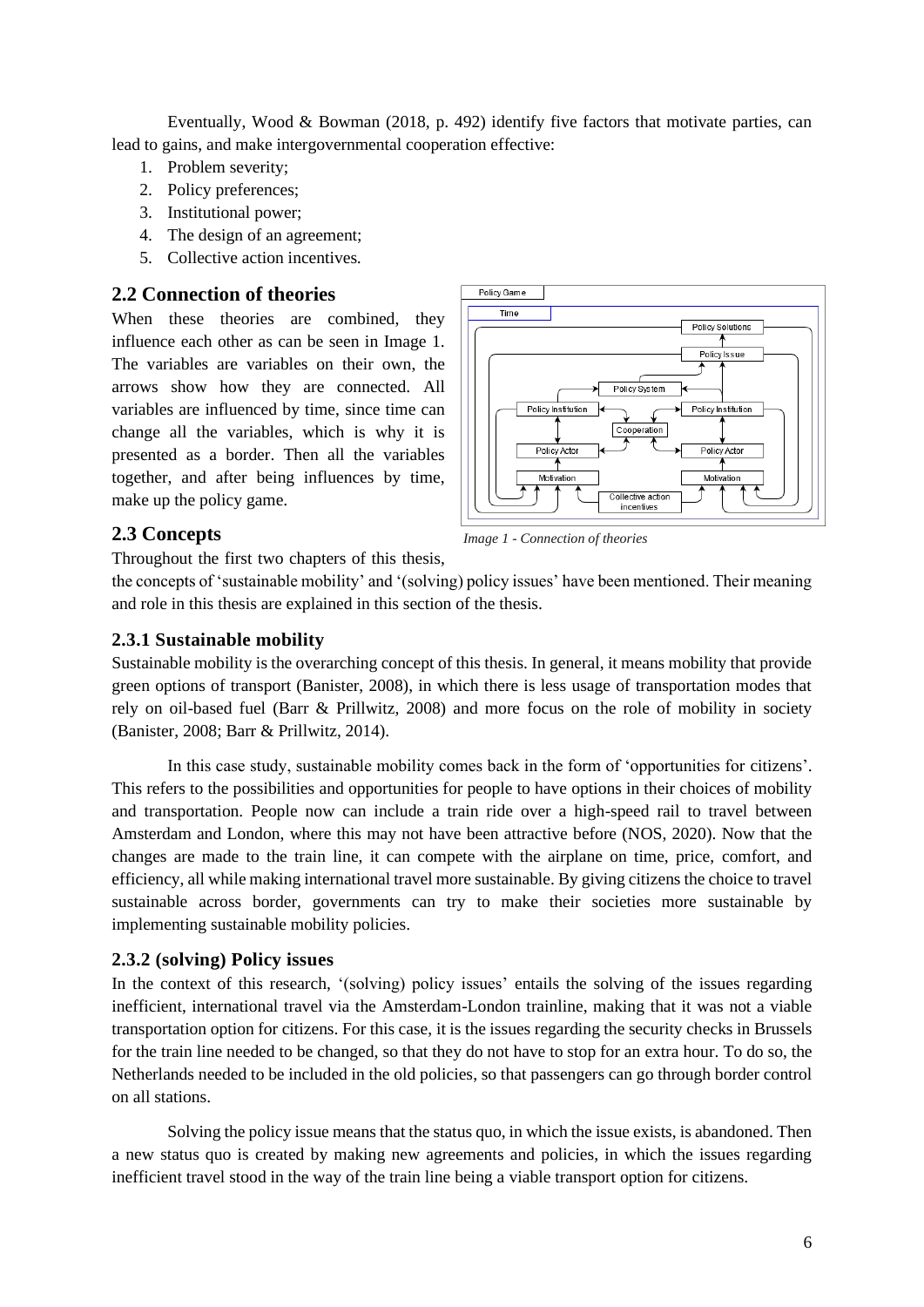## <span id="page-9-0"></span>**CHAPTER 3 – METHODOLOGY**

#### <span id="page-9-1"></span>**3.1 Research method**

To address the research question and its sub-questions, the method of 'open coding' is used for a systematic literature review. In open coding, concepts are found and established by reading sources. These concepts are made into codes, which then are applied to the rest of the sources which are used to address the research question (Holton, 2007). For this method, Atlas.ti version 9 is used.

#### **3.1.1 Operationalisation and measurements of the concepts**

As has been discussed in chapter 2, 'opportunities for citizen mobility' and '(solving) policy issues' are the main concepts of the research. To be able to measure them, two sub-questions were created. In order to answer these, literature, media, and governmental documentation are identified by searching with the use of keywords that are in line with the concepts, research question, and topic. Then three literature sources are used to establish the concepts that are often found in literature and represent the field of research and case study.

#### **3.1.2 Literature search**

For the literature search for this study, the databases of Scopus, and Web of Science (WoS) have been used. In both databases, the same keywords were entered. The results were further defined with additional filters (Table 2), to find more specific and useful literature. The results of this search can be found in Table 1. In the first column of the table, the keywords entered into the databases are shown. Then, in the second and the third column, the corresponding counts that those keywords gave in each of the databases are given, followed by the total numbers of counts per keyword in the fourth column.

| <b>Keywords</b>                                             | <b>Scopus</b> | <b>WoS</b>     | <b>Total</b> |
|-------------------------------------------------------------|---------------|----------------|--------------|
| Intergovernmental cooperation in sustainable transportation | 3             | 2              | 5            |
| Intergovernmental cooperation sustainable mobility          | 1             | $\Omega$       | 1            |
| Intergovernmental cooperation transportation                | 3             | $\overline{7}$ | 10           |
| Intergovernmental cooperation mobility                      | 3             | 3              | 6            |
| International cooperation sustainable transportation        | 43            | 15             | 58           |
| International cooperation sustainable mobility              | 21            | 13             | 34           |
| International cooperation transportation                    | 250           | 76             | 326          |
| International cooperation mobility                          | 882           | 71             | 953          |
| Ecology of games framework                                  | 13            | 42             | 55           |
| Ecology of games sustainable mobility                       | $\Omega$      | $\Omega$       | 0            |
| Ecology of games sustainable transportation                 | 1             | $\Omega$       | 1            |
| Stakeholder analysis framework sustainable transformation   | 33            | 37             | 70           |
| Urban sustainability transformations                        | 870           | 765            | 1635         |
| <b>Totals</b>                                               | 2123          | 1031           | 3154         |

*Table 1 - Literature found Scopus/WoS with used keywords and corresponding counts*

|               | <b>Additional filters subject</b> | <b>Additional filters keywords</b> | <b>Additional filters categories</b> |
|---------------|-----------------------------------|------------------------------------|--------------------------------------|
| <b>Scopus</b> | 'Social Sciences'                 | 'Sustainable development'          | X                                    |
|               | 'Environmental Science'           | 'International cooperation'        |                                      |
|               |                                   | 'Sustainability'                   |                                      |
|               |                                   | 'Transportation'                   |                                      |
|               |                                   | 'Transportation policy'            |                                      |
|               |                                   | 'Urban Transportation'             |                                      |
|               |                                   | 'Public Policy'                    |                                      |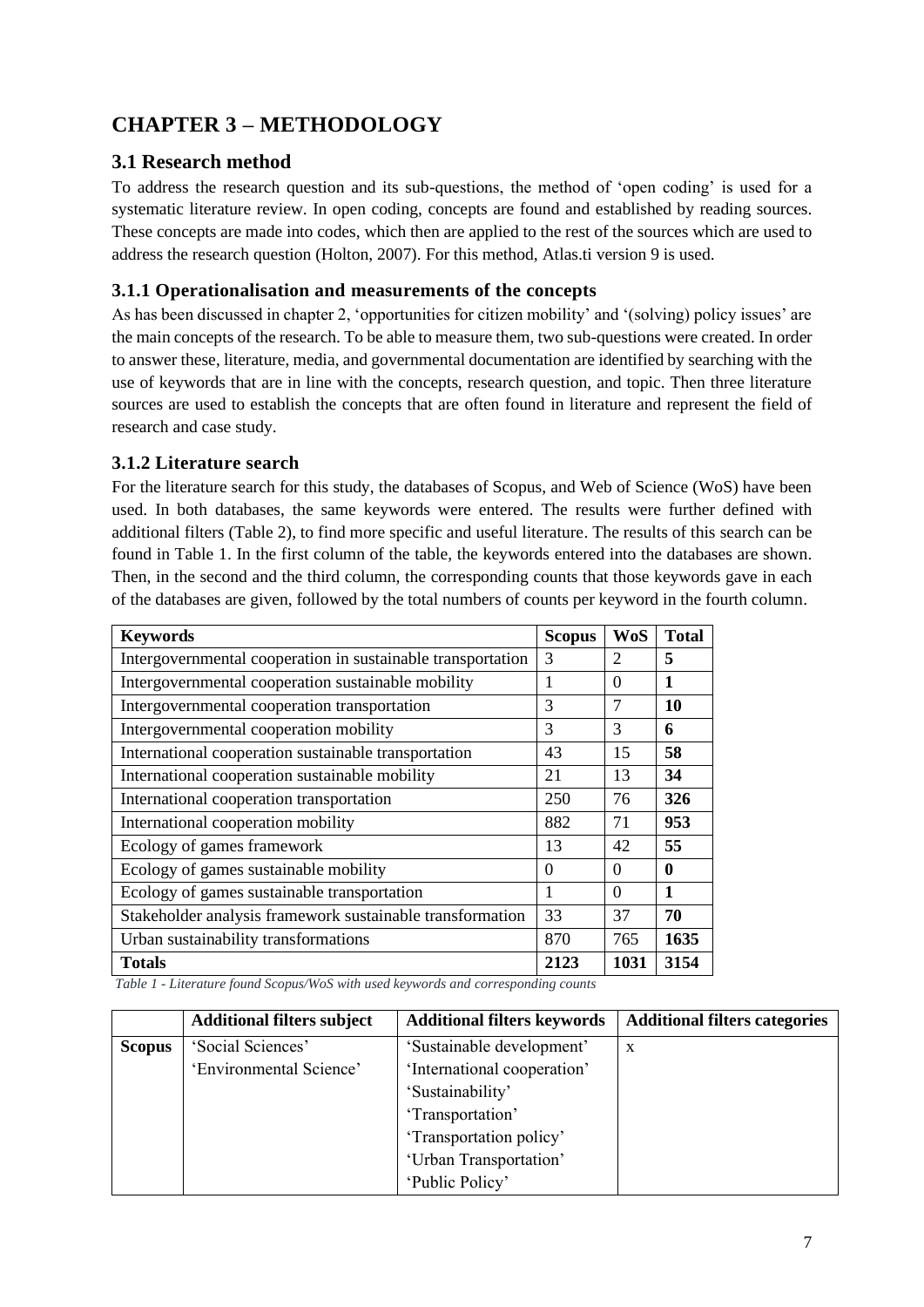| <b>WoS</b> | X | $\mathbf X$ | 'Political science'      |
|------------|---|-------------|--------------------------|
|            |   |             | 'Public administration'  |
|            |   |             | 'Urban studies'          |
|            |   |             | 'Environmental studies'  |
|            |   |             | 'Environmental sciences' |
|            |   |             | 'Transportation'         |
|            |   |             | 'Social Sciences         |
|            |   |             | interdisciplinary'       |

*Table 2 - Additional filters used in databases Scopus and WoS*

#### **3.1.3 Media search**

Next to literature, newspapers play an important role in this case study. They document and frame the process of the case. Policy makers, whether at local or national level are sensitive to the (local) public opinion, which makes them care about what is written and thus presented to the public about their work.

For the article's search, the thesis looked at four different newspapers. Two of these are local newspapers for Amsterdam and Rotterdam, namely 'het Parool' for Amsterdam and 'AD regio Rotterdam' for Rotterdam. The other two are at a national level, namely 'NOS' as the national newspaper for the Netherlands, and 'The Guardian' as the national newspaper for the United Kingdom. These newspapers are chosen because they are well known, read, and respected. Next to that, they represent the local and national view on the policy process, and therefore the pressure policy actors get from the framing of these media. The articles are about the media coverage about the case between January 2016 and May 2021, with one article in 2013.

The newspapers are organized according to the year in which they were written, to create an overview of the interest there was over the years in the case. This overview can be seen in Table 3. The media coverage was small until 2018, when the media coverage was at its peak. This was the year that the policy process started. Then, in 2019 there was less media attention, which then rose again in 2020, when the policy process came to an end. At last, in 2021, some articles were written about the state of the train line, and its troubles in times of COVID-19. To find these articles, keywords were entered in the sites of the newspapers, as well as Google (Table 4).

|                     | 2013     | 2016 | 2017 | 2018 | 2019 | 2020 | 2021 | <b>Total</b> |
|---------------------|----------|------|------|------|------|------|------|--------------|
| <b>Het Parool</b>   |          |      |      |      |      | 4    |      | 20           |
| AD regio Rotterdam  | $\Omega$ |      | U    |      |      |      |      | 11           |
| <b>NOS</b>          |          |      | U    |      |      | 4    |      | 15           |
| <b>The Guardian</b> |          |      |      |      |      |      |      |              |
| <b>Total</b>        |          |      |      | 22   | 11   | 18   | 8    | 63           |

*Table 3 – Articles per year per newspaper Amsterdam-London train*

|                       | <b>Keywords</b>                          |
|-----------------------|------------------------------------------|
| <b>Newspaper site</b> | 'Eurostar train'                         |
|                       | 'Eurostar trein'                         |
|                       | 'Amsterdam Londen trein'                 |
|                       | 'Amsterdam London train'                 |
|                       | 'Rechtstreekse trein Amsterdam Londen'   |
|                       | 'Direct train Amsterdam London'          |
| Google                | Keywords + 'Site: www. [site newspaper]' |

*Table 4 – Keywords and search mechanisms newspapers*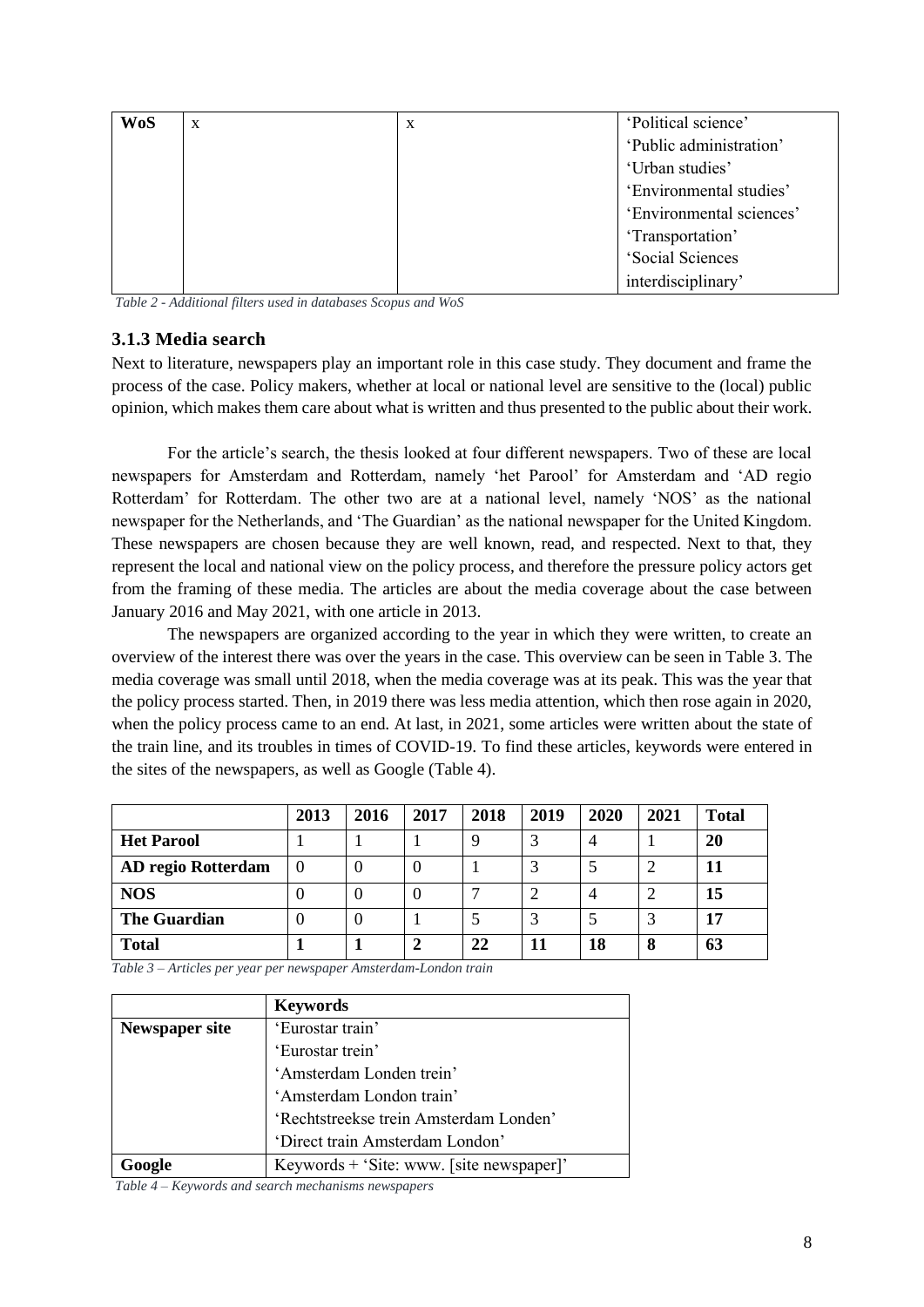#### **3.1.4 Policy papers and governmental documentation search**

The policy papers and official documentation and information were all found at the national level of the Netherlands and the United Kingdom, and the official website of both governments.

Policy papers and governmental documentation are important for this research, because they show the policy process, but also the way of working of the respective governments, and their thoughts about the process. The policy papers and governmental documentation that were found were searched on the website of the Dutch and British governments. In Table 5, the keywords, and the respective count of what was found is presented.

| Website          | <b>Keywords</b>                        | Count |
|------------------|----------------------------------------|-------|
| Rijksoverheid.nl | 'Eurostar trein'                       |       |
|                  | 'Amsterdam Londen trein'               |       |
|                  | 'Rechtstreekse trein Amsterdam Londen' |       |
|                  | 'Verdrag trein Amsterdam Londen'       |       |
| Gov.uk           | 'Eurostar train'                       | 9     |
|                  | 'Amsterdam London train'               |       |
|                  | 'Direct train Amsterdam London'        |       |
|                  | 'Agreement train Amsterdam London'     |       |
| lotal]           |                                        | 20    |

*Table 5 – Keywords and search mechanisms policy papers and governmental documentation*

#### **3.1.5 Codebook**

The information that was found by the process described above is made into a codebook. The codes that are used to analyse the documents are concepts that were found in the following three articles:

- Sustainable transport systems: trends and policies (Pitsiava-Latinopoulou *et al*, 2006);
	- This article was found in both databases in the literature search, with the use of the keywords 'intergovernmental cooperation mobility'.
- Regional cooperation and sustainable growth: nine councils of government in Northeast Illinois (Lindstrom, 1998);
	- This article was found in the literature search, with the use of the keywords 'International cooperation sustainable mobility' and was found in the Web of Science database.
- Governing institutional complexity: the ecology of games framework (Lubell, 2013);
	- This article was found in both databases in the literature search, with the use of the keywords 'Ecology of Games framework'.

These articles provide 'general' concepts within sustainability, sustainable mobility, intergovernmental cooperation, and the main framework for this thesis. These then can be applied to more specific policy documents, media articles, and literature. The concepts identified in the articles mentioned above are all concepts which are core to this thesis. Therefore, they are of high relevance for an in-depth exploration in this chapter. In Appendix A, these concepts are presented, together with the subcategories of their codes and their definition. In total, there are nineteen concepts which are used for the coding, with in total 120 subcodes. These nineteen concepts are the code groups, the categories mentioned in the 'subcategories of the code' are the sub-codes, which exist within the codegroup. The codebook had been reviewed by a peer in order to prevent and check for potential biases. Table 6 shows how these concepts related to the questions set up at the beginning of this thesis.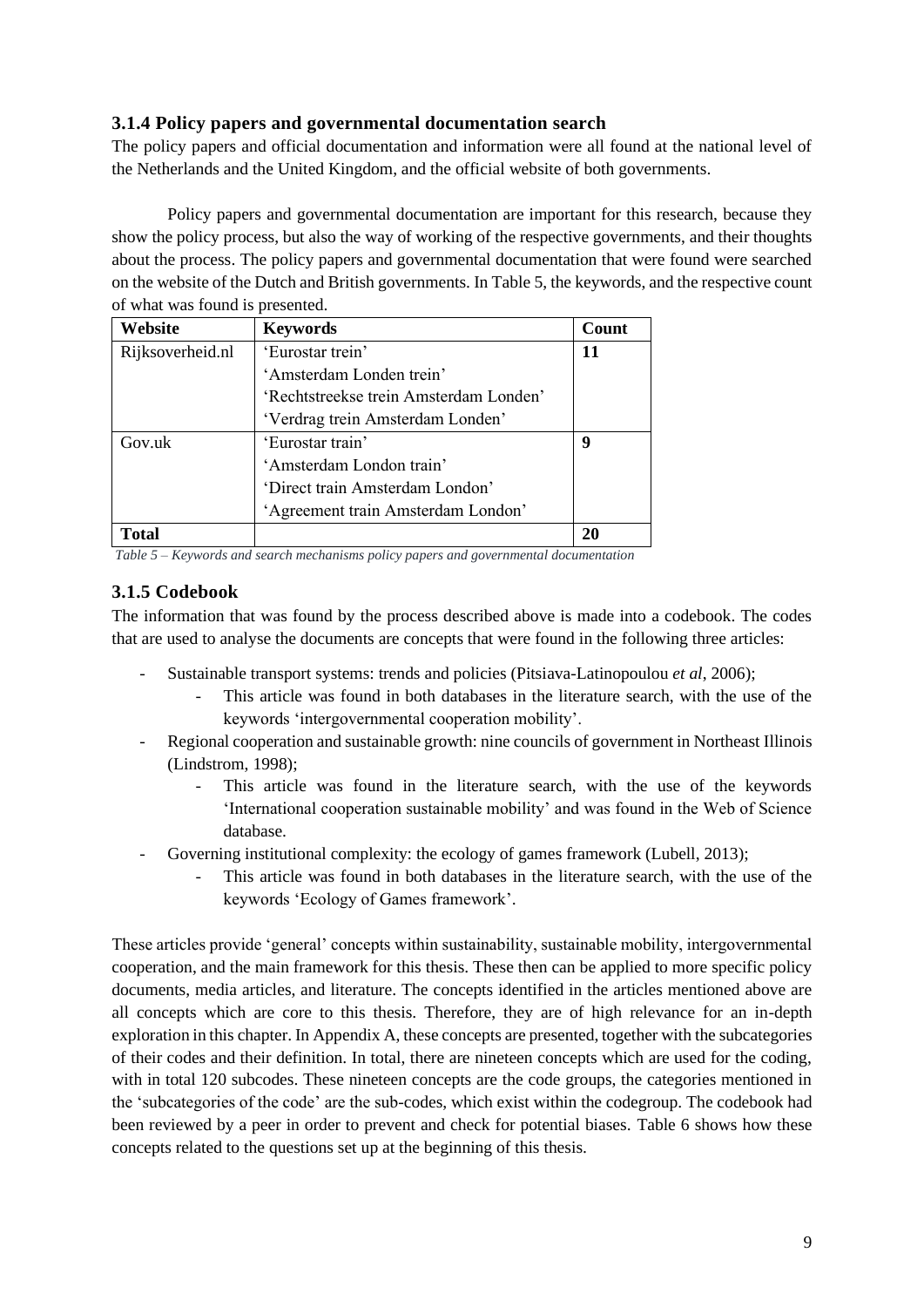| <b>RQ</b> concept      | <b>SQ Concept</b>                     | <b>Concepts in coding</b>      |
|------------------------|---------------------------------------|--------------------------------|
| Intergovernmental      | Policy actors and institutions, SQ 1  | Cooperation, Networks, Six     |
| cooperation            |                                       | core dimensions, Projects,     |
|                        |                                       | Media framing, Projects.       |
| Sustainable,           | The Amsterdam-London trainline, SQ 1  | Mode of transportation,        |
| international mobility | Rules and regulations on national and | Transportation systems,        |
| between cities for     | international level, making up the    | Development,                   |
| citizens               | system SQ 2                           | Environmental consequences.    |
| Solving policy issues  | X                                     | Policy issue, Environmental    |
|                        |                                       | consequences, Created          |
|                        |                                       | regulations, Kind of policies, |
|                        |                                       | Funding.                       |

*Table 6 – Comparison concepts research question and sub questions*

In total, twenty sources, are coded (Appendix B, references). The policy papers that are going to be coded are the policy papers that are referenced to in the new policy paper, since these policy papers form the basis, and sometimes remain active, for the new one.

For the governmental documentation, statements and documentations were sought out that talked about the policy issue. Lastly, the six newspaper articles were chosen based on the year and the media actor they came from. Three articles were selected from the NOS and the Guardian each, one from each year from 2016 till 2018. This was done to be able to compare the vision of the two newspapers (and thus framing in both countries) about the policy process throughout the years.

### <span id="page-12-0"></span>**3.2 Coding**

The documents have been divided in four groups, which are based on the searched done and described in this section:

- 1. Theory and literature (3 documents);
- 2. Policy Papers (7 documents);
- 3. Governmental Documentation (4 document);
- 4. Newspapers (6 documents).

The order these groups have been mentioned is also the order in which they are coded. This is to account for the language differences: in groups three and four, there are documents written in English, as well as in Dutch. Since all the codes are in English, some explanation is needed of how the Dutch sources are coded. First, groups one and two are coded, to get familiar with the codes. Then, the English government documents are coded. After that, some keywords are translated from English to Dutch to know what to be on the lookout form, after which the Dutch governmental documents are coded. The same process is followed for the media documents in group four. The coding will be done in three rounds:

- Round 1: the actors, institutions, networks, and issues;
- Round 2: time, systems, and stakes;
- Round 3: other concepts and rechecking of round one and two.

During all the three rounds, new codes can be added. This can happen when for example while reading an article, a concept that had not yet been added as a code comes up more than once and has a definition that is important to and connected with the case study. After these sources are coded, they are analysed in Atlas.ti (version 9).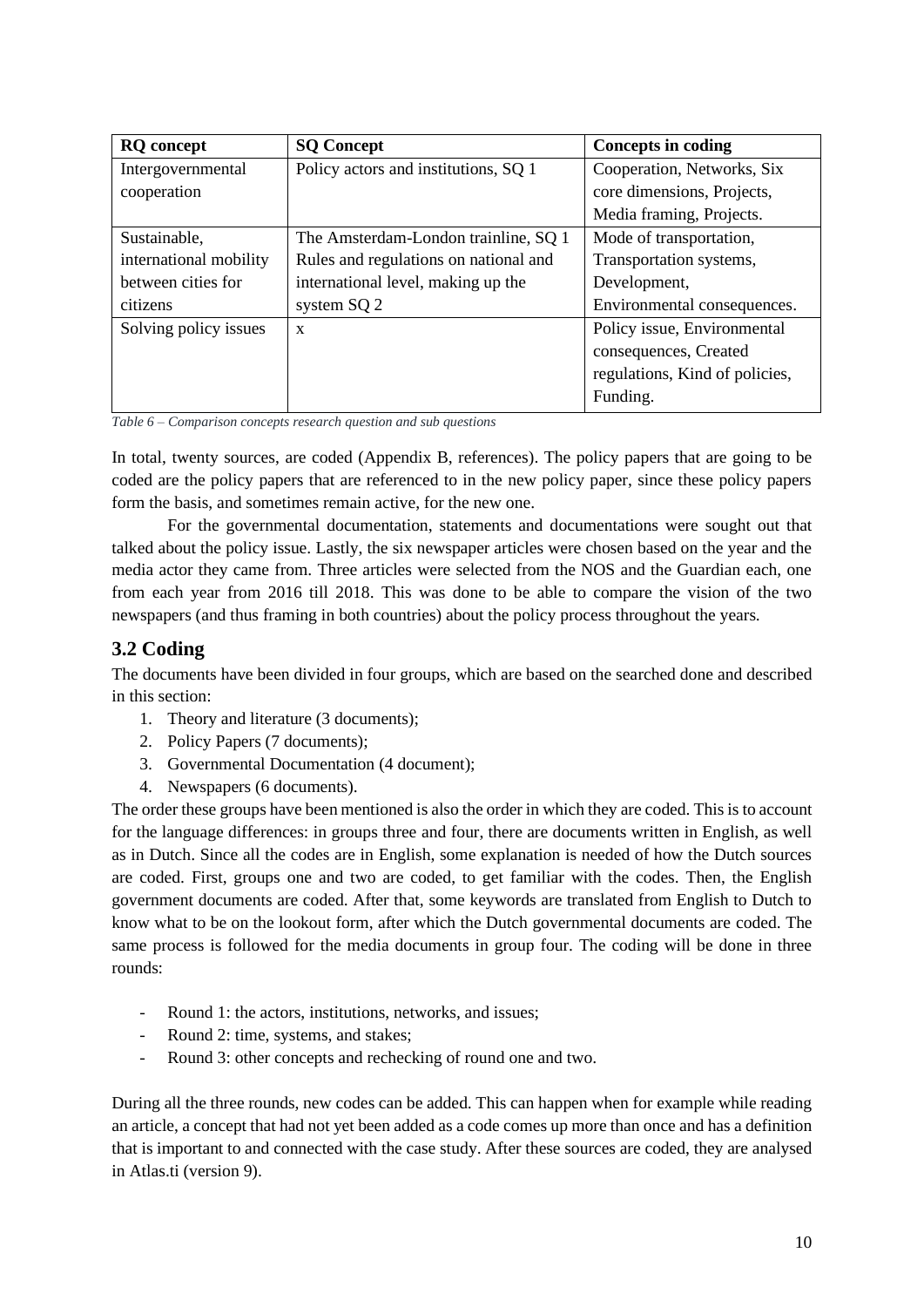## <span id="page-13-0"></span>**CHAPTER 4 – RESULTS**

In this chapter, the results of the coding set out in chapter three are discussed. At first, information about the analysis done is given. Then, an overview of general findings is given, focussing on the number of codes found in the of documents. Then the results of the analyses are shown that are more specifically focussed on addressing the research- and sub-questions, which is followed by some other findings.

#### <span id="page-13-1"></span>**4.1 Analysis**

For the analysis, two methods are used. For the general finding, the 'Code-Document Table' analysis is used to gain insight into the total number of codes across different categories, i.e., per group code or per document group. For the in-depth analysis, 'Co-Oc' (Co-Occurrence) analysis is used. This shows which codes "Co-Occur", thus which codes have overlap together and thus relate to one another. The theory and literature document group are excluded from the specific analysis.

In the general findings, the total amount of codes is discussed, as well as some general notes and tendencies. As mentioned, this is done with the 'Code-Document Table'. In the analysis menu of Atlas, one can analyse the codes, code groups, and document groups (Atlas.ti User Manual, nd). This table shows how many codes are in a codegroup per document group.

In the specific findings, the concepts that are found most frequently and which are core to address the questions are analysed. This is done with the 'Co-Oc' analysis. Co-occurrence shows which codes overlap each other. With this, it is analysed how the concepts relate to each other, but also how frequently they occur. The 'Co-Oc' analysis gives two outputs: a code co-occurrence table, and a Sankey Diagram. In the table, the total number of overlaps between two codes can be seen. Next to that, the table gives a 'Co-Occurrence Coefficient' (C), which indicates the strength between the two codes, and falls between 0 and 1. The closer the coefficient is to 1, the stronger the relation (Atlas.ti User Manual, nd). For this, the following indication is used:

- $-C < 0.15$  = weak relationship;
- $-$  0.15  $<$  C  $<$  0.5 = mediocre relationship;
- $-$  0.5  $<$  C = strong relationship.

A cell in the tables can be marked with two different coloured dots. A yellow dot indicates that codes can have a strong relationship, even though the coefficient is rather low, a phenomenon called "distortion", so that a closer look is needed (Atlas.ti User Manual, nd). Distortion means that even though the coefficient is low, it can be the case that a large number of a specific code is present in the analysis, meaning that for that specific code, the relationship is strong. This closer look is done via calculation of how large the percentage of the number of codes in the Co-Oc analysis is regarding the total number of times that codes are used in total. For these percentages, the same indication is used as with the C-coefficient. A red dot, however, indicates a 'redundant code', which means that a quotation is coded twice with the same code, meaning that the coefficient will exceed 1, and that it thus does not have a valid value (Atlas.ti User Manual, nd). The redundant codes were removed before the analyses was performed.

#### <span id="page-13-2"></span>**4.2 General findings**

In total, nineteen of the twenty articles were coded, which produced a total of 8860 codes. The article that was not coded was one of the Policy Paper group, namely the agreement between the United Kingdom and France from 1991, document #10 in Appendix B. In this policy paper, the text could not be selected, thus could not be coded. A usable document format could not be acquired. The policy paper has been read and moved to the bibliography.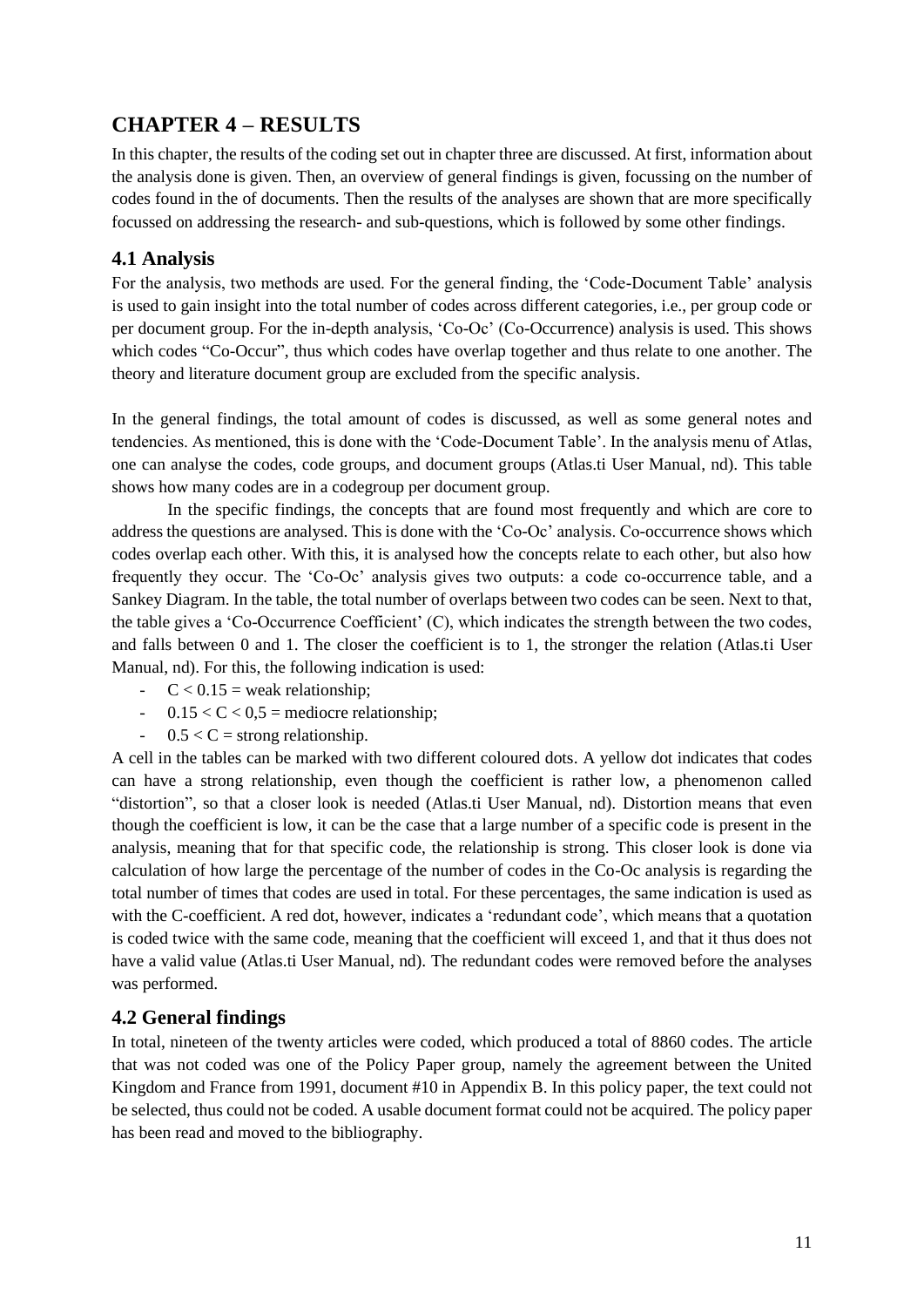|                          | 1. Theory    | 2. Policy         | 3.                   | 4.                | <b>Total</b> | Total <sup>2</sup> |
|--------------------------|--------------|-------------------|----------------------|-------------------|--------------|--------------------|
|                          | and          | <b>Papers</b>     | Governmental         | <b>Newspapers</b> |              |                    |
|                          | literature   | (6 <sup>1</sup> ) | <b>Documentation</b> | (6)               |              |                    |
|                          | (3)          |                   | (4)                  |                   |              |                    |
| <b>Ecology of Games</b>  | 1073         | 1837              | 300                  | 66                | 3276         | 2203               |
| (policy) Issue           | 138          | 81                | 20                   | 5                 | 244          | 106                |
| (policy) Actor           | 356          | 1225              | 217                  | 108               | 1906         | 1550               |
| (policy) Institution     | 20           | 478               | 21                   | $\overline{2}$    | 521          | 501                |
| <b>Time</b>              | 37           | 76                | 51                   | 37                | 201          | 164                |
| (policy) System          | 1            | 109               | $\boldsymbol{0}$     | $\overline{0}$    | 110          | 109                |
| <b>Media framing</b>     | $\mathbf{1}$ | $\overline{0}$    | 1                    | 21                | 25           | 22                 |
| stakes/interest          | 72           | 8                 | 6                    | 13                | 99           | 27                 |
| <b>Funding</b>           | 9            | $\overline{0}$    | $\overline{2}$       | $\overline{2}$    | 13           | $\overline{4}$     |
| Project                  | 26           | $\overline{0}$    | $\mathbf{1}$         | $\boldsymbol{0}$  | 27           | $\mathbf{1}$       |
| <b>Environmental</b>     | 9            | $\overline{0}$    | $\overline{4}$       | $\overline{7}$    | 21           | 12                 |
| consequences             |              |                   |                      |                   |              |                    |
| Mode of transport        | 38           | 259               | 31                   | 71                | 399          | 363                |
| <b>Created</b>           | 27           | 346               | 37                   | $\mathbf{1}$      | 411          | 384                |
| regulations              |              |                   |                      |                   |              |                    |
| <b>Network</b>           | 56           | 6                 | $\mathbf{1}$         | $\overline{0}$    | 63           | $\overline{7}$     |
| <b>Places</b>            | 44           | 511               | 107                  | 159               | 821          | 777                |
| <b>Transport system</b>  | 98           | 178               | 36                   | 24                | 336          | 238                |
| <b>Development</b>       | 152          | $\overline{0}$    | 17                   | 16                | 185          | 33                 |
| <b>Kinds of policies</b> | 93           | 9                 | $\overline{4}$       | 3                 | 109          | 16                 |
| Cooperation              | 58           | 19                | 15                   | $\mathbf{1}$      | 93           | 35                 |
| <b>Totals</b>            | 2308         | 5142              | 871                  | 539               | 8860         | 6552               |

In Table 7, an overview is given of the total number of codes per codegroup per document group, with the total tallied to the ends of the tables.

*Table 7 – Overview of the number of codes per codegroup/document group <sup>1</sup>Missing document, see Bibliography*

*<sup>2</sup>Totoal codes minus the codes from the "theory and literature" document group*

Out of the one 120 subcodes, only four were not used:

- Intergovernmental economic issues (codegroup 2);
- Other stakes/interest/agenda (codegroup 8);
- Intergovernmental funding (codegroup 9);
- Local project (codegroup 10).

#### <span id="page-14-0"></span>**4.3 Specific findings**

In this section of the chapter, the specific findings are presented and discussed. First, four individual codes are discussed, namely the policy issues, policy actors, policy institutions, and policy. Here, tables are presented in which the working of the Co-Oc codes and distortion are discussed and explained, while also showing the results of specific main codes and their subcategories.

After that, relationships between codes are discussed. This is done via Co-Oc analysis tables, where the number of overlaps, the coefficient, and the possibility of distortion are discussed.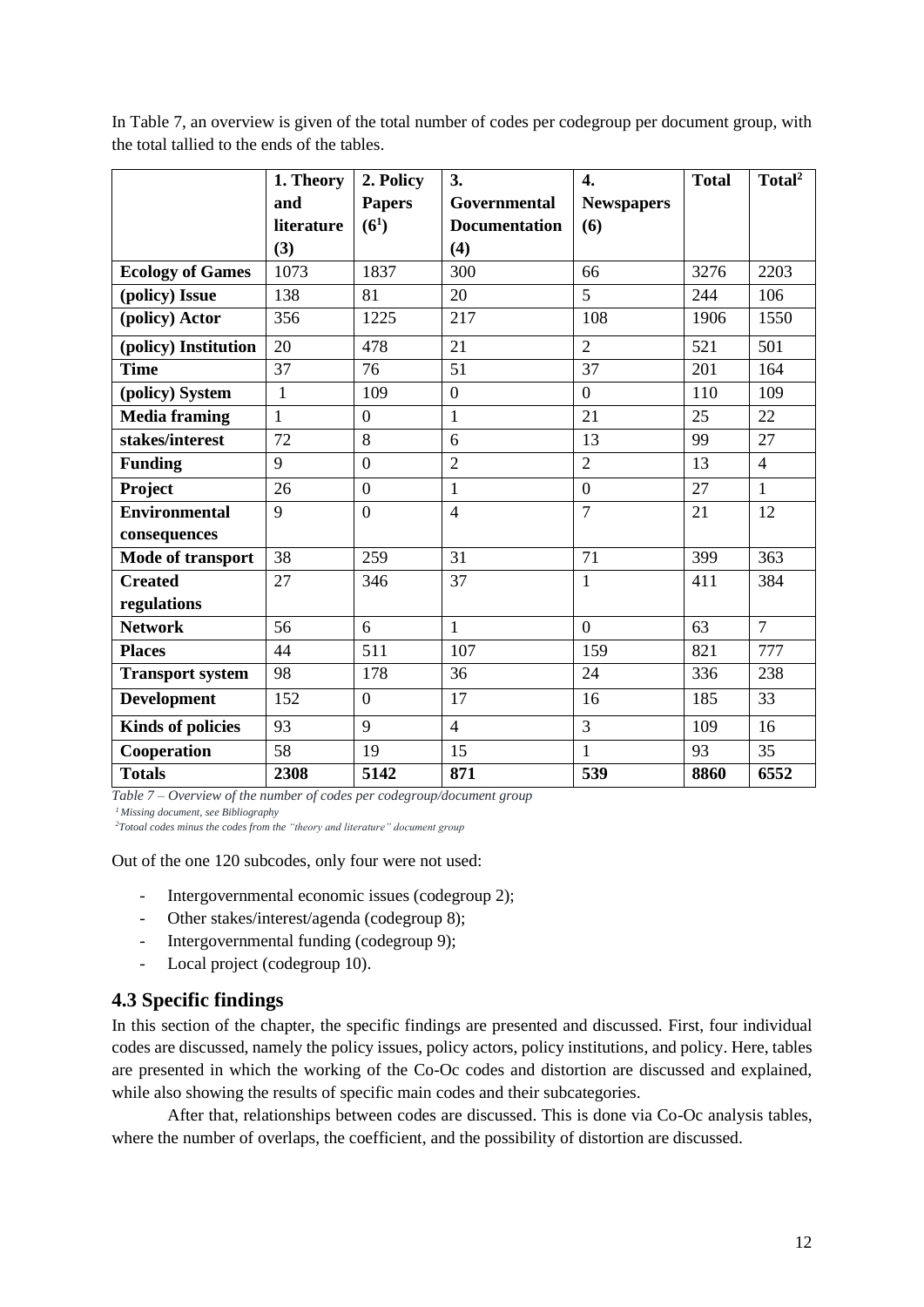#### **4.3.1 Individual codes**

Now, the results of the coding of policy issues, actors, institutions, systems are discussed.

#### *Policy issue*

In Table 8, the total number of the codes found that co-occurred ('Co-Oc codes') and the total number of codes of the subs code ('Total Codes') are stated, as well as the coefficients as given by Atlas. Then the percentage of the codes are calculated of how many of the codes occurred in this specific cooccurrence.

In Table 8, only the sub codes that have co-occurrence are mentioned. A complete overview of all the subcodes can be found in Appendix A. One thing of note is that the categories of economic and environmental issues are not present in the Co-Oc analysis, nor in these documents at all, meaning that all the codes were in the theory and literature document group.

In total, 120 codes were found in the Co- Oc analysis, with 'intergovernmental public/social issue' as the most frequent code with 77 overlaps, both in the Co-Oc and in the totals. This was often related to border and security controls across and within different countries, meaning that this is the policy issue most related to the case study. The distribution of the policy issue over the document groups can be found in Appendix C.

| sub code      | <b>Issues</b>                       | $Co-Oc$ | <b>Total codes</b> | <b>Coefficient</b> | in<br>$\%$ |
|---------------|-------------------------------------|---------|--------------------|--------------------|------------|
|               |                                     | codes   |                    |                    | $Co-Oc$    |
| 2.3.2         | Regional public/social              | 2       | $\overline{2}$     | 0.01 <sup>1</sup>  | 100%       |
| 2.3.3         | National public/social              | 13      | 13                 | 0.09 <sup>1</sup>  | 100%       |
| 2.3.4         | International public/social         | 17      | 17                 | 0.12 <sup>1</sup>  | 100%       |
| 2.3.5         | Intergovernmental public/social     | 77      | 77                 | 0,53               | 100%       |
| 2.4.3         | National traffic/transport          | 2       | $\overline{4}$     | 0.01 <sup>1</sup>  | 50%        |
| 2.4.4         | International traffic/transport     | 2       | $\overline{2}$     | 0.01 <sup>1</sup>  | 100%       |
| 2.4.5         | intergovernmental traffic/transport | 7       | 7                  | 0.05 <sup>1</sup>  | 100%       |
| <b>Totals</b> |                                     | 120     | 122                |                    | 98,4%      |

*Table 8 – Co-Oc coefficients policy issues <sup>1</sup>Possible distortion*

#### *Policy actors*

The subcode of policy actors is connected to codegroup 3 of actors, which makes it possible to see how many actors on each level are mentioned. The division between the number of codes per actor can be seen in Table 9. The most frequently mentioned actors are the national and intergovernmental actors. The actors 3.6-3.9 are the less important policy actors, since they can influence the policy process, but they are not directly involved.

The most frequently mentioned actors are the government of the countries that were involved in the policy process. These are the governments of the UK, NL, BE, and FR, and were most frequently coded as national and intergovernmental actors in the policy papers documents group (Appendix C). In Table 9, some subcodes have possible distortion. As can be seen in the last column, the relationship between three of the actor types can be indicated as 'strong', even though the coefficient is low. However, for the 'other actors' the relationship was indicated correctly by the coefficient. For the 'media actor', the total percentage is 233%. For the coding, the entire articles for the newspapers are given the code of 'media actor' to be able to analyse the framing within the article. This makes that all the policy actors mentioned in the articles are also indicated as a media actor, giving this percentage. Because of this, this sub-code is not useful for this part of the analysis.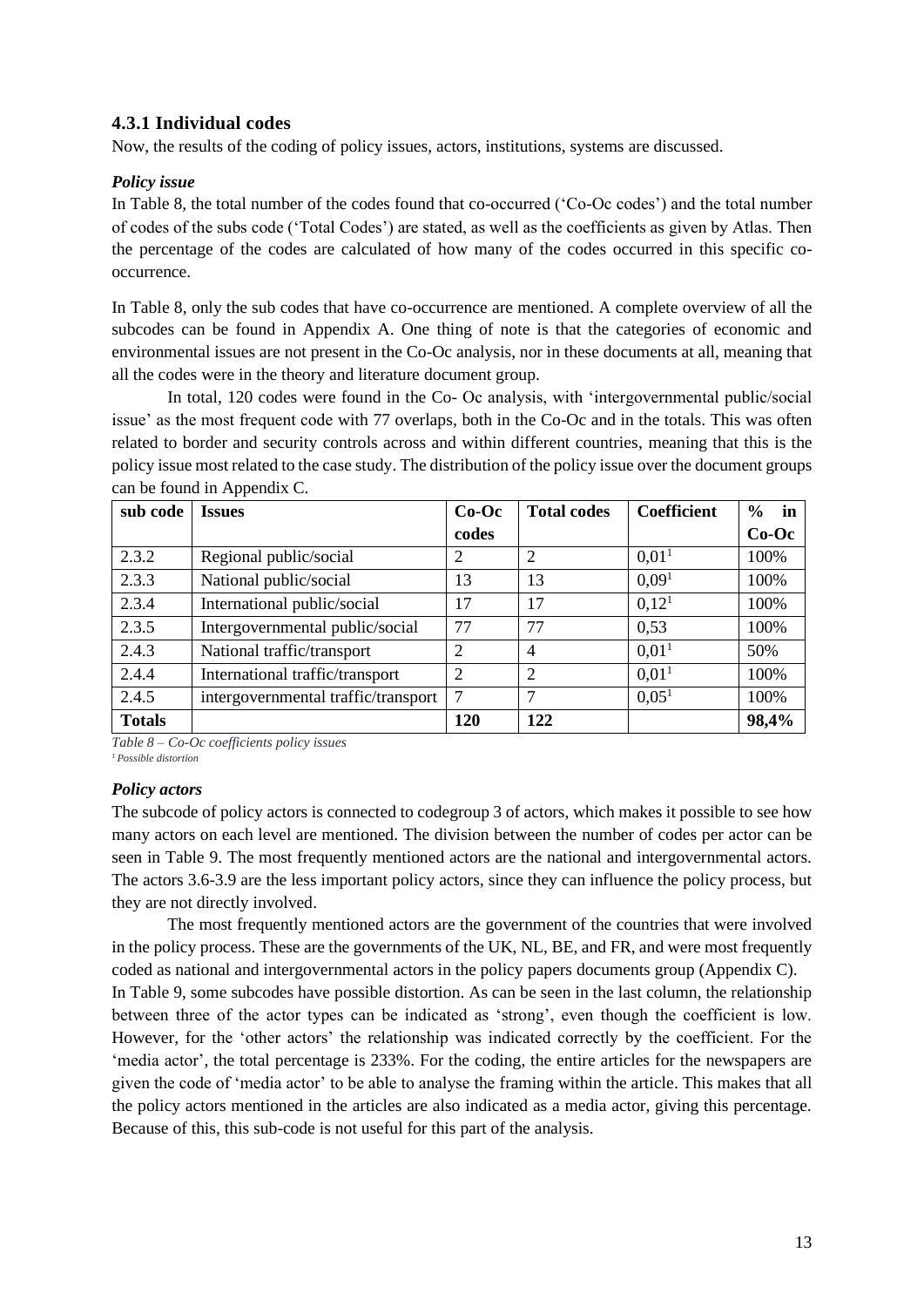| sub code      | <b>Actors</b>     | Co-Oc codes | <b>Total codes</b> | <b>Coefficient</b> | $%$ in Co-Oc |
|---------------|-------------------|-------------|--------------------|--------------------|--------------|
| 3.1           | Local             | 6           | 6                  | 0.01 <sup>1</sup>  | 100%         |
| 3.2           | Regional          |             | 7                  | 0.01 <sup>1</sup>  | 100%         |
| 3.3           | National          | 624         | 743                | 0,54               | 84%          |
| 3.4           | International     | 41          | 41                 | 0.04 <sup>1</sup>  | 100%         |
| 3.5           | Intergovernmental | 552         | 552                | 0,53               | 100%         |
| 3.6           | Private           | 3           | 174                | 0,00               | 1,7%         |
| 3.7           | Passenger         | $\Omega$    | 118                | 0.00               | $0\%$        |
| 3.8           | Other             | 4           | 75                 | 0,00 <sup>1</sup>  | 5,3%         |
| 3.9           | Media             | 14          | 6                  | 0.01 <sup>1</sup>  | 233%         |
| <b>Totals</b> |                   | 1251        | 1722               |                    | 72,6%        |

Table *9 – Co-Oc coefficients policy actors*

*<sup>1</sup>Possible distortion*

#### *Policy institutions*

The subcode of policy institutions is connected to codegroup 4 of institutions. There are five levels on which an institution can be active, as shown below in Table 10.

The most frequently coded institution is the national institution. In the context of this case study, this mostly entails the national laws of the cooperating parties since these set the rules in which the new regulations have to fit and give the parties their power and resources to cooperate. As is then expected the coding of the institutions is mostly found in the policy papers (Appendix C).

As can be seen in Table 10, almost all the subcodes have possible distortion. After further analysis was done, it showed that all of the cells indeed hold a strong relationship with the policy institutions, since 100% of the total codes are present in the Co-Oc.

| sub code | <b>Institutions</b> | Co-Oc codes | <b>Total codes</b> | Coefficient       | $%$ in Co-Oc |
|----------|---------------------|-------------|--------------------|-------------------|--------------|
| 4.1      | Local               |             |                    | 0.01 <sup>1</sup> | 100%         |
| 4.2      | Regional            |             |                    | 0.01 <sup>1</sup> | 100%         |
| 4.3      | National            | 281         | 281                | 0,55              | 100%         |
| 4.4      | International       | 57          | 57                 | 0.11 <sup>1</sup> | 100%         |
| 4.5      | Intergovernmental   | 163         | 165                | 0,32              | 98,8%        |
| Totals   |                     | 507         | 509                |                   | 99,6%        |

*Table 10 – Co-Oc coefficients policy institutions <sup>1</sup>Possible distortion*

#### *Policy systems*

The subcode of policy systems is connected to codegroup 5 of systems, which makes it possible to see how many systems on each level are mentioned. This is shown in Table 11.

| sub code         | <b>Systems</b>    | Co-Oc codes | <b>Total codes</b> | <b>Coefficient</b> | $%$ in Co-Oc |
|------------------|-------------------|-------------|--------------------|--------------------|--------------|
| 5.1              | Local             |             |                    | $0.0^{1}$          | 100%         |
| 5.2              | Regional          |             |                    |                    |              |
| $\overline{5.3}$ | National          | 90          | 90                 | 0,87               | 100%         |
| 5.4              | International     | Q           | 9                  | 0.09 <sup>1</sup>  | 100%         |
| 5.5              | Intergovernmental | 8           |                    | 0.08 <sup>1</sup>  | 100%         |
| Totals           |                   | 109         | 109                |                    | 100%         |

*Table 11 – Co-Oc coefficients policy systems <sup>1</sup>Possible distortion*

Three out of the five subcodes are marked to have possible distortion. When these are analysed further, it is seen that they all have a stronger relationship with the main code 'policy system' than the coefficient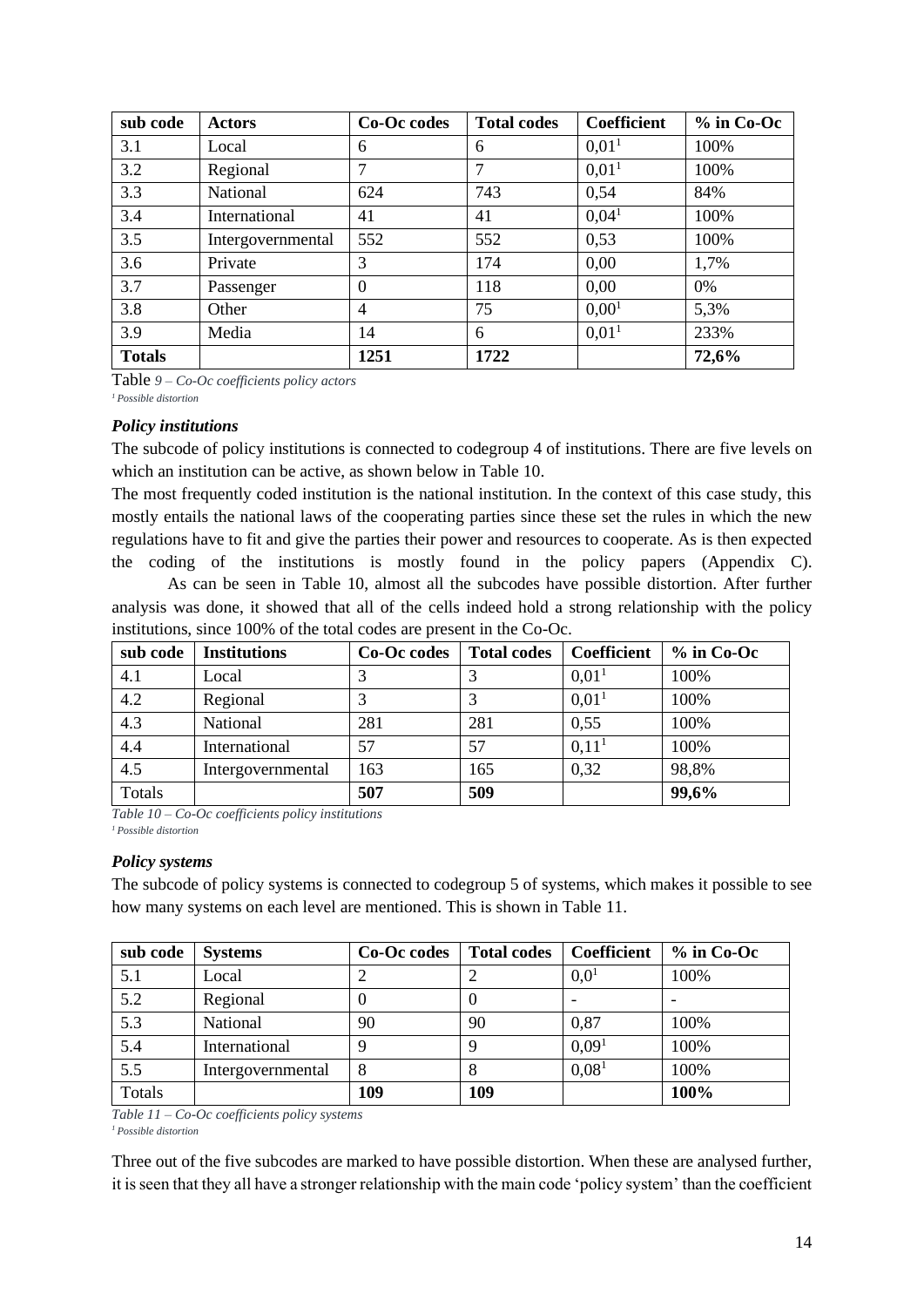indicates. Regional systems are not coded at all, meaning that this code only occurred in the literature and theory document group. All the other systems were only coded in the policy paper document group (Appendix C).

In total, there are 109 systems coded, with the most frequent sub code being 'national system'. The coded systems often exist out of the word 'territory', which was coded as a national system 83 times. 'Territory' is an indication of the border of a country something is limited to. In the context of this case study, this often means the territory in which the regulations apply, or in which territory executing parties have rights in.

#### **4.3.2 Relationship between codes**

Now the relationships between the codes are explored. This is done by looking at six different Policy Game

relationships, as can be seen in Image 2, and mentioned below:

- 1. Motivation and policy actors;
- 2. Policy actors and institutions;
- 3. Policy actors, policy institutions and cooperation;
- 4. Policy institutions and policy systems;
- 5. Policy institutions, policy system, and policy issues, and;
- 6. Policy issues and policy solutions.



To come to some concepts as mentioned in

*Image 2 - Connection of theories with numbered relationships*

Image 2, codes are combined. This means that some concepts are made up out of more than one code. This is based on Table 6 on page 10. Note: if codes that are mentioned in the explanation of the relationship do not show up in the table, they are not present in the analysis results as given by Atlas.ti, since there is no overlap.

Under the tables presented, extra information is given about the codes with possible distortion. This is done with two percentages of the total amount of codes as part of the Co-Oc analysis. The first percentage is in relation to the row of the cell, the second percentage to the column. All analyses are done twice, where the second time, the rows and columns are switched. If the results for this are different, it is discussed, otherwise, only one output of the results is given.

#### *Relationship 1 - Policy actors and motivations*

At the core of a policy game, there are the motivations for actors to participate in institutions and/or in the cooperation. In the case of the Amsterdam-London trainline, the reasons to participate can be found in the following codes, and are based on the ideas proposed by Wood and Bowman (2018):

- Stakes/interests/agenda (Collective action incentives);
- Media framing (Collective action incentives);
- Policy Institutions;
- Policy Issue, and;
- Policy solution.

The five types of actors which have a strong relationship with policy actors as shown in Table 9 are used. The same goes for institutions and issues. Table 12 shows the relation between the mentioned codes. It shows the number of times a concept is coded in the brackets after the concept, he amount of overlap, the coefficient in the brackets, and whether the code could have distortion.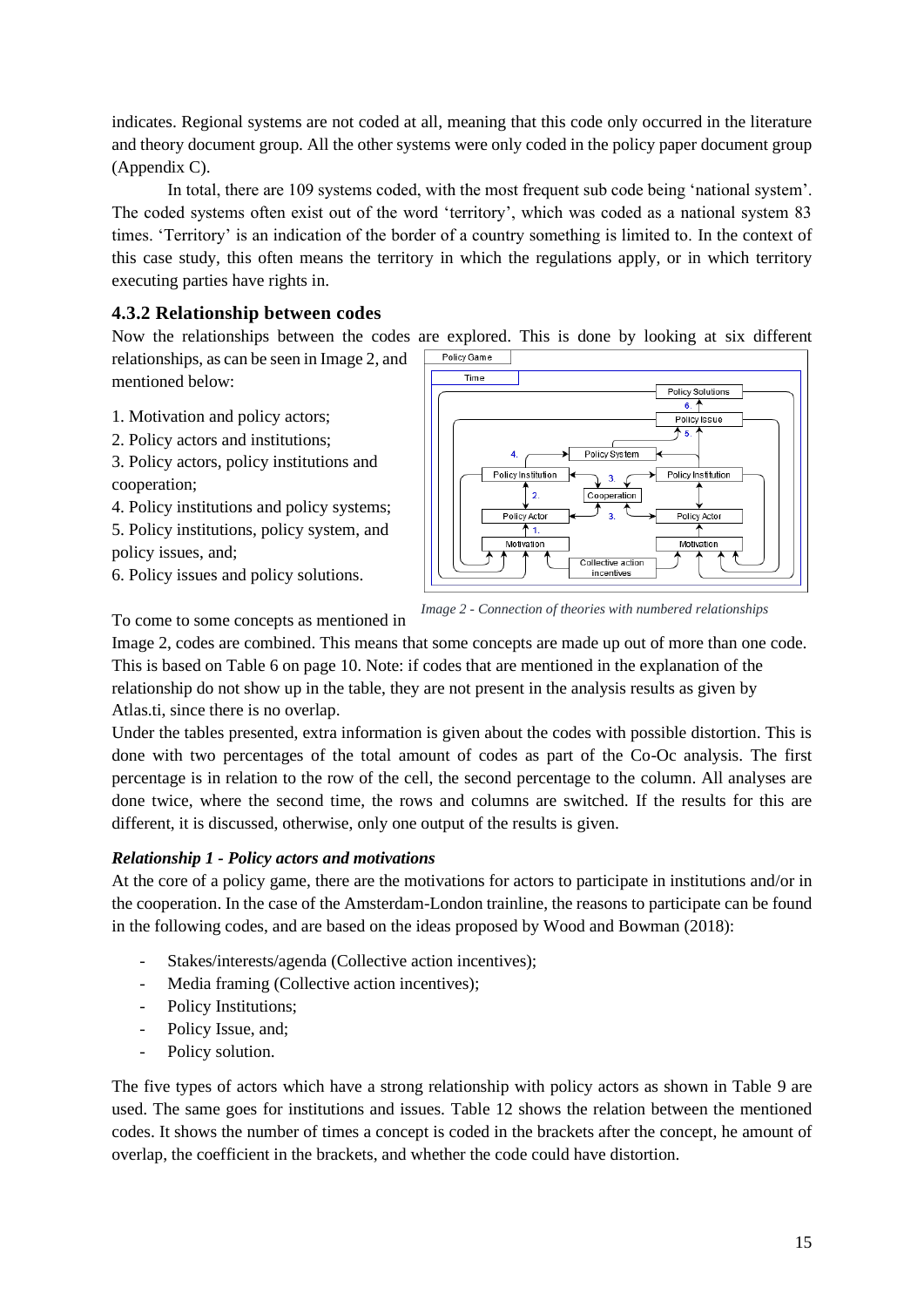|                                | <b>National actor</b> | <b>International</b> | Intergovernment  | <b>Total</b> |
|--------------------------------|-----------------------|----------------------|------------------|--------------|
|                                | (743)                 | actor(41)            | al actor $(552)$ |              |
| Policy issue (146)             | 5(0,01)               | 2(0,01)              | 2(0,00)          | 9            |
| Policy institution (513)       | 214(0,21)             | $4(0,01)^1$          | 186(0,21)        | 404          |
| Policy solutions (389)         | ۰                     |                      | 23(0,03)         | 23           |
| Neutral media framing (4)      | $3(0,00)^2$           | $1(0,02)^3$          |                  |              |
| Negative media framing (5)     | $4(0,01)^4$           |                      |                  |              |
| National stakes/interests (11) | $2(0,00)^5$           | 1(0,02)              |                  | 3            |
| <b>Totals</b>                  | 228                   | 8                    | 211              | 447          |

*Table 12 – Co-Oc analysis motivation-policy actors* 

*<sup>1</sup>Possible distortion. The total % of the code in this Co-Oc is 9,8% / 0,78% <sup>2</sup>Possible distortion. The total % of the code in this Co-Oc is 75% / 0,40% <sup>3</sup>Possible distortion. The total % of the code in this Co-Oc is 25% / 2,4% <sup>4</sup>Possible distortion. The total % of the code in this Co-Oc is 80% / 0,54%*

*<sup>5</sup>Possible distortion. The total % of the code in this Co-Oc is 18,2% / 0,27%*

This Co-Oc analysis indicated that the motivation for national and intergovernmental actors is mostly influenced by policy institutions, since the overlap between those codes is the largest. However, it should be noted that this analysis does not provide insight in which aspect of the institution provides this motivation. Another interesting note is that the media framing that is connected to the actors are those which show negative or neutral framing. Out of the codes with possible distorting, the following cells have a stronger relationship than the coefficients show: 2, 3, 4, and 5. This is because at least one of the percentages exceeds 15%, meaning that there is a mediocre to strong relationship.

#### *Relationship 2 - Policy actors and institutions*

Policy actors and institutions are interrelated: they influence each other both ways around. Often, actors are members of an institution, but institutions can also be related to a single actor. The codes which proved to have a strong relationship in section 4.3.1 of this thesis are used. The results of this analysis can be seen in Table 13.

|                                 | <b>National</b> | <b>International</b> | Intergovernmental   | <b>Total</b> |
|---------------------------------|-----------------|----------------------|---------------------|--------------|
|                                 | institution     | institution $(57)$   | institution $(165)$ |              |
|                                 | (218)           |                      |                     |              |
| <b>National actor (743)</b>     | 196(0,24)       |                      | 6(0,01)             | 202          |
| <b>International actor (41)</b> | $3(0,01)^1$     | 1(0,01)              |                     |              |
| Intergovernmental actor (552)   | 180(0,28)       |                      | 7(0,01)             | 187          |
| <b>Totals</b>                   | 379             |                      | 13                  | 393          |

*Table 13 – Co-Oc analysis actors-institutions* 

*<sup>1</sup>Possible distortion. The total % of the code in the Co-Oc is 7,3% / 5,3%*

This Co-Oc analysis shows that the relationship presents are of mediocre strength, and that the strongest relationships present are those between the national and intergovernmental actors with the national institution. The rest of the relationships are weak.

The relationship between national and intergovernmental actors, and the national institutions found in the coding, are in line with the theory. Often an actor is both national and intergovernmental, since they represent their country, but partake in the policy process on intergovernmental level in this case. Because of this, they fall in their national institution, namely their own law, regulations, and political system.

#### *Relationship 3 - Policy actors, institutions, and cooperation*

Policy actors and policy institutions cooperate with each other, to in the end come to an agreement that addresses the policy issue. Cooperation is, in this case study and analysis, made up out of different codes: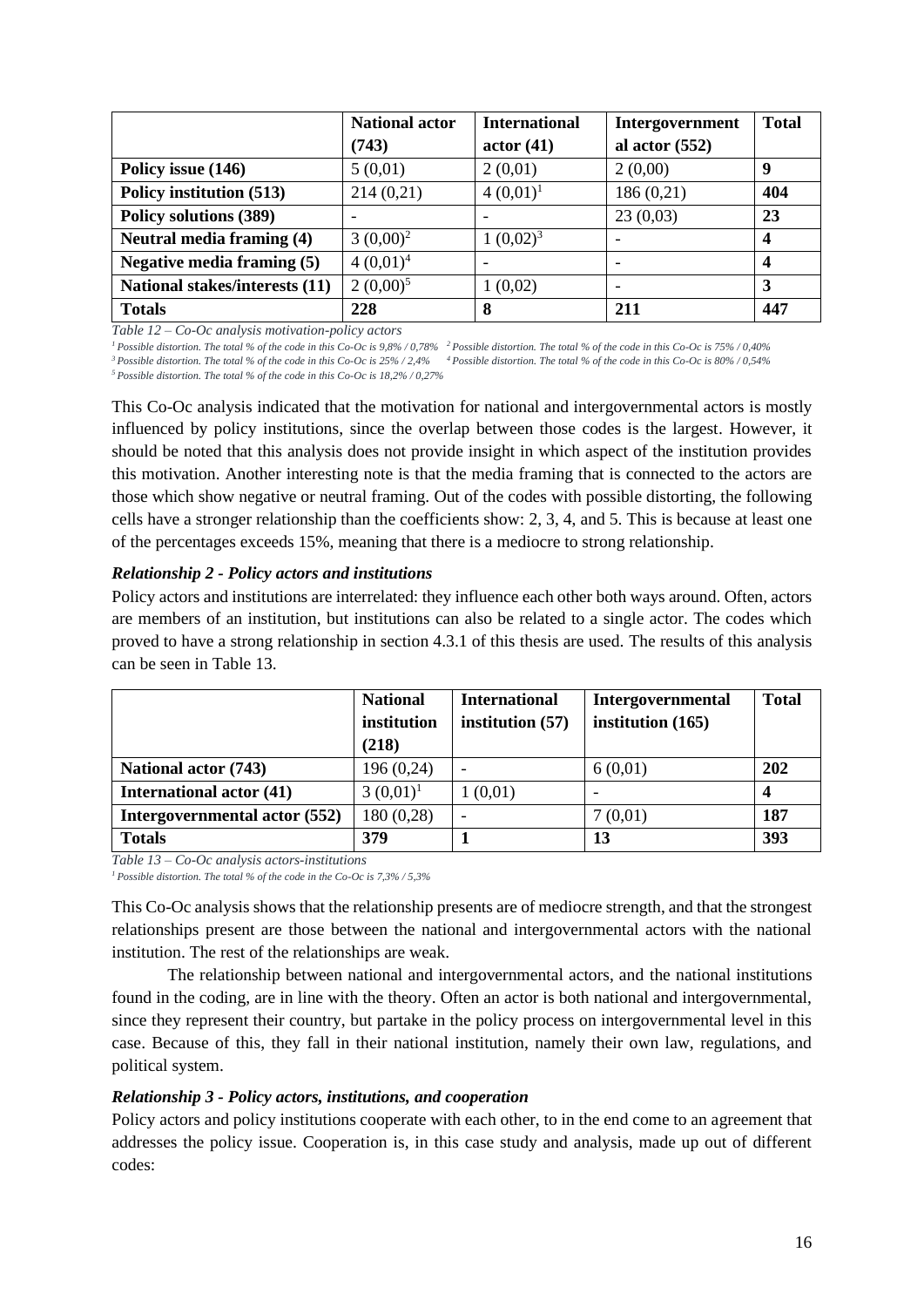- Cooperation;
- Networks, and;
- Projects.

For the actors and institutions, the sub-codes proven to have a strong relationship in section 4.3.1 of this thesis are used. This combined gives the following Co-Oc table:

|                                    | <b>Nationa</b><br>l actor<br>(743) | Internati<br>onal<br>actor(41) | <b>Intergover</b><br>nmental<br>actor(552) | <b>Intergover</b><br>nmental<br>institution<br>(3) | <b>Total</b> |
|------------------------------------|------------------------------------|--------------------------------|--------------------------------------------|----------------------------------------------------|--------------|
| Intergovernmental network (2)      | $1(0,00)^1$                        |                                | $\overline{\phantom{0}}$                   |                                                    |              |
| International cooperation (6)      | $1(0,01)^2$                        | $2(0,04)^4$                    | $\overline{\phantom{0}}$                   |                                                    | 3            |
| Intergovernmental cooperation (27) | $3(0,00)^3$                        | (0,01)                         | $2(0,00)^5$                                | $1(0,01)^6$                                        | 7            |
| <b>Totals</b>                      | 5                                  | 3                              | $\mathbf{2}$                               |                                                    | 11           |

*Table 14 – Co-Oc analysis actors, institutions, and cooperation* 

*<sup>1</sup>Possible distortion. The total % of the code in this Co-Oc is 50% / 0,13% <sup>2</sup>Possible distortion. The total % of the code in this Co-Oc is 16,7% / 0,13% <sup>3</sup>Possible distortion. The total % of the code in this Co-Oc is 11% / 0,40% <sup>4</sup>Possible distortion. The total % of the code in this Co-Oc is 33,3% / 4,9% <sup>5</sup>Possible distortion. The total % of the code in this Co-Oc is 7,4% / 0,36% <sup>6</sup>Possible distortion. The total % of the code in this Co-Oc is 7,4% / 33,3%*

The Co-Oc analysis shows that there is not a large total amount of overlap between the codes, and that the strength of the relationships are often low. However, when looked at the overlaps found, it can be seen that national actors are the once most partaking in intergovernmental cooperation.

A total of 11 overlaps was found. For the possible cells with distortion, the overlap between the following codes has stronger relation than the coefficient shows: 1, 2, 3, and 6. This is because at least one of the percentages exceeds 15%, meaning that there is a mediocre to strong relationship.

#### *Relationship 4 - Policy institutions and policy systems*

Policy institutions make up part of the policy system, it sets the borders for the laws and regulations within the system, which also clarifies to which country borders the system is set. Table 15 shows the relationships between the different types of institutions and the different types of systems.

|                                       | <b>National</b><br>system<br>(90) | <b>International</b><br>system $(9)$ | <b>Intergovernmenta</b><br>$l$ system $(8)$ | <b>Total</b> |
|---------------------------------------|-----------------------------------|--------------------------------------|---------------------------------------------|--------------|
| <b>National institution (281)</b>     | 4(0,01)                           | $1(0,00)^1$                          |                                             |              |
| <b>International institution (57)</b> | 1(0,01)                           | $3(0,05)^2$                          |                                             |              |
| Intergovernmental institution (165)   | 2(0,01)                           |                                      | $1(0,01)^3$                                 |              |
| <b>Totals</b>                         |                                   |                                      |                                             | 12           |

*Table 15 – Co-Oc analysis policy institutions and policy systems* 

*<sup>1</sup>Possible distortion. The total % of the code in this Co-Oc is 0,36% / 11,1% <sup>2</sup>Possible distortion. The total % of the code in this Co-Oc is 5,3%% / 33,3% <sup>3</sup>Possible distortion. The total % of the code in this Co-Oc is 0,06% / 12,5%*

This analysis shows that the national institution and the national systems have most overlap, as well as the international institution and the international system. It is logical that those overlaps often happen on the same level, since the institutions, mostly laws, often apply to a certain territory, thus system.

The total amount of codes that overlap is 12. This is most likely due to the low number of times 'policy systems' are coded. The overlaps range from zero to four, with the most being found in the 'national institutions' and 'national systems. The following code has a stronger relationship than the coefficient shows, due to distortion:

- International institutions and international systems (overlap: 33,3% for international systems).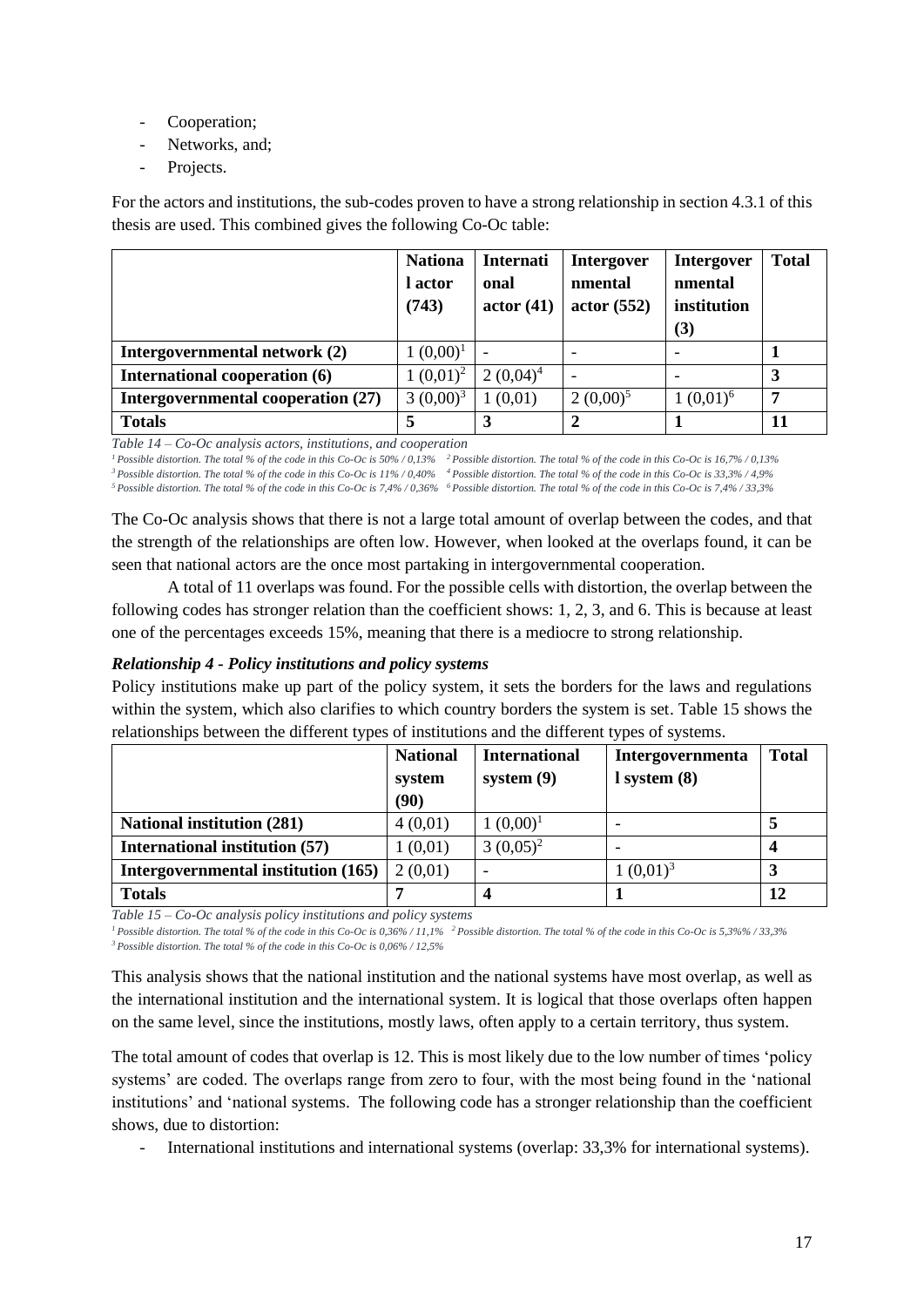#### *Relationship 5 - Institutions, systems, and issues*

Eventually, the institutions and the system come together in the policy issue. There, they come together in the policy issue that is relevant for the policy institutions (and their actors) within the set borders. In Table 16, the results of the Co-Oc analysis are shown for the institutions and systems on the one hand, and the policy issues on the other hand.

|                                       | <b>National</b><br>public/soci<br>al issue<br>(13) | <b>Internatio</b><br>nal<br>public/soci<br>al issue<br>(17) | <b>Intergover</b><br>nmental<br>public/soci<br>al issue<br>(77) | <b>National</b><br>transport/tr<br>affic issue<br>(4) | <b>Total</b>            |
|---------------------------------------|----------------------------------------------------|-------------------------------------------------------------|-----------------------------------------------------------------|-------------------------------------------------------|-------------------------|
| <b>National institution (281)</b>     |                                                    |                                                             | 2(0,01)                                                         |                                                       | 2                       |
| <b>International institution (57)</b> |                                                    | 1(0,01)                                                     | 1(0,01)                                                         |                                                       | $\overline{2}$          |
| <b>Intergovernmental institution</b>  | $1(0,01)^1$                                        | $1(0,01)^2$                                                 | 1(0,00)                                                         | $1(0,01)^4$                                           | $\overline{\mathbf{4}}$ |
| (165)                                 |                                                    |                                                             |                                                                 |                                                       |                         |
| Intergovernmental system (8)          |                                                    |                                                             | $1(0,01)^3$                                                     |                                                       |                         |
| <b>Totals</b>                         |                                                    | $\overline{2}$                                              | 5                                                               |                                                       | 9                       |

*Table 16 – Co-Oc analysis institutions, systems, and issues*

*<sup>1</sup>Possible distortion. The total % of the code in this Co-Oc is 0,61% / 7,7% <sup>2</sup>Possible distortion. The total % of the code in this Co-Oc is 0,61% / 5,9% <sup>3</sup>Possible distortion. The total % of the code in this Co-Oc is 12,5% / 1,3%. <sup>4</sup>Possible distortion. The total % of the code in this Co-Oc is 0,61% / 25%*

There are in total 9 instances of overlap between the subcodes of the main categories mentioned. The institutions and systems are only overlapping on the national level and up, and that they mostly overlap with issues on the same levels. This can be explained via the theory because motivation is, among other things, based on the severity of the problem. One can imagine that the problem is the most serious for a party if it happens on the level they are active on. In line with what was seen earlier this analysis, not all the types of issues are present in the analysis.

For the following cell, the relationship between the codes is stronger than the coefficient indicates due to distortion:

- Intergovernmental institutions and national transport/traffic issues (overlap: 25% for national transport/traffic issues).

#### *Relationship 6 - Policy issues and created policies (solutions)*

In the end, the policy issues leads to created policies, which try to tackle the core of the problem through cooperation. In Table 17, the Co-Oc for policy issues and the created policies is shown. Next to the sub codes, the main codes for the issues and the solutions are included. Next to the issues, the kind of policies, funding, and environmental consequences are included, to see whether those are connected to the created policies.

|                | <b>Policy</b> | <b>Econom</b>            | Social/       | <b>Trans</b> | Internati   | <b>Intergove</b> | <b>Intergover</b> | Tota         |
|----------------|---------------|--------------------------|---------------|--------------|-------------|------------------|-------------------|--------------|
|                | issue         | ic                       | <b>Public</b> | port/T       | onal        | rnmental         | nmental           | $\mathbf{l}$ |
|                | (146)         | policy                   | policy        | raffic       | public/so   | public/so        | traffic/tran      |              |
|                |               | (8)                      | (2)           | policy       | cial issue  | cial issue       | sport issue       |              |
|                |               |                          |               | (5)          | (17)        | (77)             | (7)               |              |
| <b>Policy</b>  | 11            | $1(0,00)^3$              |               | 4            | $1(0,00)^8$ | 3(0,01)          | $1(0,00)^{10}$    | 22           |
| solution (389) | (0,02)        |                          | $(0,00)^4$    | $(0.01)^6$   |             |                  |                   |              |
| <b>Created</b> | 2             | $\overline{\phantom{0}}$ | -             |              | 1(0,04)     | $2(0,02)^9$      |                   | 5            |
| regulations    | $(0,01)^1$    |                          |               |              |             |                  |                   |              |
| national level |               |                          |               |              |             |                  |                   |              |
| (11)           |               |                          |               |              |             |                  |                   |              |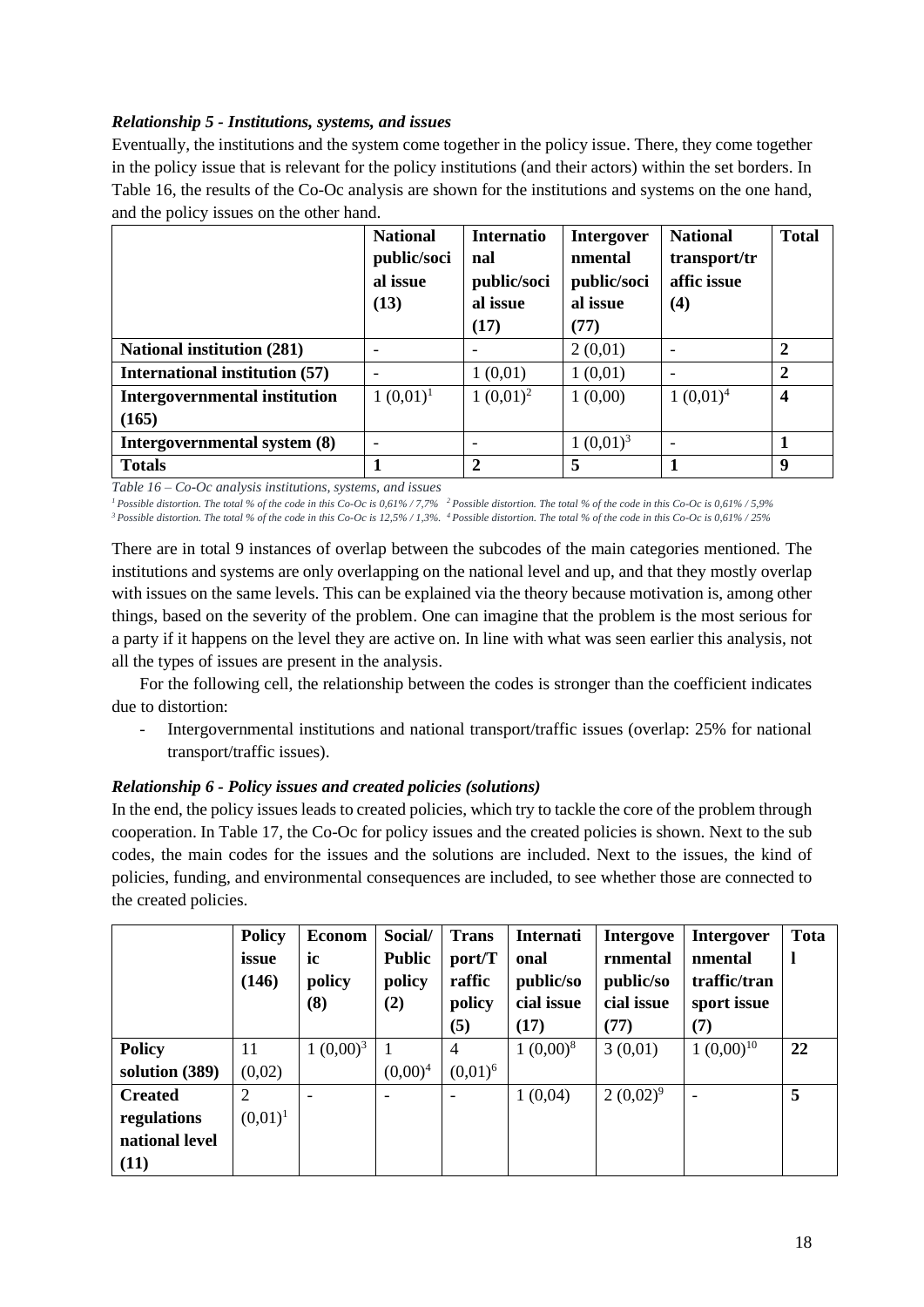| <b>Created</b> |            | 1(0,05)                  |                          |            | $\qquad \qquad$ |         | 1(0,05)                  | $\overline{4}$ |
|----------------|------------|--------------------------|--------------------------|------------|-----------------|---------|--------------------------|----------------|
| regulations    | $(0,01)^2$ |                          | $(0,07)^5$               |            |                 |         |                          |                |
| international  |            |                          |                          |            |                 |         |                          |                |
| level $(14)$   |            |                          |                          |            |                 |         |                          |                |
| <b>Created</b> |            | $\overline{\phantom{a}}$ | $\overline{\phantom{a}}$ | 3          |                 | 1(0,00) | $\overline{\phantom{0}}$ | 11             |
| regulations    | (0,01)     |                          |                          | $(0,01)^7$ |                 |         |                          |                |
| intergovernm   |            |                          |                          |            |                 |         |                          |                |
| ental level    |            |                          |                          |            |                 |         |                          |                |
| (359)          |            |                          |                          |            |                 |         |                          |                |
| <b>Totals</b>  | 21         | $\overline{2}$           | $\overline{2}$           | 7          | $\overline{2}$  | 6       | $\overline{2}$           | 42             |

*Table 17 – Co-Oc analysis issues and policies*

*Possible distortion. The total % of the code in this Co-Oc is 18,2% / 1,4% <sup>2</sup>Possible distortion. The total % of the code in this Co-Oc is 7,1% / 0,7% Possible distortion. The total % of the code in this Co-Oc is 0,26% / 12,5% <sup>4</sup>Possible distortion. The total % of the code in this Co-Oc is 0,26% / 50% Possible distortion. The total % of the code in this Co-Oc is 7,14% / 50% <sup>6</sup>Possible distortion. The total % of the code in this Co-Oc is 0,82% / 80% Possible distortion. The total % of the code in this Co-Oc is 0,84% / 60% <sup>8</sup>Possible distortion. The total % of the code in this Co-Oc is 0,26% / 5,9% Possible distortion. The total % of the code in this Co-Oc is 18,2% / 2,6% <sup>10</sup>Possible distortion. The total % of the code in this Co-Oc is 0,26% / 14,3%*

As can be seen in Table 17, most often, a policy solution is a transport/traffic policy, and it is for an intergovernmental public/social issue. This was mostly done by creating rules and regulations of the intergovernmental level. This is in line with the analyses done earlier in this chapter. In total, there are 41 overlapping codes, with the most, 11, between the 'policy solution' and 'policy solution' codes, which are the main codes. Overall, the relationships present are weak.

For the possible cells with distortion, the overlap found in the cells marked 1, 3, 4, 5, 6, 7, and 8 have a stronger relation that the coefficient shows, since at least one of the percentages is higher than 15% meaning that there is a mediocre to strong relationship.

#### **4.3.3 Other findings**

In this section, two other findings are shortly discussed, namely 'sustainable mobility', and 'time'.

#### *Sustainable mobility*

Sustainable mobility is one of the main concepts within this thesis. In order to measure its role within the documents, the following codes are combined:

- Environmental consequences;
- Transport systems, and;
- Development.

These three codes are set out against the different modes of transportation found within the documents.

As can be seen in Table 19, there is a total of 222 overlaps found. The most overlaps exist between "train" and "international transport system". This is because the term is "Channel Fixed Link" is often mentioned in the policy papers, which is coded as a both "train" and "international transport system", since this is the under-water train line between France and the UK this train uses.

For the possible cells with distortion, the overlap between all the codes has stronger relationship than the coefficient shows, except for the cell marked with a '5'.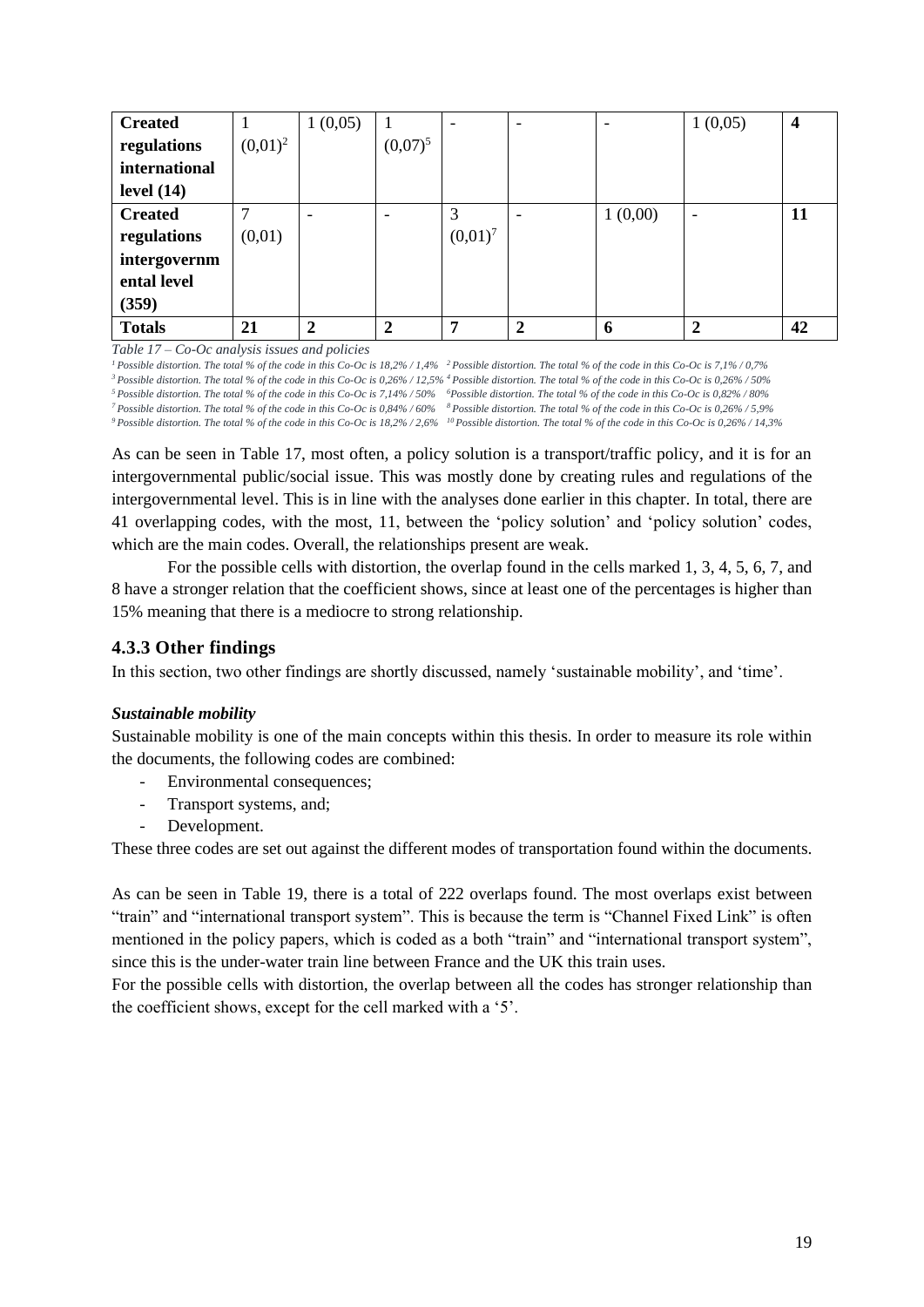|                 | <b>Positive</b><br>environ<br>mental<br>conseque<br>nces(10) | <b>Negative</b><br>environ<br>mental<br>conseque<br>nces(2) | <b>Regional</b><br>transport<br>system<br>(1) | <b>National</b><br>transport<br>system<br>(8) | <b>Internati</b><br>onal<br>transport<br>system<br>(224) | <b>Sustaina</b><br>ble<br>transport<br>system<br>(20) | Economi<br>c<br>develop<br>ment $(4)$ | <b>Sustaina</b><br>ble<br>develop<br>ment $(4)$ | <b>Total</b>            |
|-----------------|--------------------------------------------------------------|-------------------------------------------------------------|-----------------------------------------------|-----------------------------------------------|----------------------------------------------------------|-------------------------------------------------------|---------------------------------------|-------------------------------------------------|-------------------------|
| <b>Airplane</b> | 1(0,04)                                                      | $1(0,05)^2$                                                 | $\overline{\phantom{a}}$                      | 1(0,04)                                       | $2(0,01)^5$                                              | $\qquad \qquad$                                       | $\overline{\phantom{a}}$              | $\overline{\phantom{0}}$                        | 5                       |
| (18)            |                                                              |                                                             |                                               |                                               |                                                          |                                                       |                                       |                                                 |                         |
| Car/mot         | $\overline{\phantom{a}}$                                     | ۳                                                           | ۰                                             |                                               | $1(0,00)^6$                                              | $\overline{a}$                                        | $\overline{\phantom{a}}$              |                                                 | $\mathbf{1}$            |
| or $(1)$        |                                                              |                                                             |                                               |                                               |                                                          |                                                       |                                       |                                                 |                         |
| Metro $(4)$     |                                                              | -                                                           |                                               | 1(0,09)                                       | $2(0,01)^7$                                              | 1(0,04)                                               | $\overline{\phantom{a}}$              |                                                 | $\overline{\mathbf{4}}$ |
| <b>Train</b>    | $5(0,01)^1$                                                  | $\sim$                                                      | $1(0,00)^{3}$                                 | $2(0,01)^4$                                   | 196(0,54)                                                | $15(0,04)^8$                                          | $1(0,00)^9$                           | $2(0,01)^{10}$                                  | 222                     |
| (338)           |                                                              |                                                             |                                               |                                               |                                                          |                                                       |                                       |                                                 |                         |
| <b>Totals</b>   | 6                                                            |                                                             |                                               | $\overline{\mathbf{4}}$                       | 201                                                      | 16                                                    |                                       | $\boldsymbol{2}$                                | 232                     |

*Table 18 – Co-Oc analysis sustainable mobility* 

*<sup>1</sup>Possible distortion. The total % of the code in this Co-Oc is 1,5% / 50% <sup>2</sup>Possible distortion. The total % of the code in this Co-Oc is 5,56% / 50%* 

*<sup>3</sup>Possible distortion. The total % of the code in this Co-Oc is 0,30% / 100%. <sup>4</sup>Possible distortion. The total % of the code in this Co-Oc is 0,59% / 25%*

*<sup>5</sup>Possible distortion. The total % of the code in this Co-Oc is 11,1% / 0,9% <sup>6</sup>Possible distortion. The total % of the code in this Co-Oc is 100% / 0,45%* 

*<sup>7</sup>Possible distortion. The total % of the code in this Co-Oc is 50% / 0,9%. <sup>8</sup>Possible distortion. The total % of the code in this Co-Oc is 4,4% / 75%*

*<sup>9</sup>Possible distortion. The total % of the code in this Co-Oc is 0,30% / 25% <sup>10</sup>Possible distortion. The total % of the code in this Co-Oc is 0,59% / 50%* 

#### *Time*

Time is the overlapping concepts, that influences all the variables as mentioned in Image 1 and Image 2. In order to give a short overview, a Co-Oc analysis is given of the how the main code of "time" is divided in the different years of the policy process. The results are given in Table 19.

| sub code | <b>Time</b> | Co-Oc codes | <b>Total codes</b> | Coefficient       | $%$ in Co-Oc |
|----------|-------------|-------------|--------------------|-------------------|--------------|
| 6.1      | 2016        | 10          | 10                 | 0.05 <sup>1</sup> | 100%         |
| 6.2      | 2017        | 6           | 6                  | 0.03 <sup>1</sup> | 100%         |
| 6.3      | 2018        | 23          | 23                 | 0,11 <sup>1</sup> | 100%         |
| 6.4      | 2019        | 14          | 14                 | 0.07 <sup>1</sup> | 100%         |
| 6.5      | 2020        | 45          | 45                 | 0,22              | 100%         |
| 6.6      | 2021        | 5           | 5                  | 0,02 <sup>1</sup> | 100%         |
| 6.7      | < 2016      | 59          | 59                 | 0,29              | 100%         |
| 6.8      | > 2021      | 2           | 2                  | 0.01 <sup>1</sup> | 100%         |
| Totals   |             | 164         | 164                |                   | 100%         |

*Table 19 – Co-Oc coefficients policy institutions*

*<sup>1</sup>Possible distortion*

In total, there were 164 codes, with the most being "< 2016". Most of these hits can be found in the Policy Paper group, with 50 codes. These are often coded in regard to the earlier agreements that are mentioned in the policy papers, which often date from before 2016. All the cells with possible distortion have a strong relationship with the main concept of time.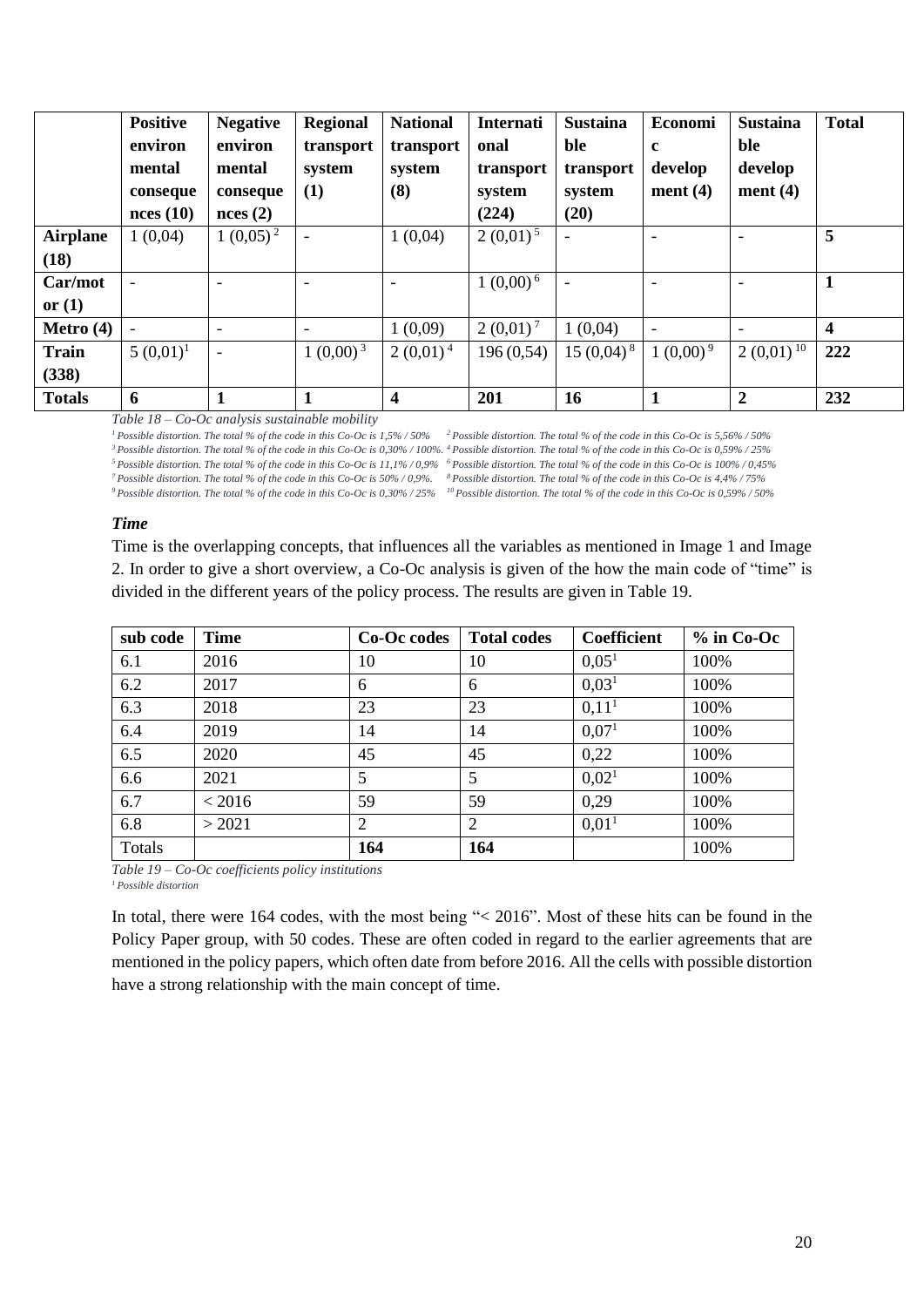## <span id="page-23-0"></span>**CHAPTER 5 – CONCLUSION**

Now, the results are used to discuss and address the sub-, and research questions. Then, a research agenda is proposed, and the thesis is concluded.

#### <span id="page-23-1"></span>**5.1 Sub questions**

The following two sub questions are addressed:

- 1. Who are the policy actors and institutions involved in the case of the Amsterdam-London trainline?
- 2. What are the rules and regulations on national and international level that this case needed to conform to and make up the playing field of this policy issue, and how does this set the scope for the policy system?

#### **5.1.1 Policy actors and institutions**

The analysis shows that the most frequent mentioned actors are the national and intergovernmental actors (Table 9), and the most frequent mentioned institutions are the national and intergovernmental institutions (Table 10). When the two codes of actors and institutions are set against each other, these two actors have the most overlap with the national institutions (Table 13), respectively 196 and 180, both with a mediocre relationship. When looking at the theoretical framework, this finding is logical, and the relationship found expected. As stated by Lubell (2013), policy actors and institutions are often connected, and it is logical that they are the most connected on the same level in the data analysed: an actor, in this case a representative of a government, is bound to the institution that is their country, government, and regulations.

In the data, one actor is often coded as both a national and intergovernmental actor, and this actor is often part of a national institution. An example: in the Special Agreement between the Netherlands, the UK, Belgium, and France (2020), these four governments are often mentioned or referred to (for example via the term "Host State"). They are first of all a national actor: they act out of the interest of and represent the country, meaning they are part of a national institution. However, these governments are also intergovernmental actors since they partake in this intergovernmental policy process and agreement. In the documents, the parties most frequent coded with these labels are (references to) the governments of the Netherland, United Kingdom, Belgium, and France, making them the policy actors and institutions most heavily involved in the policy process.

Institutions can also play a role in the motivation for actors to participate in intergovernmental cooperation, namely via their power and resources they can offer their actors (Lubell, 2013; Woods & Bowman, 2018; Table 12). However, there is not differentiated in the coding of institutions to account for what the rules and regulations of an institution are, and for example the power of institutions. For this, more research is needed. It can also be argued that other data needs to be added to the dataset, in which it is discussed which resources (for example funding) institutions and actors put in process. This can be found in documents on the national level. In the Netherlands, this could take the form of an informative letter of the Cabinet (i.e., Tweede Kamer, 2018). In these letters, there is often referenced to other letters or documents that relate to the issue, which would make it possible to snowball to find more information.

#### **5.1.2 Rules, regulations, and systems**

Actors involved in the policy process need to adhere to their national laws and regulations. However, there are other rules and regulations the involved parties need to consider. Those rules and regulations can be found on international and intergovernmental level, and are summed up at the start of the new agreement between the four mentioned parties. On intergovernmental level, the (additional) Sangatte Protocol, the 1993 agreement (1993), and the agreement concerning Immigration Control on Rail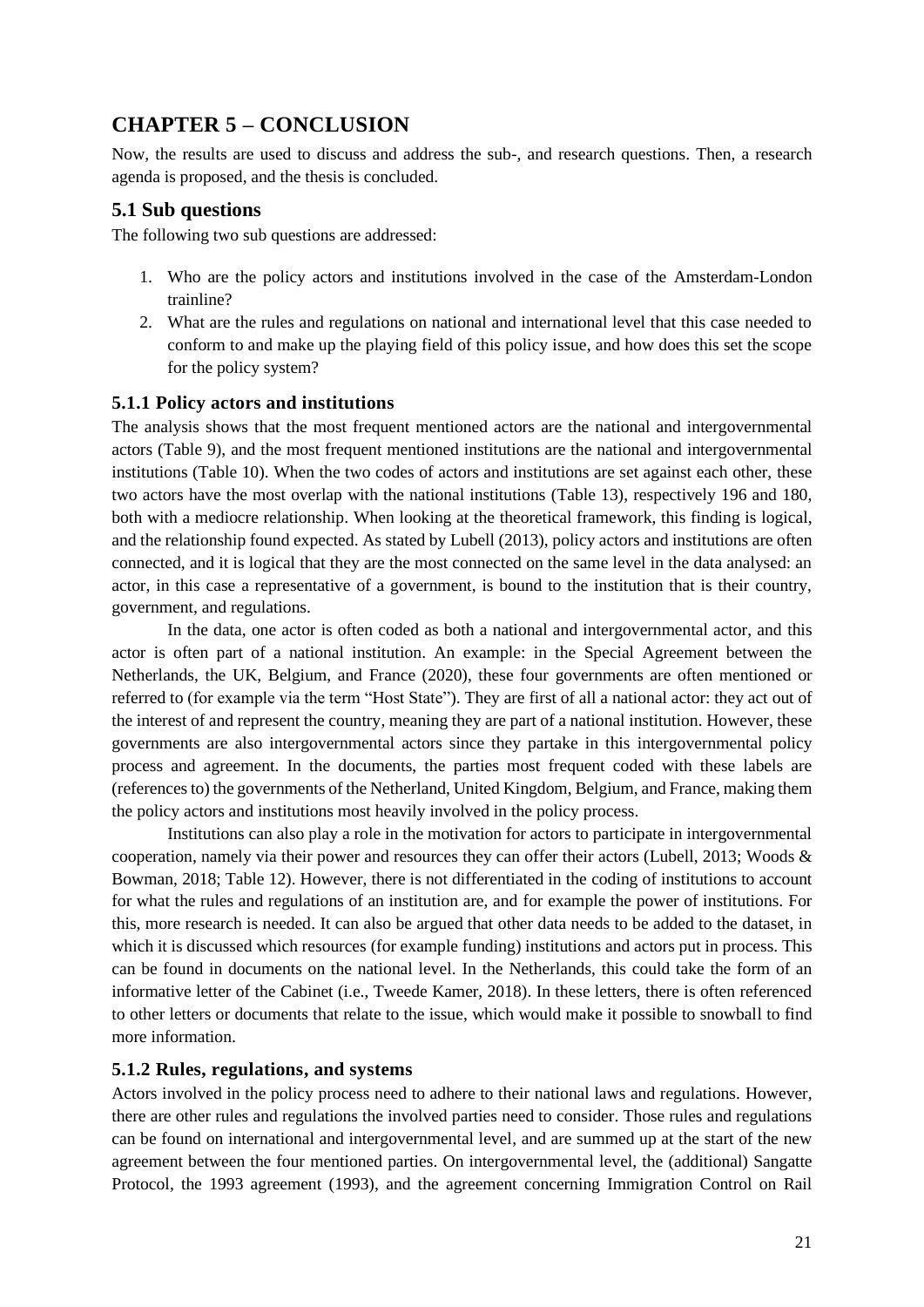Traffic between the UK and BE (2013) need to be considered (Vierlandenverdrag, 2020). On the international level, there are regulations of the European Union that some of the contracting parties are bound to, namely the Schengen borders Code (for which it can be argued that it is an intergovernmental level), regulations for the examining of a person outsides one's member state, and regulations regarding the protection of personal data of people (Vierlandenverdrag, 2020).

The most frequent mentioned systems are the national system (Table 11). The coded systems in the documents are often via the word "territory", since this entails the scope of rules, regulations, and borders, as described in the theory (Lubell, 2013). When looked at the relationship between institutions and systems (Table 15), it is seen that the relationship is weak. It was expected to find more systems in the current dataset, since these sources describe the created rules and regulations, in which the scope should be extensively discussed. One possible solution for this to broaden the theoretical paradigm set out in this research. This could for example be done by adding the Institutional Collective Action (ICA) framework, as set out by Feiock (2013), where institutions are discussed, as well as the scope they set as they are part of a policy dilemma. The inclusion of this framework could also lead to more specific codes to apply to the current dataset. The current dataset should be able to fill the missing knowledge in the systems of this case study when other/extra codes are set up.

#### <span id="page-24-0"></span>**5.2 Research question**

At the start of this thesis, the following research question was set out:

*To what extent did intergovernmental cooperation provide opportunities for sustainable, international mobility between cities for citizens by solving policy issues across national borders in the case of the Amsterdam-London train line?*

The first concept of interest in this question is "Sustainable, international mobility". In this case study, it entails the international transport system by train (Table 18), which was achieved in order to solve "intergovernmental public/social issues" (Table 8), which mostly entailed safety and security via "border controls", as it is often called in the policy papers. In Table 18, it can be seen that there is overlap between "created regulations in intergovernmental level" and "intergovernmental public/social issue". The following quote presents this overlap: "*In the case of a Contracting Party that applies the Schengen acquis in full, border controls on persons shall be effected in accordance with the detailed rules laid down in the Schengen Borders Code.*" (Vierlandenverdrag, 2020, p. 5). Here, "border controls" is the policy issue, relating to public safety, whereas the whole quote is the solution created via intergovernmental cooperation, where there is also reference to the rules and regulations already in place. However, while this is a good example, Table 17 shows that there is a weak relationship between the two codes. This is probably the caused by the low level of overlap found in Table 18, which represents the solutions of the policy issues. One possible cause is that the codes are set up too broad, meaning that they are difficult to apply to in-depth policy papers.

The same issue is found in research on the role of intergovernmental cooperation in this case is discussed in Table 14. As can be seen there, the number of overlaps found is low, and the relations found weak to mediocre of strength. However, there is one quotation that shows the potential of this relationship: "*The Netherlands has investigated with the other countries what would be the best and quickest way to realise the international agreements with the other countries, either an amendment of the current Tripartite Treaty into a Quadripartite Treaty (whereby the Treaty is adapted to the current (security) situation in the EU) or separate bilateral treaties.*" (Tweede Kamer, 2018 (a), p.2, translated). Here, the cooperation with other governments in mentioned in relation to the policy issue to make a new agreement, so that the border and security controls can be carried out in the Netherlands.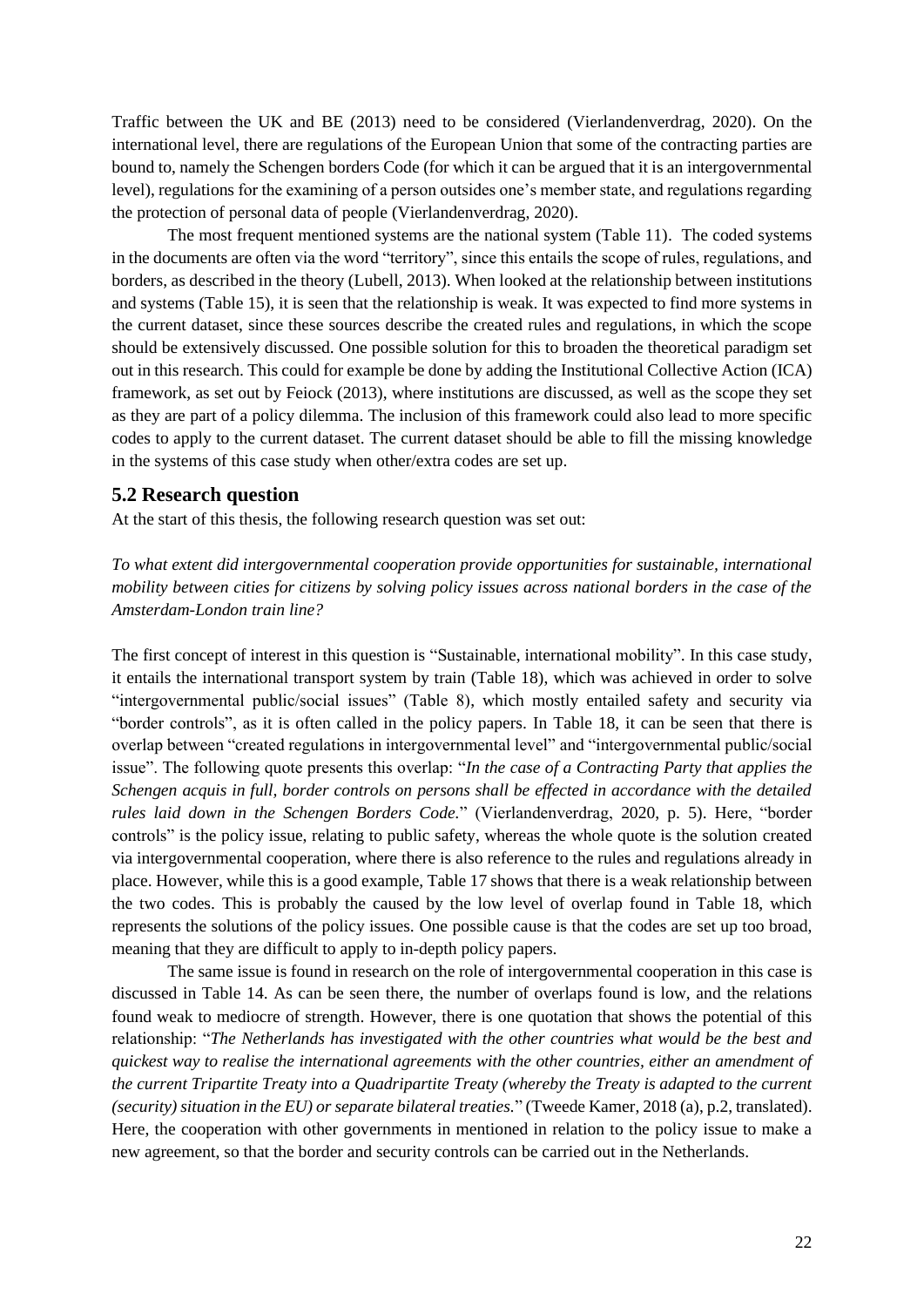To conclude, intergovernmental cooperation played a role in the new and improved train line, providing sustainable transportation choices for their citizens. This research shows the potentional of the topic, but further research is needed to analyse in-depth how the role of intergovernmental cooperation can be placed within this case study, and to what extent it was used.

#### <span id="page-25-0"></span>**5.3 Research agenda**

As mentioned throughout the conclusion, more in-depth research is needed to be able to address this research topic in full. Therefore, the research agenda has two topics it proposes further research on.

#### **5.3.1 Theory**

In this research, the Ecology of Games framework and Intergovernmental Cooperation theory are used and fused together. However, for in this case study, it would be interesting to integrate a theory about cooperation between governments in the field of sustainable mobility specifically. This theory can provide insight into how governments approach sustainable mobility, and how they like to act, how they perceive policies and issues, and how and why they tend to seek out cooperation. This information then can be combined with the Intergovernmental theory used in this research, meaning that the relationships would change to Image 3. Next to the change in the kind of cooperation, it is





expected that, for example, other types of influences for the motivation of actors are found, meaning Image 3 can still be further expanded and changed.

Other than the, for this case study, it would be of added value to include the ICA framework as presented by Feiock (2013). This framework can be used to further define some of the concepts mentioned, as well as provide more insight in the motivation actors can have to collaborate.

The current used theoretical framework, in combination with the other two sources used to determine the concepts for coding were sufficient. They provided a good, general overview of the most important concepts in this case study, and almost all of the codes were used. Next to that, the current used theories gave a very good base to understand this case study. However, for further research, more, and more specific, theory is needed to identify all the information that can be found in the sources.

#### **5.3.2 Methodology**

The method and analysis used in this research is adequate and useful. With the method of open coding in a systematic literature review, the policy papers and the other documents can be analysed in-depth, and the coherence between the concepts across sources identified.

The current data and findings are a good basis for this. The sources now coded can be used again and can be used to snowball into new sources. Next to that, the findings can be used to identify which concepts are viable, which concepts are found in the theory, but not applicable to this case. This information then can be used to set up new codes, but also determine for which concepts, other theory and background are needed. Next to that, this research had the limitation of time. Because of this, not all the six core dimensions of the Ecology of Games framework could be analysed, and the policy game could not be created fully. Most importantly, the concept of time, which was coded, could not be analysed further than the general findings (Table 19). Next to that, there was not enough time to apply other theories than the two set out now.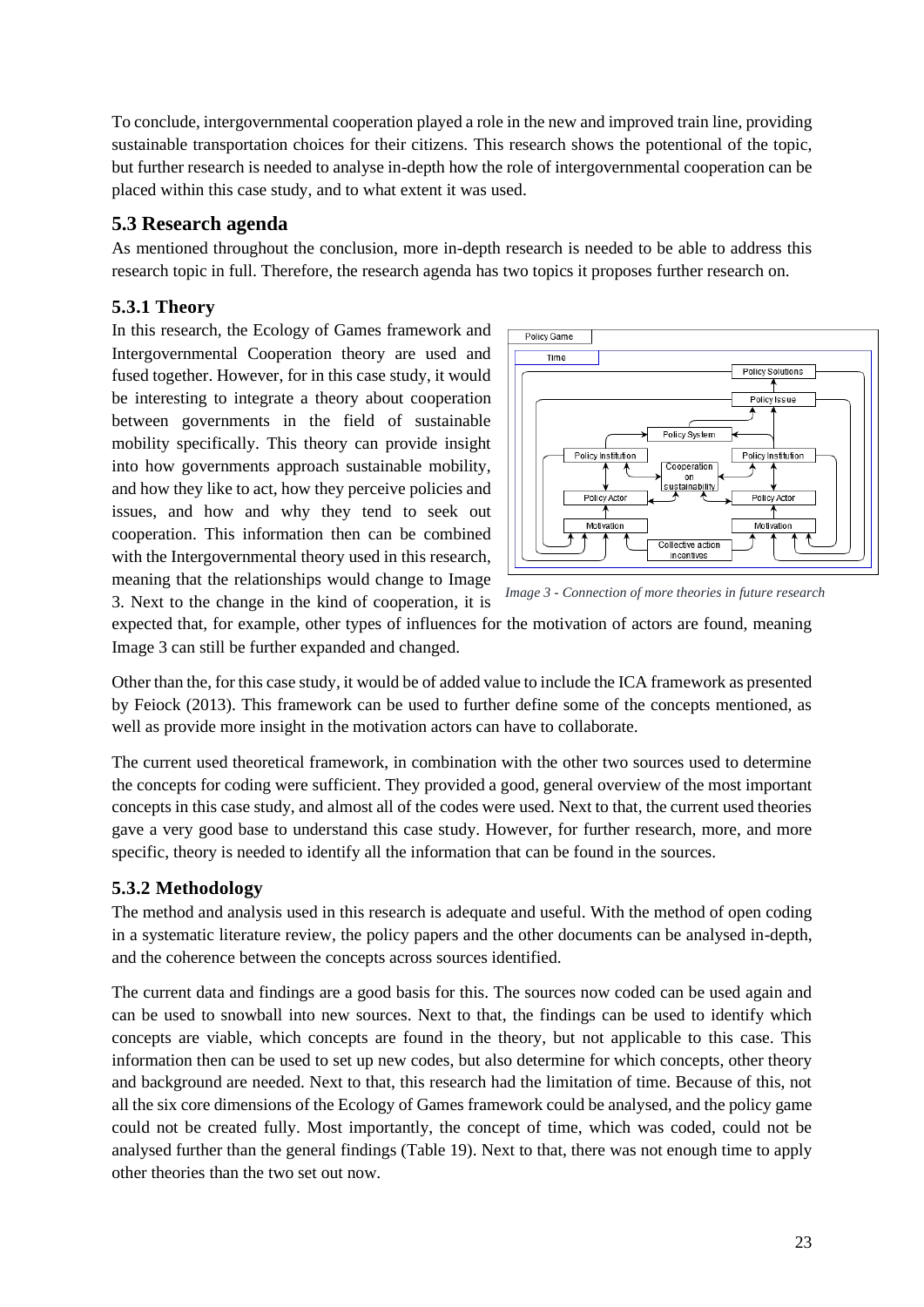This leads to the following topics, amongst others, for further:

- Creating a more specific codebook, for which this research and results can be used as guidelines;
- A more in-depth analysis into the role of time within this case study, and;
- Creating the policy game of this case study.

For the creation of a more specific codebook, the current concepts need to be broken apart. For instance, the different roles a policy institution can have need to have their own codes, so that their separate roles can be investigated. The same goes for a more specific break down of the policy issues, and the created rules and regulations.

All in all, this case study shows that intergovernmental cooperation had potential to set up sustainable, international modes of transportation. It can thus be used to further investigate the concepts and their relations.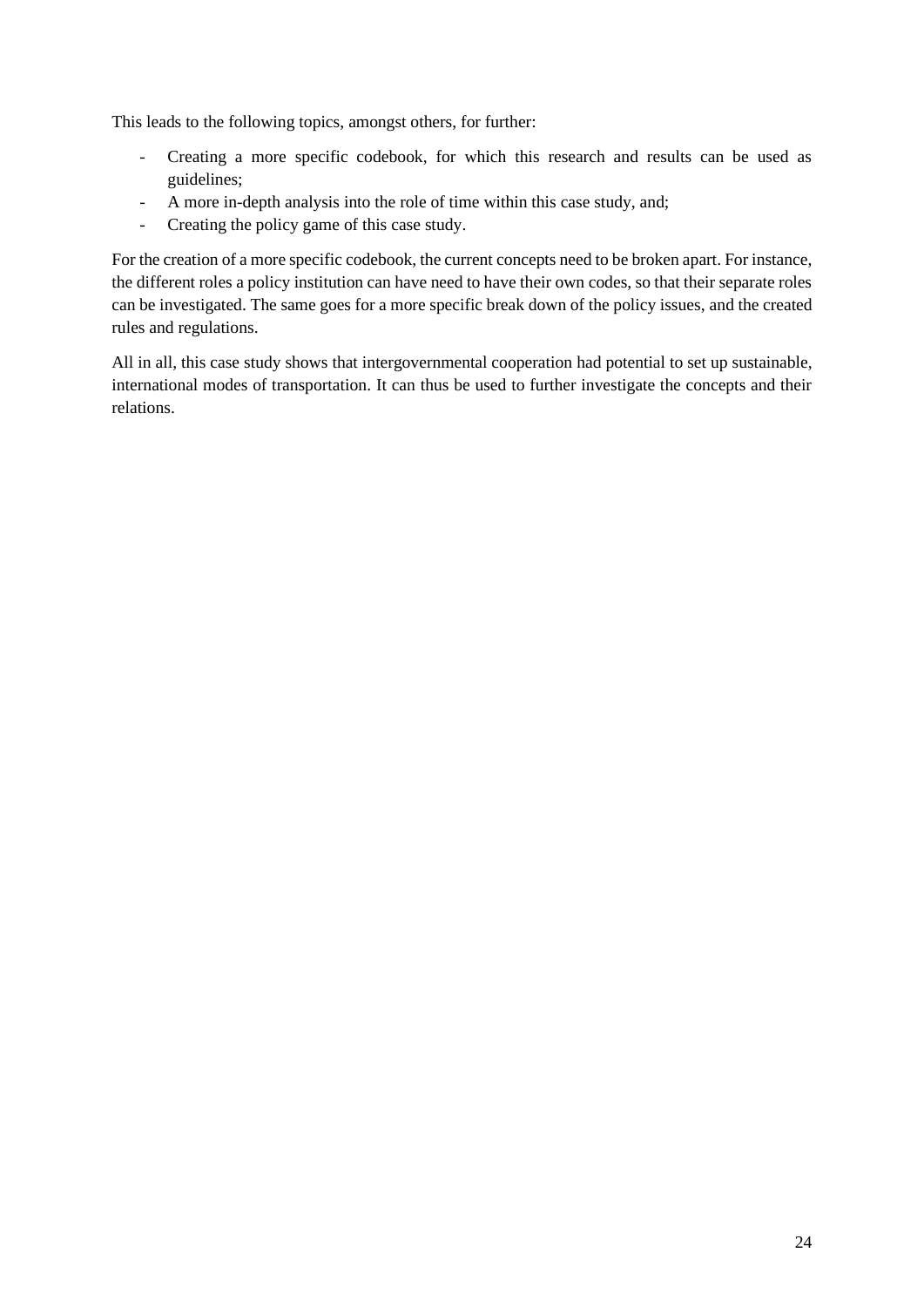## <span id="page-27-0"></span>**REFERENCES**

Atlas.ti User Manual, nd. 'Atlas User Manual - Windows'. <https://doc.atlasti.com/ManualWin.v9/Intro/IntroductionPreface.html>

Banister, D. (2008). The sustainable mobility paradigm. *Transport policy*, *15*(2), 73-80.

Barr, S., & Prillwitz, J. (2014). A smarter choice? Exploring the behaviour change agenda for environmentally sustainable mobility. *Environment and Planning C: government and policy*, *32*(1), 1- 19.

British Airways, nd. 'Amsterdam to London flight selection'. Found on June 22<sup>nd</sup>, 2021, on [https://www.britishairways.com/travel/book/public/en\\_gb/flightList?onds=AMS-LHR\\_2021-11-](https://www.britishairways.com/travel/book/public/en_gb/flightList?onds=AMS-LHR_2021-11-04&ad=1&yad=0&ch=0&inf=0&cabin=M&flex=LOWEST) [04&ad=1&yad=0&ch=0&inf=0&cabin=M&flex=LOWEST](https://www.britishairways.com/travel/book/public/en_gb/flightList?onds=AMS-LHR_2021-11-04&ad=1&yad=0&ch=0&inf=0&cabin=M&flex=LOWEST)

CBS, 2019. 'Nederland langs de Europese meetlat' <https://longreads.cbs.nl/europese-meetlat-2019/vakanties/>

Dällenbach, N., 2020. Low-carbon travel mode choices: The role of time perceptions and familiarity. Transportation Research Part D: Transport and Environment, 86, 102378.

Distance.to, nd. 'Afstand van Londen naar Amsterdam'. Found on March 29th, 2021. <https://nl.distance.to/Londen/Amsterdam>

EasyJet, nd. Amsterdam naar Londen Gatwick. Found on June  $22<sup>nd</sup>$ , 2021, on: <https://www.easyjet.com/nl/buy/flights?isOneWay=on&pid=www.easyjet.com>

Feiock, R. C. (2013). The institutional collective action framework. *Policy Studies Journal*, *41*(3), 397- 425.

Governments of the United Kingdom and France, March 16th, 1986. 'Treaty concerning the construction and operation by private concessionaires of a channel fixed link.' <https://treaties.un.org/doc/Publication/UNTS/Volume%201497/volume-1497-I-25792-English.pdf>

Governments of the United Kingdom and Belgium, December 18th, 2013. 'Agreement between the Government of the United Kingdom of Great Britain and Northern Ireland and the Government of the Kingdom of Belgium, concerning Immigration Controls on Rail Traffic between Belgium and the United Kingdom using the Channel Fixed Link' [https://assets.publishing.service.gov.uk/government/uploads/system/uploads/attachment\\_data/file/281](https://assets.publishing.service.gov.uk/government/uploads/system/uploads/attachment_data/file/281345/8807.pdf) [345/8807.pdf](https://assets.publishing.service.gov.uk/government/uploads/system/uploads/attachment_data/file/281345/8807.pdf)

Government of the United Kingdom, February 4th, 2020. 'Transport Secretary hails new horizon for rail travel across Europe'. Found on June 6th, 2021 on: [https://www.gov.uk/government/news/transport-secretary-hails-new-horizons-for-rail-travel-across](https://www.gov.uk/government/news/transport-secretary-hails-new-horizons-for-rail-travel-across-europe)[europe](https://www.gov.uk/government/news/transport-secretary-hails-new-horizons-for-rail-travel-across-europe) 

Government of the United Kingdom, July 7th, 2020. 'New Eurostar treaties open up direct travel from Amsterdam to London'. Found on June 6th, 2021, on: [https://www.gov.uk/government/news/new](https://www.gov.uk/government/news/new-eurostar-treaties-open-up-direct-travel-from-amsterdam-to-london)[eurostar-treaties-open-up-direct-travel-from-amsterdam-to-london](https://www.gov.uk/government/news/new-eurostar-treaties-open-up-direct-travel-from-amsterdam-to-london)

Governments of the United Kingdom, Netherlands, Belgium and France, July 7th, 2020. 'Agreement between the Government of the French Republic, the Government of the Kingdom of Belgium, the Government of the Kingdom of the Netherlands and the Government of the United Kingdom of Great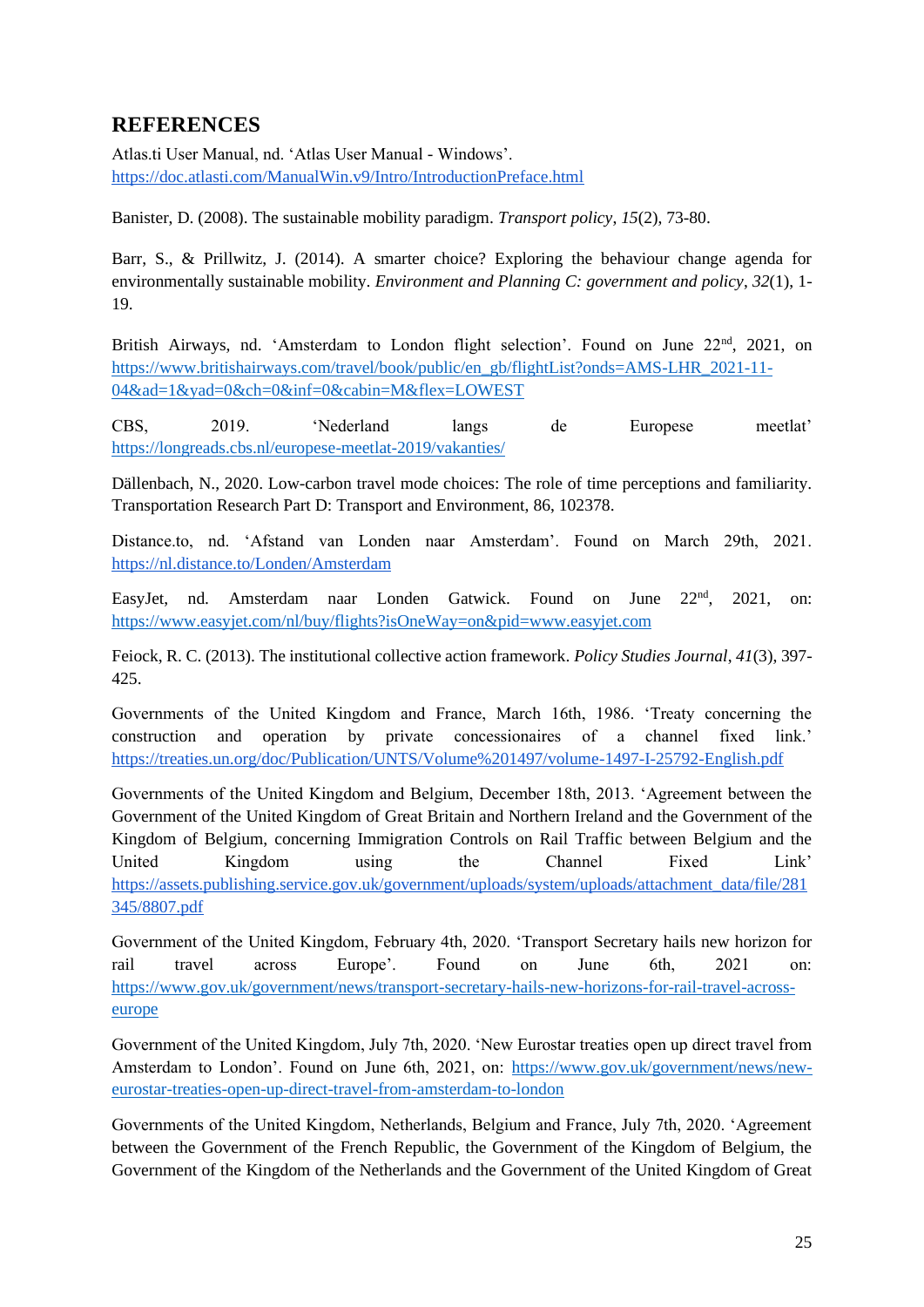Britain and Northern Ireland amending and supplementing the Agreement between the Government of the Kingdom of Belgium, the Government of the French Republic and the Government of the United Kingdom of Great Britain and Northern Ireland, concerning Rail Traffic between Belgium and the United Kingdom using the Channel Fixed Link with Protocol, done at Brussels on 15 December 1993'. [https://assets.publishing.service.gov.uk/government/uploads/system/uploads/attachment\\_data/file/908](https://assets.publishing.service.gov.uk/government/uploads/system/uploads/attachment_data/file/908520/MS_4.2020_France_Netherlands_Belgium_UK_Agreement_amending_Belgium_UK_Fixed_Link_1993.pdf) 520/MS 4.2020 France Netherlands Belgium UK Agreement amending Belgium UK Fixed Lin [k\\_1993.pdf](https://assets.publishing.service.gov.uk/government/uploads/system/uploads/attachment_data/file/908520/MS_4.2020_France_Netherlands_Belgium_UK_Agreement_amending_Belgium_UK_Fixed_Link_1993.pdf)

Governments of the United Kingdom, Netherlands, Belgium and France, July 7th, 2020. 'Special Arrangement Between the Government of the French Republic, the Government of the Kingdom of Belgium, the Government of the Kingdom of the Netherlands and the Government of the United Kingdom of Great Britain and Northern Ireland concerning Security Matters relating to Trains using the Channel Fixed Link'. [https://assets.publishing.service.gov.uk/government/uploads/system/uploads/attachment\\_data/file/908](https://assets.publishing.service.gov.uk/government/uploads/system/uploads/attachment_data/file/908518/MS_3.2020_Special_Arrangement_Security_Matters_relating_to_Trains_Channel_Fixed_Link.pdf) [518/MS\\_3.2020\\_Special\\_Arrangement\\_Security\\_Matters\\_relating\\_to\\_Trains\\_Channel\\_Fixed\\_Link.p](https://assets.publishing.service.gov.uk/government/uploads/system/uploads/attachment_data/file/908518/MS_3.2020_Special_Arrangement_Security_Matters_relating_to_Trains_Channel_Fixed_Link.pdf) [df](https://assets.publishing.service.gov.uk/government/uploads/system/uploads/attachment_data/file/908518/MS_3.2020_Special_Arrangement_Security_Matters_relating_to_Trains_Channel_Fixed_Link.pdf)

Governments of the United Kingdom, Netherlands, Belgium and France, July 10th, 2020. 'Agreement between the Government of the United Kingdom of Great Britain and Northern Ireland and the Government of the Kingdom of the Netherlands concerning Border Controls on Rail Traffic between the Netherlands and the United Kingdom using the Channel Fixed Link'. [https://assets.publishing.service.gov.uk/government/uploads/system/uploads/attachment\\_data/file/907](https://assets.publishing.service.gov.uk/government/uploads/system/uploads/attachment_data/file/907874/CS_Netherlands_1.2020_UK_Netherlands_Agreement_Border_Controls_Channel_Fixed_Link.pdf) [874/CS\\_Netherlands\\_1.2020\\_UK\\_Netherlands\\_Agreement\\_Border\\_Controls\\_Channel\\_Fixed\\_Link.p](https://assets.publishing.service.gov.uk/government/uploads/system/uploads/attachment_data/file/907874/CS_Netherlands_1.2020_UK_Netherlands_Agreement_Border_Controls_Channel_Fixed_Link.pdf) [df](https://assets.publishing.service.gov.uk/government/uploads/system/uploads/attachment_data/file/907874/CS_Netherlands_1.2020_UK_Netherlands_Agreement_Border_Controls_Channel_Fixed_Link.pdf)

Holton, J. A. (Bryant, A., & Charmaz, K. (Eds.)). (2007). *The Sage handbook of grounded theory* chapter 13. Sage.

Lindstrom, B., 1998. Regional cooperation and sustainable growth: Nine councils of government in north-eastern Illinois. Journal of Urban Affairs, 20(3), 327-342

Lubell, M. (2013). Governing institutional complexity: The ecology of games framework. Policy studies journal, 41(3), 537-559.

NOS, February 9th, 2018. 'Met de trein naar Londen, goed alternatief voor het vliegtuig?' Found on June 8th, 2021, on: [https://nos.nl/artikel/2216186-met-de-trein-naar-londen-goed-alternatief-voor-het](https://nos.nl/artikel/2216186-met-de-trein-naar-londen-goed-alternatief-voor-het-vliegtuig)[vliegtuig](https://nos.nl/artikel/2216186-met-de-trein-naar-londen-goed-alternatief-voor-het-vliegtuig)

NOS, January 12th, 2019. 'Klimaattop Madrid morgen van start: 'Oorlog tegen natuur moet stoppen''. Found on May 17<sup>th</sup>, 2021 on: [https://nos.nl/artikel/2312836-klimaattop-madrid-morgen-van-start](https://nos.nl/artikel/2312836-klimaattop-madrid-morgen-van-start-oorlog-tegen-natuur-moet-stoppen)[oorlog-tegen-natuur-moet-stoppen](https://nos.nl/artikel/2312836-klimaattop-madrid-morgen-van-start-oorlog-tegen-natuur-moet-stoppen)

NOS, December 23rd, 2019 (a). 'Meer internationale treinkaartjes verkocht'. Found on June 8th, 2021, on:<https://nos.nl/artikel/2315949-meer-internationale-treinkaartjes-verkocht>

NOS, February 4<sup>th</sup>, 2020. 'Rechtstreekse trein naar Londen vanaf 30 april'. Found on June 8th, 2021, on:<https://nos.nl/artikel/2321560-rechtstreekse-trein-naar-londen-vanaf-30-april>

Knill, C., & Tosun, J. (2012). *Public policy: A new introduction*. Palgrave Macmillen, Hampshire, United Kingdom.

Ostrom, E., 2004. *Understanding collective action* (No. 569-2016-39044). <https://ageconsearch.umn.edu/record/16549/files/fo041102.pdf>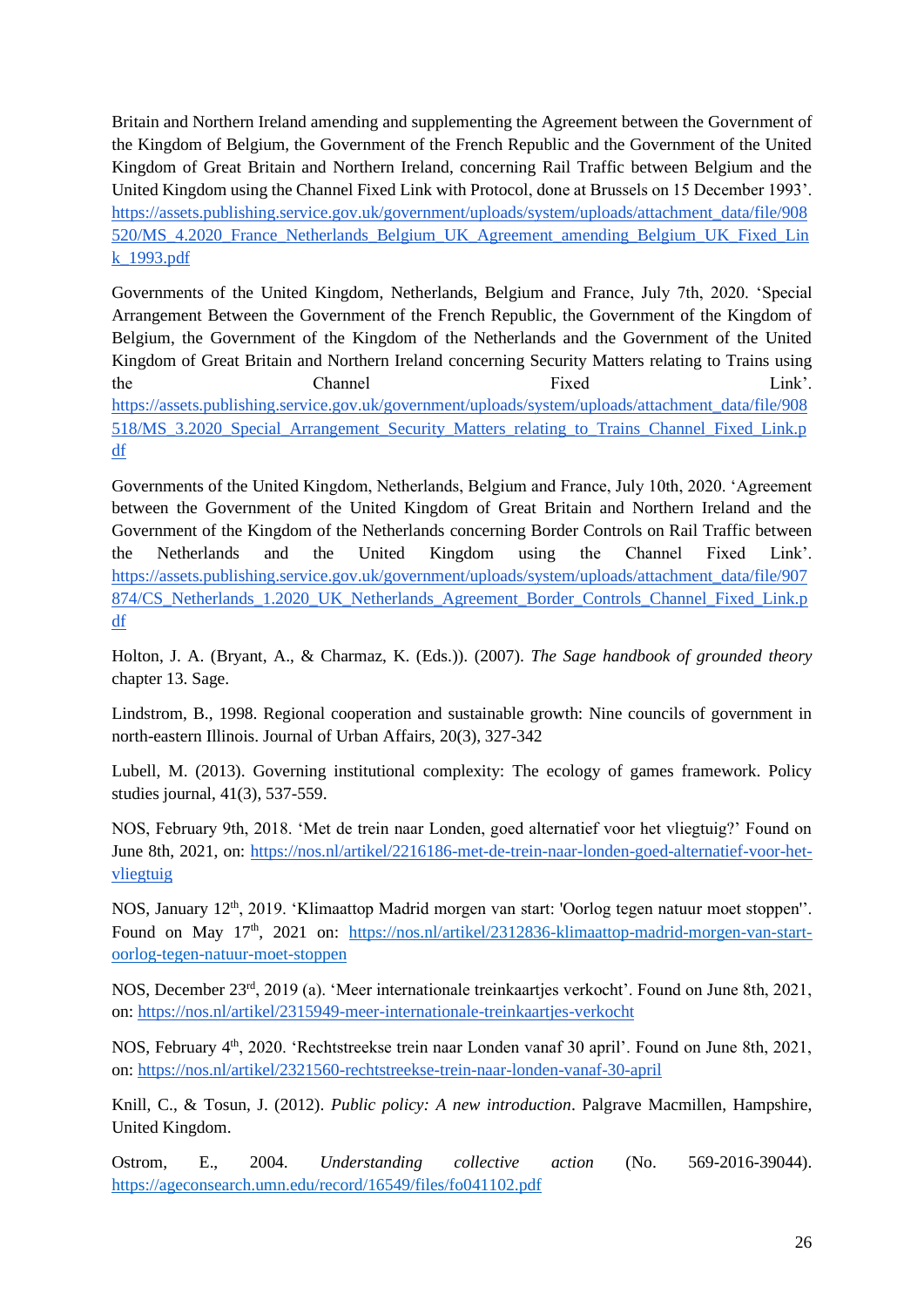Pitsiava-Latinopoulou, M., Basbas, S., & Christopoulou, P., 2006. Sustainable transport systems: trends and policies. WIT Transactions on The Built Environment, 89.

Rijksoverheid, January  $4<sup>th</sup>$ , 2020. 'Klimaatplan 2021 - 2030'. Found on May  $17<sup>th</sup>$ , 2021 on: [https://www.rijksoverheid.nl/onderwerpen/klimaatverandering/documenten/beleidsnotas/2020/04/24/](https://www.rijksoverheid.nl/onderwerpen/klimaatverandering/documenten/beleidsnotas/2020/04/24/klimaatplan-2021-2030) [klimaatplan-2021-2030](https://www.rijksoverheid.nl/onderwerpen/klimaatverandering/documenten/beleidsnotas/2020/04/24/klimaatplan-2021-2030)

Rijksoverheid (a), July 7<sup>th</sup>, 2020. 'Sneller met de trein naar Londen'. Found on May 17<sup>th</sup>, 2021 on: <https://www.rijksoverheid.nl/actueel/nieuws/2020/07/07/sneller-met-de-trein-naar-londen>

Rijksoverheid (b), July 10, 2020. 'Laatste handtekening gezet voor snellere treinreid naar Londen'. Found on May 17<sup>th</sup>, 2021 on: [https://www.rijksoverheid.nl/actueel/nieuws/2020/07/10/laatste](https://www.rijksoverheid.nl/actueel/nieuws/2020/07/10/laatste-handtekening-gezet-voor-snellere-treinreis-naar-londen)[handtekening-gezet-voor-snellere-treinreis-naar-londen](https://www.rijksoverheid.nl/actueel/nieuws/2020/07/10/laatste-handtekening-gezet-voor-snellere-treinreis-naar-londen)

Rijksoverheid (c), January 22nd, 2020. Vierlanden Verdrag rapport. <https://www.rijksoverheid.nl/documenten/rapporten/2020/01/22/tk-bijlage-vierlandenverdrag>

RTL Nieuws, January 20th, 2018. 'Factcheck: is een lange vlucht beter voor het klimaat?'. [https://www.rtlnieuws.nl/economie/column/3820751/factcheck-een-lange-vlucht-beter-voor-het](https://www.rtlnieuws.nl/economie/column/3820751/factcheck-een-lange-vlucht-beter-voor-het-klimaat)[klimaat](https://www.rtlnieuws.nl/economie/column/3820751/factcheck-een-lange-vlucht-beter-voor-het-klimaat)

The Guardian, February 9th, 2018. 'Eurostar to launch London-Amsterdam direct service in April'. Found on June 8th, 2021, on: [https://www.theguardian.com/business/2018/feb/09/eurostar-to-launch](https://www.theguardian.com/business/2018/feb/09/eurostar-to-launch-london-amsterdam-direct-service-in-april)[london-amsterdam-direct-service-in-april](https://www.theguardian.com/business/2018/feb/09/eurostar-to-launch-london-amsterdam-direct-service-in-april)

The Guardian, January 4th, 2019. 'Eurostar expands London-Amsterdam service to three trains a day'. Found on June 8th, 2021, on: [https://www.theguardian.com/business/2019/jan/04/eurostar-expands](https://www.theguardian.com/business/2019/jan/04/eurostar-expands-london-amsterdam-service-to-three-trains-a-day)[london-amsterdam-service-to-three-trains-a-day](https://www.theguardian.com/business/2019/jan/04/eurostar-expands-london-amsterdam-service-to-three-trains-a-day)

The Guardian, August 24th, 2020. Eurostar to launch direct Amsterdam to London route in October'. Found on June 8th, 2021, on: [https://www.theguardian.com/business/2020/aug/24/coronavirus](https://www.theguardian.com/business/2020/aug/24/coronavirus-eurostar-says-london-to-amsterdam-direct-is-back-on-track)[eurostar-says-london-to-amsterdam-direct-is-back-on-track](https://www.theguardian.com/business/2020/aug/24/coronavirus-eurostar-says-london-to-amsterdam-direct-is-back-on-track)

Tweede Kamer, April 12th, 2018. Brief van de Staatssecretaris van Infrastructuur en Waterstaat – Spoor: vervoer- en beheerplan, nr.762.<https://zoek.officielebekendmakingen.nl/kst-29984-762.html>

Tweede Kamer (a), May 4th, 2018. 'Antwoorden op vragen van de leden Kröger en Ziengs over de douanecontrole Eurostar'.

<https://www.tweedekamer.nl/kamerstukken/kamervragen/detail?id=2018D27682&did=2018D27682>

Tweede Kamer, March 4th, 2020. 'Antwoorden kamervragen over de EuroStar trein naar Londen'. [https://open-pilot.overheid.nl/repository/ronl-c20a46c1-b18b-426e-a756](https://open-pilot.overheid.nl/repository/ronl-c20a46c1-b18b-426e-a756-fc6f3e91076f/1/pdf/antwoorden-kamervragen-over-de-eurostar-trein-naar-londen.pdf) [fc6f3e91076f/1/pdf/antwoorden-kamervragen-over-de-eurostar-trein-naar-londen.pdf](https://open-pilot.overheid.nl/repository/ronl-c20a46c1-b18b-426e-a756-fc6f3e91076f/1/pdf/antwoorden-kamervragen-over-de-eurostar-trein-naar-londen.pdf)

United Nations, nd. 'The Paris Agreement'. Found on May 17<sup>th</sup>, 2021 on: [https://unfccc.int/process](https://unfccc.int/process-and-meetings/the-paris-agreement/the-paris-agreement)[and-meetings/the-paris-agreement/the-paris-agreement](https://unfccc.int/process-and-meetings/the-paris-agreement/the-paris-agreement)

United Nations, 2002. 'Treaty Series - Treaties and international agreements registered or filed and recorded with the Secretariat of the United Nations, *No. 36320. Belgium, France and United Kingdom of Great Britain and Northern Ireland: Agreement between the Government of the Kingdom of Belgium, the Government of the French Republic and the Government of the United Kingdom of Great Britain and Northern Ireland concerning rail traffic between Belgium and the United Kingdom using the*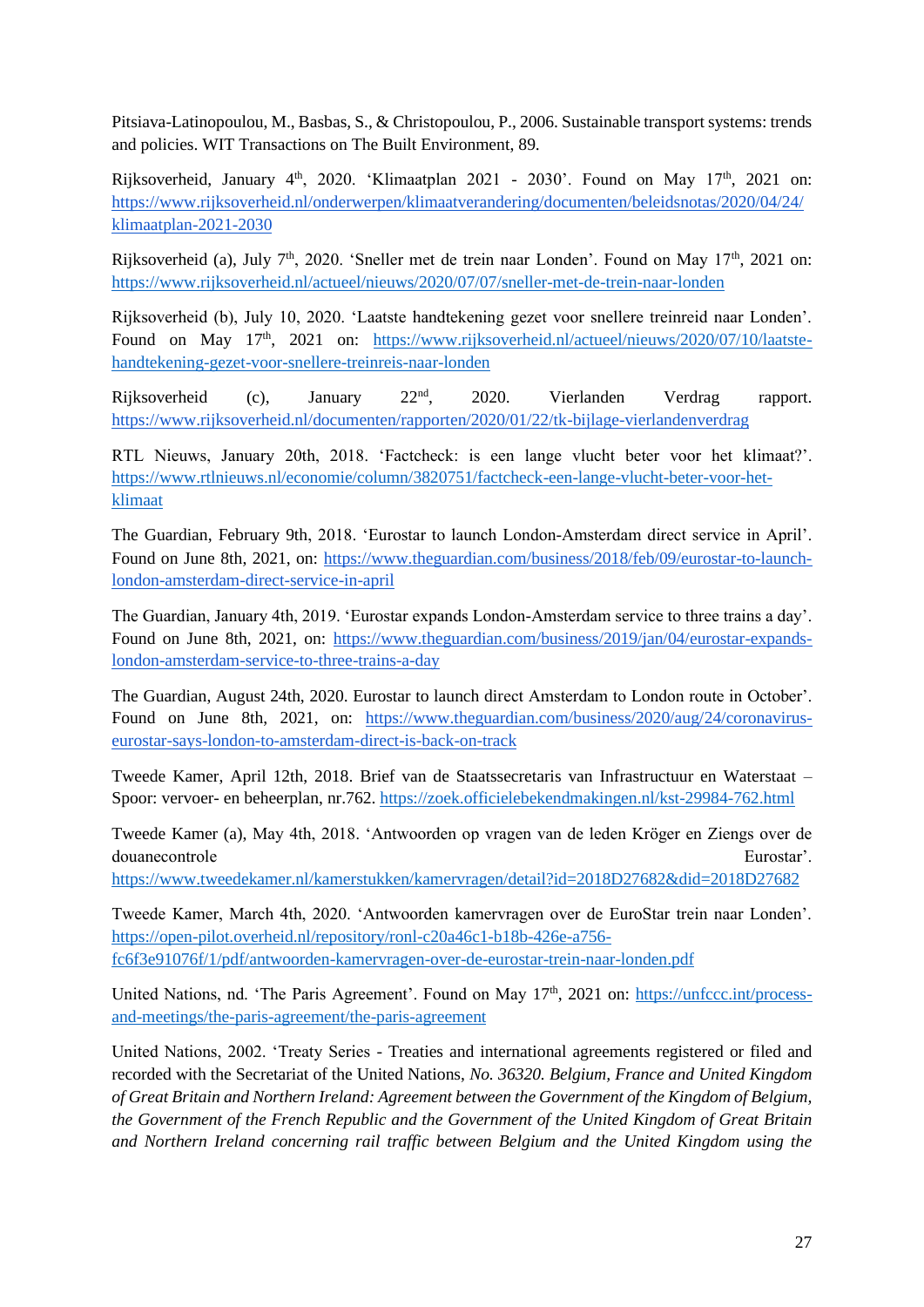*Channel fixed link (with protocol and declaration). Brussels, 15 December 1993*' Volume 2092, p. 540- 552.<https://treaties.un.org/doc/Publication/UNTS/Volume%202092/v2092.pdf>

Woods, N. D., & Bowman, A. O. M., 2018. *Collective action and the evolution of intergovernmental cooperation.* Policy Studies Journal, 46(3), 487-509. [https://onlinelibrary.wiley.com/doi/pdf/10.1111/psj.12241?casa\\_token=ySn\\_kH\\_tofAAAAAA:z5O\\_Z](https://onlinelibrary.wiley.com/doi/pdf/10.1111/psj.12241?casa_token=ySn_kH_tofAAAAAA:z5O_ZDrM-AUw_gZoCApKQ1WXUmwEnRJxOB4yJo02JXufwvOfDryunsguevDahGJAiyE1eoj8_BS8Ng) [DrM-AUw\\_gZoCApKQ1WXUmwEnRJxOB4yJo02JXufwvOfDryunsguevDahGJAiyE1eoj8\\_BS8Ng](https://onlinelibrary.wiley.com/doi/pdf/10.1111/psj.12241?casa_token=ySn_kH_tofAAAAAA:z5O_ZDrM-AUw_gZoCApKQ1WXUmwEnRJxOB4yJo02JXufwvOfDryunsguevDahGJAiyE1eoj8_BS8Ng)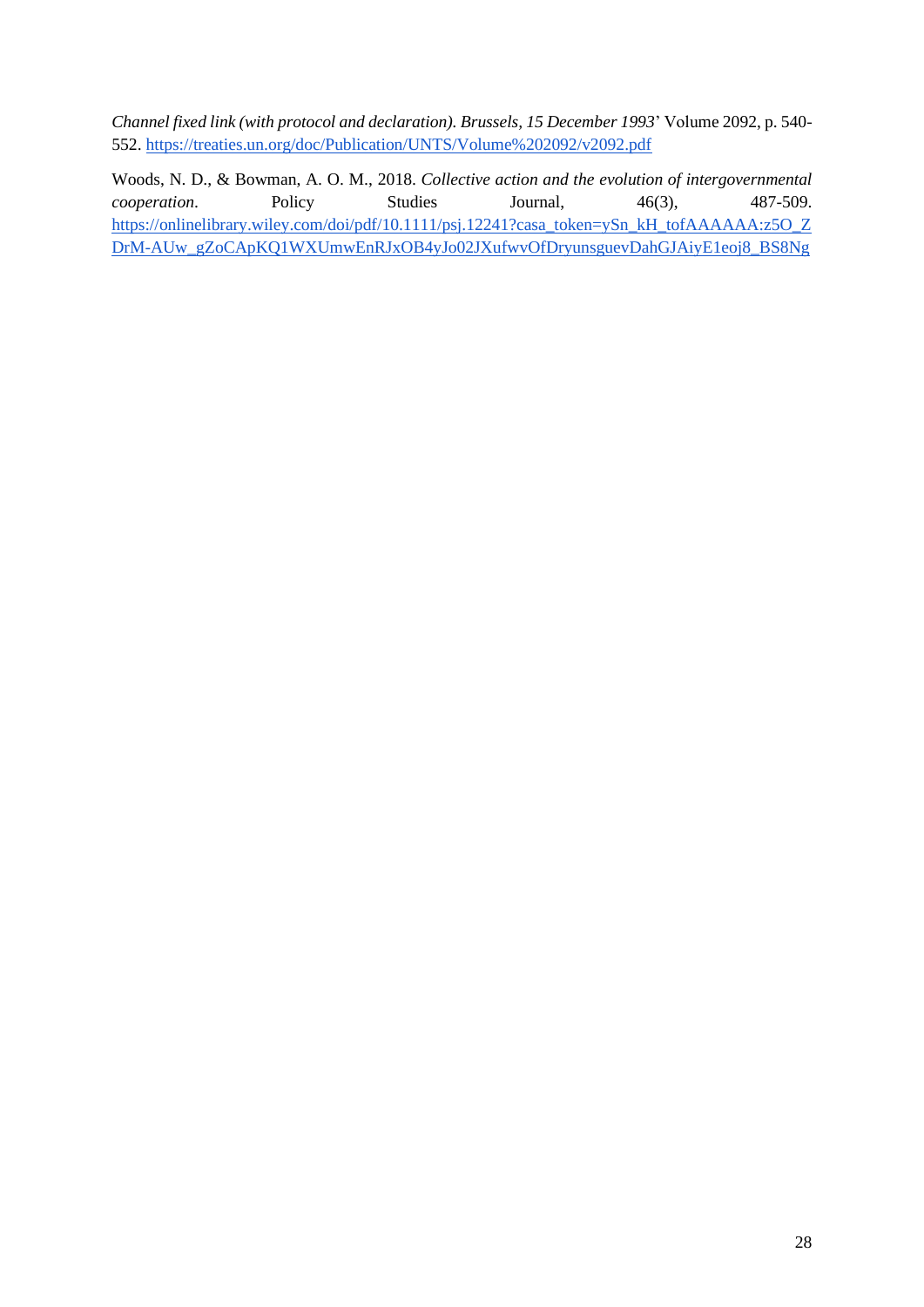## <span id="page-31-0"></span>**BIBLIOGRAPHY**

Bloemraad, I. (2012). Handbook of Research Methods in Migration. Ch. 24. What textbooks don't tell you: moving from a research puzzle to publishing findings. *Edward Elgar Publishing, Cheltenham, United Kingdom,* 502-520.

Bresciani, C., Colorni, A., Lia, F., Luè, A., & Nocerino, R. (2016). Behavioral change and social innovation through reward: an integrated engagement system for personal mobility, urban logistics and housing efficiency. *Transportation Research Procedia*, *14*, 353-361.

Brömmelstroet, te, M. (2014). Sometimes you want people to make the right choices for the right reasons: potential perversity and jeopardy of behavioural change campaigns in the mobility domain. *Journal of Transport Geography*, *39*(C), 141-144.

Bulkeley, H., Coenen, L., Frantzeskaki, N., Hartmann, C., Kronsell, A., Mai, L., ... & Palgan, Y. V. (2016). Urban living labs: governing urban sustainability transitions. *Current Opinion in Environmental Sustainability*, *22*, 13-17.

Eriksson, L., Garvill, J., & Nordlund, A. M. (2006). Acceptability of travel demand management measures: The importance of problem awareness, personal norm, freedom, and fairness. *Journal of environmental psychology*, *26*(1), 15-26.

Ernst, L., de Graaf-Van Dinther, R. E., Peek, G. J., & Loorbach, D. A. (2016). Sustainable urban transformation and sustainability transitions; conceptual framework and case study. *Journal of Cleaner Production*, *112*, 2988-2999.

Feiock, R. C., Steinacker, A., & Park, H. J. (2009). Institutional collective action and economic development joint ventures. *Public Administration Review*, *69*(2), 256-270.

Füglister, K. (2012). Where does learning take place? The role of intergovernmental cooperation in policy diffusion. *European Journal of Political Research*, *51*(3), 316-349

Feiock, R. C. (2014). Institutional collective action and local government collaboration. In *Big ideas in collaborative public management* (pp. 205-220). Routledge.

Glaser, B. G. (2016). Open coding descriptions. *Grounded theory review*, *15*(2), 108-110.

Governments of the United Kingdom of Great Britain and Northern Ireland and the French Republic, 1991. 'Protocol between the Government of the United Kingdom of Great Britain and Northern Ireland and the Government of the French Republic Concerning Frontier Controls and Policing, Cooperation in Criminal Justice, Public Safety and mutual Assistance Relating to the Channel Fixed Link, which entered into force 2 August 1993'. [https://assets.publishing.service.gov.uk/government/uploads/system/uploads/attachment\\_data/file/273](https://assets.publishing.service.gov.uk/government/uploads/system/uploads/attachment_data/file/273137/2366.pdf) [137/2366.pdf](https://assets.publishing.service.gov.uk/government/uploads/system/uploads/attachment_data/file/273137/2366.pdf)

Kim, S. Y., Swann, W. L., Weible, C. M., Bolognesi, T., Krause, R. M., Park, A. Y., ... & Feiock, R. C. (2020). Updating the institutional collective action framework. *Policy Studies Journal*.

Moghaddam, A. (2006). Coding issues in grounded theory. *Issues in educational research*, *16*(1), 52- 66.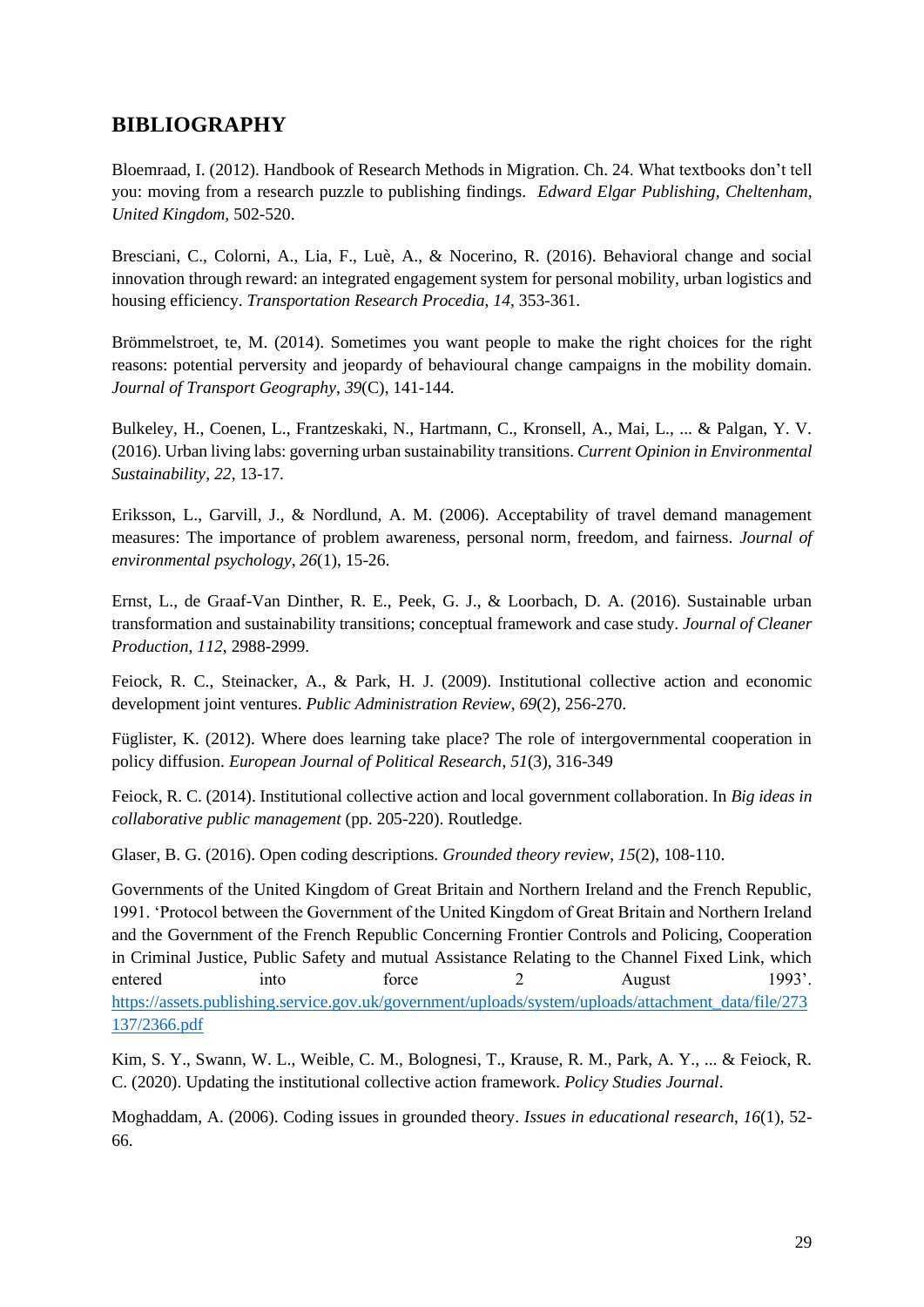Reed, M. S. (2008). Stakeholder participation for environmental management: a literature review. *Biological conservation*, *141*(10), 2417-2431.

Tweede Kamer (2018). Brief van de Staatssecretaris van Infrastructuur en Waterstaat – Spoor: vervoer- en beheerplan, nr. 739.

[https://www.google.com/url?sa=t&rct=j&q=&esrc=s&source=web&cd=&ved=2ahUKEwjo1MbAtrrx](https://www.google.com/url?sa=t&rct=j&q=&esrc=s&source=web&cd=&ved=2ahUKEwjo1MbAtrrxAhURVd8KHdN3Bi0QFjAAegQIAhAD&url=https%3A%2F%2Fzoek.officielebekendmakingen.nl%2Fkst-29984-739.odt&usg=AOvVaw0wZ957BnI7gKUPnhcUAMBk) [AhURVd8KHdN3Bi0QFjAAegQIAhAD&url=https%3A%2F%2Fzoek.officielebekendmakingen.nl%](https://www.google.com/url?sa=t&rct=j&q=&esrc=s&source=web&cd=&ved=2ahUKEwjo1MbAtrrxAhURVd8KHdN3Bi0QFjAAegQIAhAD&url=https%3A%2F%2Fzoek.officielebekendmakingen.nl%2Fkst-29984-739.odt&usg=AOvVaw0wZ957BnI7gKUPnhcUAMBk) [2Fkst-29984-739.odt&usg=AOvVaw0wZ957BnI7gKUPnhcUAMBk](https://www.google.com/url?sa=t&rct=j&q=&esrc=s&source=web&cd=&ved=2ahUKEwjo1MbAtrrxAhURVd8KHdN3Bi0QFjAAegQIAhAD&url=https%3A%2F%2Fzoek.officielebekendmakingen.nl%2Fkst-29984-739.odt&usg=AOvVaw0wZ957BnI7gKUPnhcUAMBk)

Tweede Kamer (2021). Vragen gesteld door de leden der Kamer, met de daarop door de regering gegeven antwoorden, nr. 1769.<https://zoek.officielebekendmakingen.nl/ah-tk-20202021-1769.html>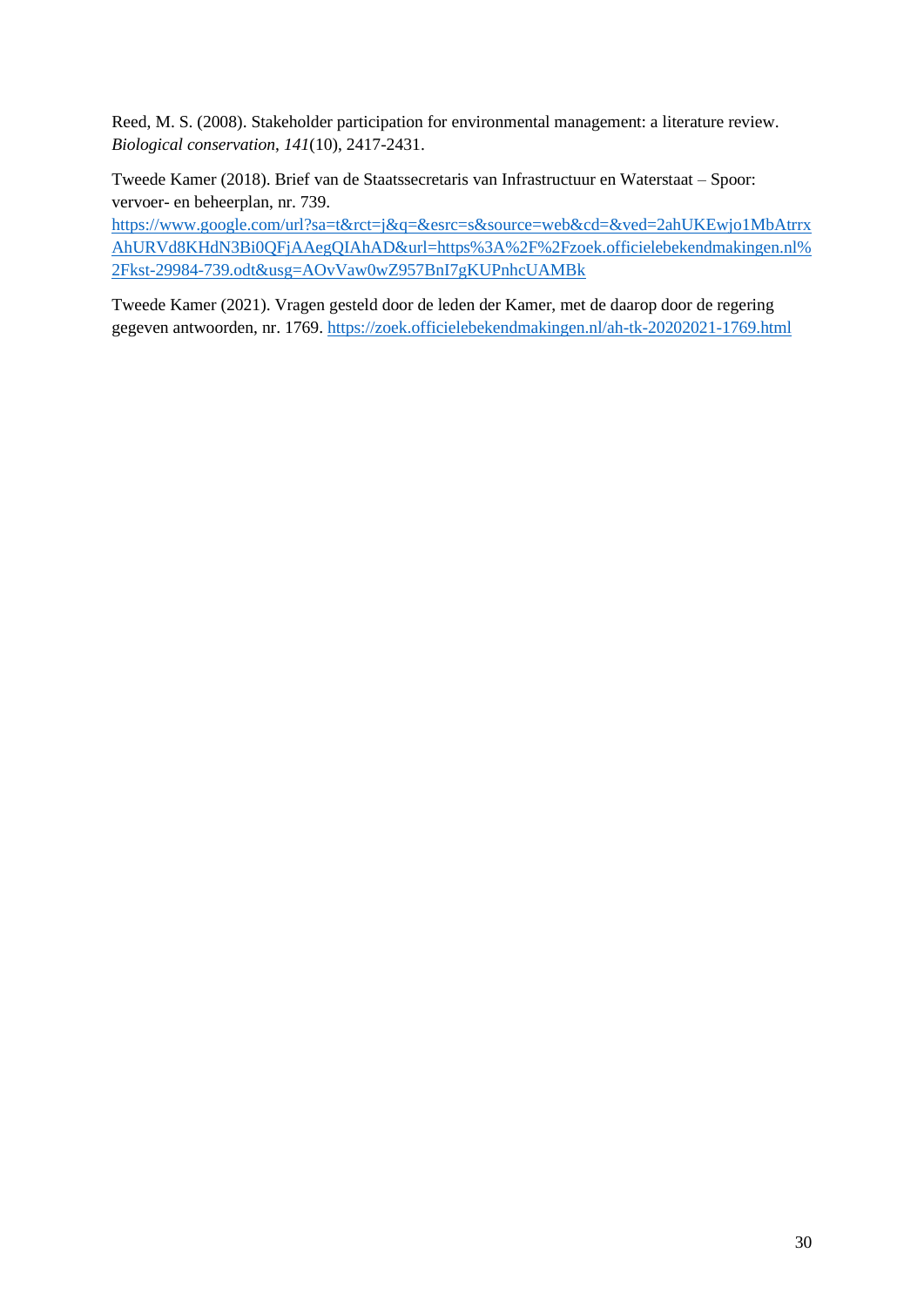## <span id="page-33-0"></span>**APPENDIX**

| Code<br>group | Concept               | Subcategories of code                                                                                                                                                                          | Definition                                                                                                                                                                                                                                                                                                                                                                                                                                                                                                                                                                                                                                                                                                                                                                                          |
|---------------|-----------------------|------------------------------------------------------------------------------------------------------------------------------------------------------------------------------------------------|-----------------------------------------------------------------------------------------------------------------------------------------------------------------------------------------------------------------------------------------------------------------------------------------------------------------------------------------------------------------------------------------------------------------------------------------------------------------------------------------------------------------------------------------------------------------------------------------------------------------------------------------------------------------------------------------------------------------------------------------------------------------------------------------------------|
| $\mathbf{1}$  | Policy game           | $\mathbf X$                                                                                                                                                                                    | One of the six $(6)$ core dimensions of the Ecology of<br>Games framework.<br>"() The constellation of policy actors, policy<br>institutions and policy issues at hand in a particular<br>geographically defined policy system. A game occurs<br>when actors jointly participate and make decisions<br>according to the collective choice rules of a specific<br>policy institution, where the outputs are operational rules<br>that apply to the issues within that institution's<br>jurisdiction." (Lubell, 2013, p. 540)                                                                                                                                                                                                                                                                         |
| 1, 2          | (Policy) issue        | Sort of issue:<br>(Environmental/sustainability)/Econ<br>omical/(Public/Social)/(traffic/trans<br>portation)<br>Level of issue:<br>local/regional/national/international/<br>intergovernmental | One of the six $(6)$ core dimensions of the Ecology of<br>Games framework. A type of substantive collective<br>action problem (Lubell, 2013).<br>The sorts of issues are determined via the articles of<br>Lindstrom (1998) and Pitsiava-Latinopoulou et al<br>(2006). Environmental issues are where the problem is<br>about the environment (thus also about sustainability).<br>Economic issues are where there is a monetary issue.<br>And a public/social issue is where the issue is regarding<br>the public, like safety, but cannot be assigned to the<br>previous two dimensions. Next to that, it is related to<br>public policy. A traffic or transportation issue is an issue<br>where a problem arises in the mobility options and<br>possibilities for people.                        |
| 1, 3          | (Policy) actor        | of<br>Level<br>actor:<br>intergovernmental/private/passenger<br>/other                                                                                                                         | One of the six (6) core dimensions of the Ecology of<br>local/regional/national/international/ Games framework. An actor in a party which is involved<br>in the policy issue and has certain stakes or interests in<br>the outcome of it (Lubell, 2013). An actor is often part<br>of a policy institution (Lubell, 2013). Here, a division is<br>made between an intergovernmental actor and an<br>international actor. An international actor is in the EU,<br>or when parties make agreements via the EU. An<br>intergovernmental actor is an actor when it works<br>together to make agreements with other governments,<br>but not via the European Union. This cooperation can be<br>done at the cross-level of the actors. This same<br>distinction is present for all the upcoming concepts. |
| 1, 4          | Policy<br>Institution | of<br>institution:<br>Level<br>local/regional/national/international/                                                                                                                          | One of the six (6) core dimensions of the Ecology of<br>Games framework. A policy institution "consists of a set                                                                                                                                                                                                                                                                                                                                                                                                                                                                                                                                                                                                                                                                                    |
|               |                       |                                                                                                                                                                                                |                                                                                                                                                                                                                                                                                                                                                                                                                                                                                                                                                                                                                                                                                                                                                                                                     |

## <span id="page-33-1"></span>**Appendix A – Concepts codebook**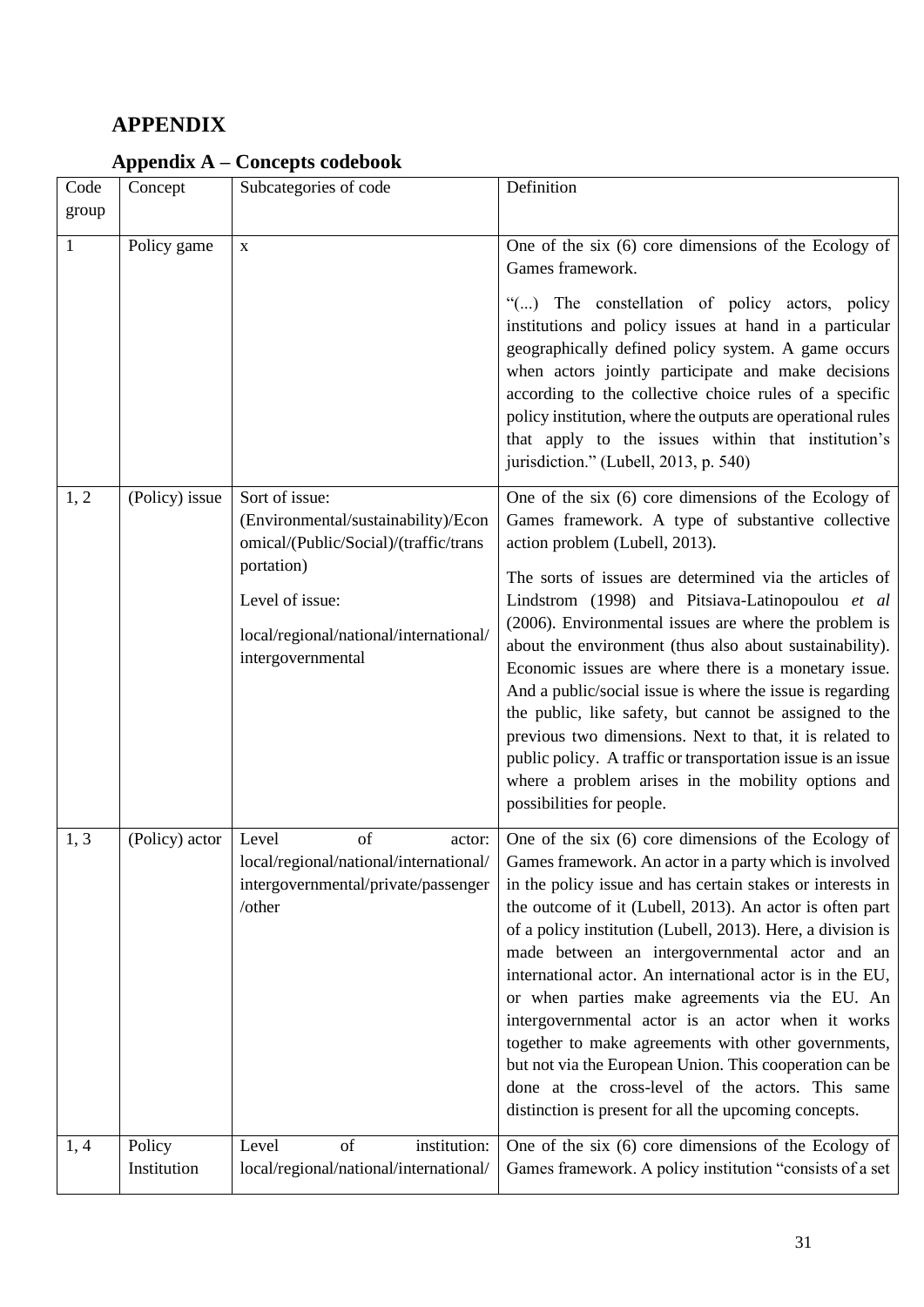|        |                                   | intergovernmental                                                                                                           | of formal rules and informal norms that structure how<br>actors make collective decisions about the "operational"<br>rules governing on-the-ground decisions about particular<br>policy issues ()" (Lubell, 2013, p. 541). In the<br>codebook, this is mainly used to determine which rules<br>and regulations are already in place before the issue is<br>solved. This also includes the resources the institution<br>has, and its actors can make use of.                                                                                            |
|--------|-----------------------------------|-----------------------------------------------------------------------------------------------------------------------------|--------------------------------------------------------------------------------------------------------------------------------------------------------------------------------------------------------------------------------------------------------------------------------------------------------------------------------------------------------------------------------------------------------------------------------------------------------------------------------------------------------------------------------------------------------|
| 1, 5   | (policy)<br>system                | of<br>Level<br>system:<br>local/regional/national/international/<br>intergovernmental                                       | One of the six (6) core dimensions of the Ecology of<br>Games framework. The policy system is about the scope<br>of the issue. "The boundary of a specific policy system<br>is defined primarily by the issue at hand. () A policy<br>system can be defined at a different scale, for example<br>local, regional, state-wide, national, and global. the<br>choice of geographical scale determines the scope of<br>inquiry for a particular analysis, but still leaves open the<br>possibility of cross-scale interactions." (Lubell, 2013, p.<br>542) |
| 1, 6   | Time                              | <2016/2016/2017/2018/2019/2020/<br>2021                                                                                     | One of the six $(6)$ core dimensions of the ecology of<br>games framework. Time is about change, since, when<br>time passes, things can change from how they used to be<br>(Lubell, 2013). Time is defined as the year in which an<br>event took place.                                                                                                                                                                                                                                                                                                |
| $\tau$ | Media<br>framing                  | Positive/negative/neutral                                                                                                   | The way in which the media frame the issue and topic of<br>the case study in their articles, and thus how the issue is<br>presented to the public. This can either be positive,<br>negative, or neutral.                                                                                                                                                                                                                                                                                                                                               |
| 8      | stakes/interes<br>t/agenda        | Level of actor it is applying to<br>local/regional/national/international/<br>intergovernmental/private/passenger<br>/other | A reason or motivation why actors (within institutions)<br>care about the issue at hand and its outcome (Lubell,<br>2013).                                                                                                                                                                                                                                                                                                                                                                                                                             |
| 9      | Funding                           | Level of where the funding comes<br>from:<br>local/regional/national/international/<br>intergovernmental                    | Monetary<br>for<br>support<br>an<br>actor/project/institution/plan/etc                                                                                                                                                                                                                                                                                                                                                                                                                                                                                 |
| 10     | Project                           | Level<br>of<br>project:<br>local/regional/national/international/<br>intergovernmental                                      | A plan of action to reach a certain goal. In this context<br>mostly a plan of action to set up sustainable transport<br>systems.                                                                                                                                                                                                                                                                                                                                                                                                                       |
| 11     | Environment<br>al<br>consequences | Positive/negative                                                                                                           | The effect a certain event/action has on the environment.                                                                                                                                                                                                                                                                                                                                                                                                                                                                                              |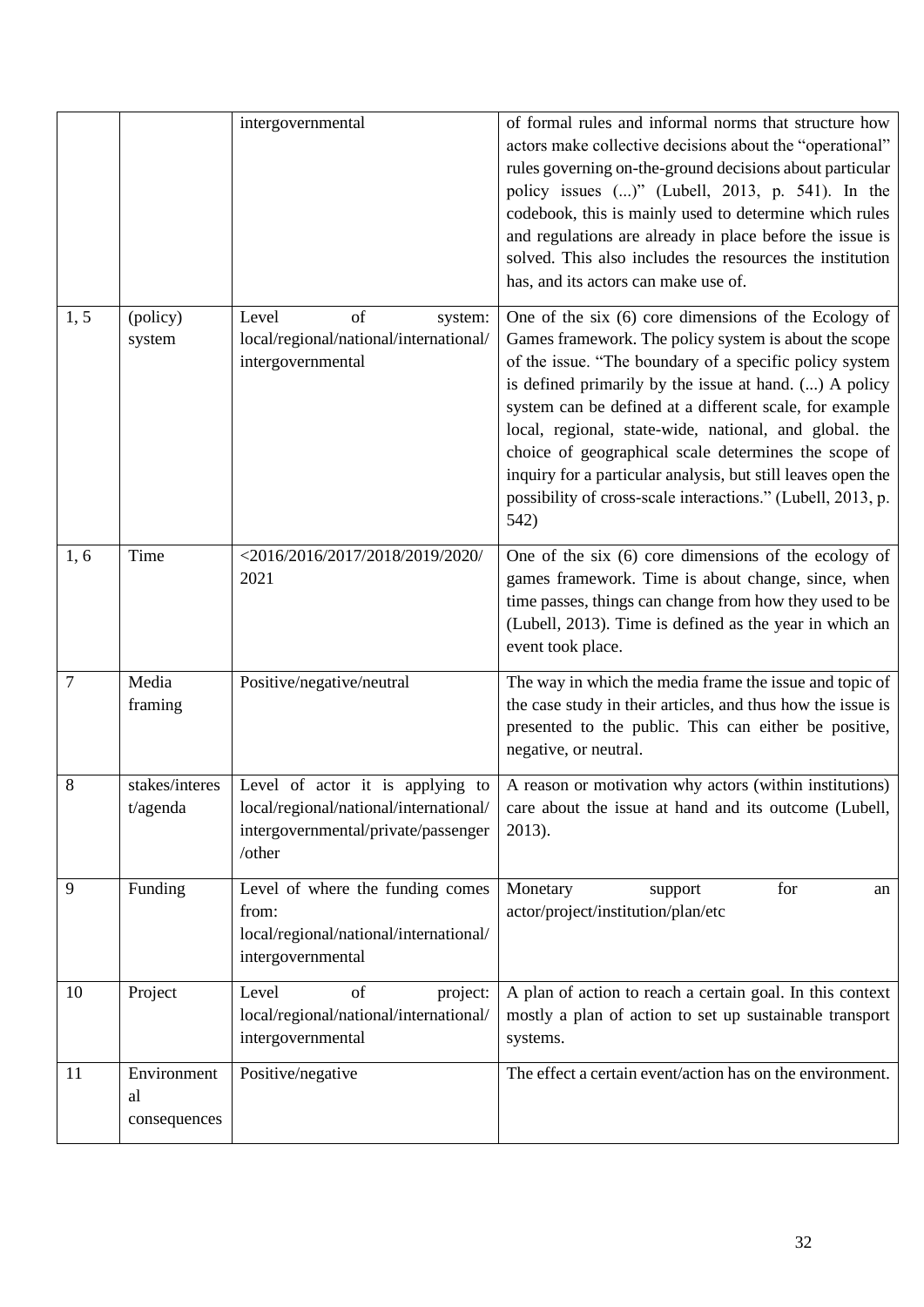| 12 | Mode<br>of<br>transport                                                                                                        | Airplane/boat/bus/car/cycling/metro<br>/train/walking                                                                                                          | The vehicle/mode people use to move between two<br>places.                                                                                                                                                                                                                                                                        |  |  |
|----|--------------------------------------------------------------------------------------------------------------------------------|----------------------------------------------------------------------------------------------------------------------------------------------------------------|-----------------------------------------------------------------------------------------------------------------------------------------------------------------------------------------------------------------------------------------------------------------------------------------------------------------------------------|--|--|
| 13 | Created<br>Level on which the policy is created:<br>regulations<br>local/regional/national/international/<br>intergovernmental |                                                                                                                                                                | A policy, rule, or regulation which is created at a certain<br>level to tackle the policy issue at hand by the actors<br>involved.                                                                                                                                                                                                |  |  |
|    |                                                                                                                                |                                                                                                                                                                | Policy set in place to tackle the policy issue (Lubell,<br>2013), and it is being implemented by all the<br>participating actors (Lindstrom, 1998).                                                                                                                                                                               |  |  |
|    |                                                                                                                                |                                                                                                                                                                | It exists out of outcomes and outputs. Policy outcomes<br>are the eventual effect and outcomes of a policy, when<br>some time has passed since the implementation (Knill &<br>Tosun, 2012). Policy outputs are the immediate effect a<br>new policy brings (Knill & Tosun, 2012).                                                 |  |  |
|    |                                                                                                                                |                                                                                                                                                                | these are the function of decisions made in games<br>(Lubell, 2013)                                                                                                                                                                                                                                                               |  |  |
| 14 | Network                                                                                                                        | Level on which the network is<br>active:<br>local/regional/national/international/<br>intergovernmental                                                        | A group of actors who are clustered together. The actors<br>in such a cluster have ties and bonds to one other (Knill<br>& Tosun, 2012). Via these ties, it is possible to work<br>together, or exchange goods/information with one<br>another.                                                                                   |  |  |
| 15 | Places                                                                                                                         | local/regional/national/international                                                                                                                          | A physical place located on a specific level or a place<br>that can be found on a specific level (like a station can<br>be found on the local level).                                                                                                                                                                             |  |  |
| 16 | Transport<br>system                                                                                                            | Level on where the transport system<br>is used:<br>local/regional/national/international                                                                       | A transportation system which is set in place at a certain<br>level. A transport system is the way the mobility options<br>on a certain level are organized and fulfils the transport<br>needs on that level (Pitsiava-Latinopoulou et al, 2006).<br>This also entails the length of travel the transport system<br>provides for. |  |  |
| 17 | Development                                                                                                                    | (Environmental/Sustainability)/Eco<br>nomical/<br>(Public/Social)/(traffic/transportatio<br>n)/technological                                                   | Growth to improve from the status quo, which is the<br>status currently in play (Pitsiava-Latinopoulou et al,<br>2006).                                                                                                                                                                                                           |  |  |
|    |                                                                                                                                | Economic development is also about<br>the economic situation of people,<br>and therefore also job-related                                                      |                                                                                                                                                                                                                                                                                                                                   |  |  |
| 18 | Kinds<br>of<br>policies                                                                                                        | Different kind of policies in place<br>when specifically mentioned:<br>Environmental/Economical/<br>(Public/Social)/(traffic/transportatio<br>n)/technological | Policies present in a certain type of field, which regulate<br>certain aspects of such a field (Pitsiava-Latinopoulou et<br>al, 2006).                                                                                                                                                                                            |  |  |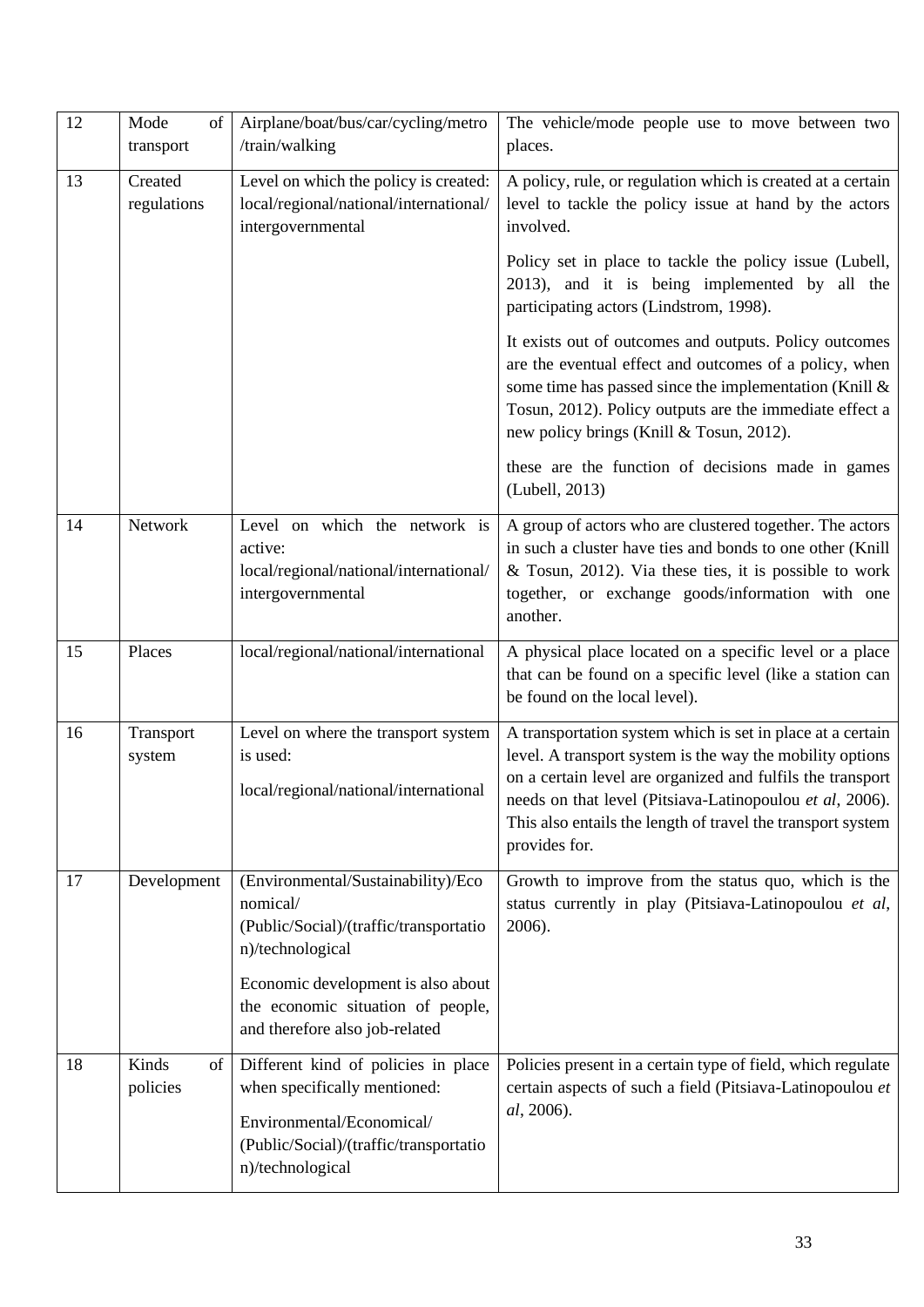| Cooperation |                   | local/regional/national/international/   When two or more actors work together to reach a |
|-------------|-------------------|-------------------------------------------------------------------------------------------|
|             | intergovernmental | certain goal (Lindstrom, 1998).                                                           |

*Table 20 - Concepts of the codebook with their distribution and meaning*

## <span id="page-36-0"></span>**Appendix B – Sources for coding**

| $\#$           | Title                                                                                                                                                                                                                                                                                                                         | Author                                    | Year | Kind of source |
|----------------|-------------------------------------------------------------------------------------------------------------------------------------------------------------------------------------------------------------------------------------------------------------------------------------------------------------------------------|-------------------------------------------|------|----------------|
| $\mathbf{1}$   | Sustainable transport systems:<br>trends and policies                                                                                                                                                                                                                                                                         | Pitsiava-Latinopoulou et al               | 2006 | Literature     |
| $\overline{2}$ | Regional<br>cooperation<br>and<br>sustainable<br>growth:<br>nine<br>councils of government in<br>Northeast Illinois                                                                                                                                                                                                           | Lindstrom                                 | 1998 | Literature     |
| 3              | institutional<br>Governing<br>complexity: the ecology of<br>games framework                                                                                                                                                                                                                                                   | Lubell                                    | 2013 | Literature     |
| $\overline{4}$ | Vierlandenverdrag<br>(supplementing<br>the<br>1993<br>agreement)                                                                                                                                                                                                                                                              | Governments of NL, UK, BE, &<br><b>FR</b> | 2020 | Policy Paper   |
| 5              | 1993 Agreement                                                                                                                                                                                                                                                                                                                | Governments of UK, BE, & FR               | 1993 | Policy Paper   |
| 6              | Agreement<br>between<br>the<br>Government of the United<br>Kingdom of Great Britain and<br>Northern Ireland<br>and<br>the<br>Government of the Kingdom of<br>the Netherlands concerning<br><b>Border Controls on Rail Traffic</b><br>between the Netherlands and<br>the United Kingdom using the<br><b>Channel Fixed Link</b> | Governments of NL & UK                    | 2020 | Policy Paper   |
| $\tau$         | French<br>Treaty between<br>the<br>Republic<br>United<br>and<br>the<br>Kingdom of Great Britain and<br>Northern Ireland concerning<br>the Construction and Operation<br>by Private Concessionaires of a<br>Channel Fixed Link, done at<br>Canterbury on 12 February<br>1986, which entered into force<br>on 29 July 1987      | Governments of UK & FR                    | 1986 | Policy Paper   |
| 8              | Special Arrangement between<br>the Government of the French<br>Republic, the Government of                                                                                                                                                                                                                                    | Governments of NL, UK, BE, &<br><b>FR</b> | 2020 | Policy Paper   |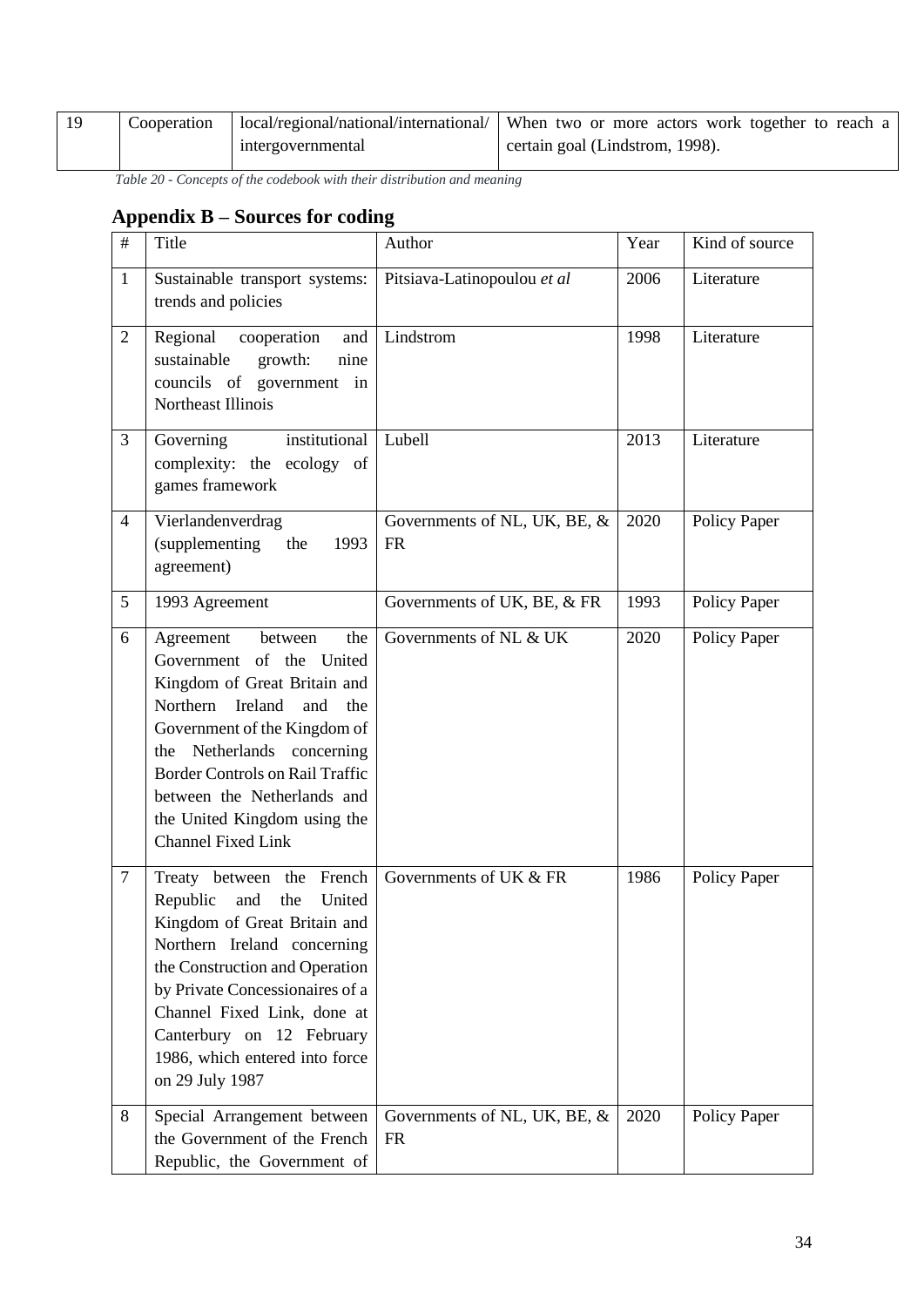|    | the Kingdom of Belgium, the<br>Government of the Kingdom of<br>Netherlands<br>and<br>the<br>the<br>Government of the United<br>Kingdom of Great Britain and<br>Northern Ireland concerning<br>Security Matters relating to<br>Trains using the Channel Fixed<br>Link                                                                                                                            |                                           |      |                               |
|----|-------------------------------------------------------------------------------------------------------------------------------------------------------------------------------------------------------------------------------------------------------------------------------------------------------------------------------------------------------------------------------------------------|-------------------------------------------|------|-------------------------------|
| 9  | Agreement<br>the<br>between<br>Government of the United<br>Kingdom of Great Britain and<br>Ireland<br>Northern<br>and<br>the<br>Government of the Kingdom of<br>Belgium,<br>concerning<br>Immigration Controls on Rail<br>Traffic between Belgium and<br>the United Kingdom using the<br><b>Channel Fixed Link</b>                                                                              | Governments of UK & BE                    | 2013 | Policy Paper                  |
| 10 | Protocol<br>between<br>the<br>Government of the United<br>Kingdom of Great Britain and<br>Northern<br>Ireland<br>and<br>the<br>Government of the French<br>Republic Concerning Frontier<br>Controls<br>and<br>Policing,<br>Criminal<br>Cooperation<br>in<br>Justice, Public Safety and<br>mutual Assistance Relating to<br>the Channel Fixed Link, which<br>entered into force 2 August<br>1993 | Governments UK & FR                       | 1991 | Policy Paper                  |
| 11 | Antwoord op vragen van de<br>leden Kröger en Ziengs over de<br>douanecontrole Eurostar                                                                                                                                                                                                                                                                                                          | Dutch Ministries of J&V and<br><b>IeW</b> | 2018 | Governmental<br>documentation |
| 12 | Vragen van de leden Kröger<br>(GroenLinks)<br>en<br>Ziengs<br>(VVD) aan de minister van<br>Infrastructuur en Waterstaat en<br>de Staatssecretaris van Justitie<br>en Veiligheid over de EuroStar<br>trein naar London (ingezonden<br>5<br>februari<br>2020,<br>nr.<br>2020Z02132)                                                                                                               | Dutch Ministries of J&V and<br><b>IeW</b> | 2020 | Governmental<br>documentation |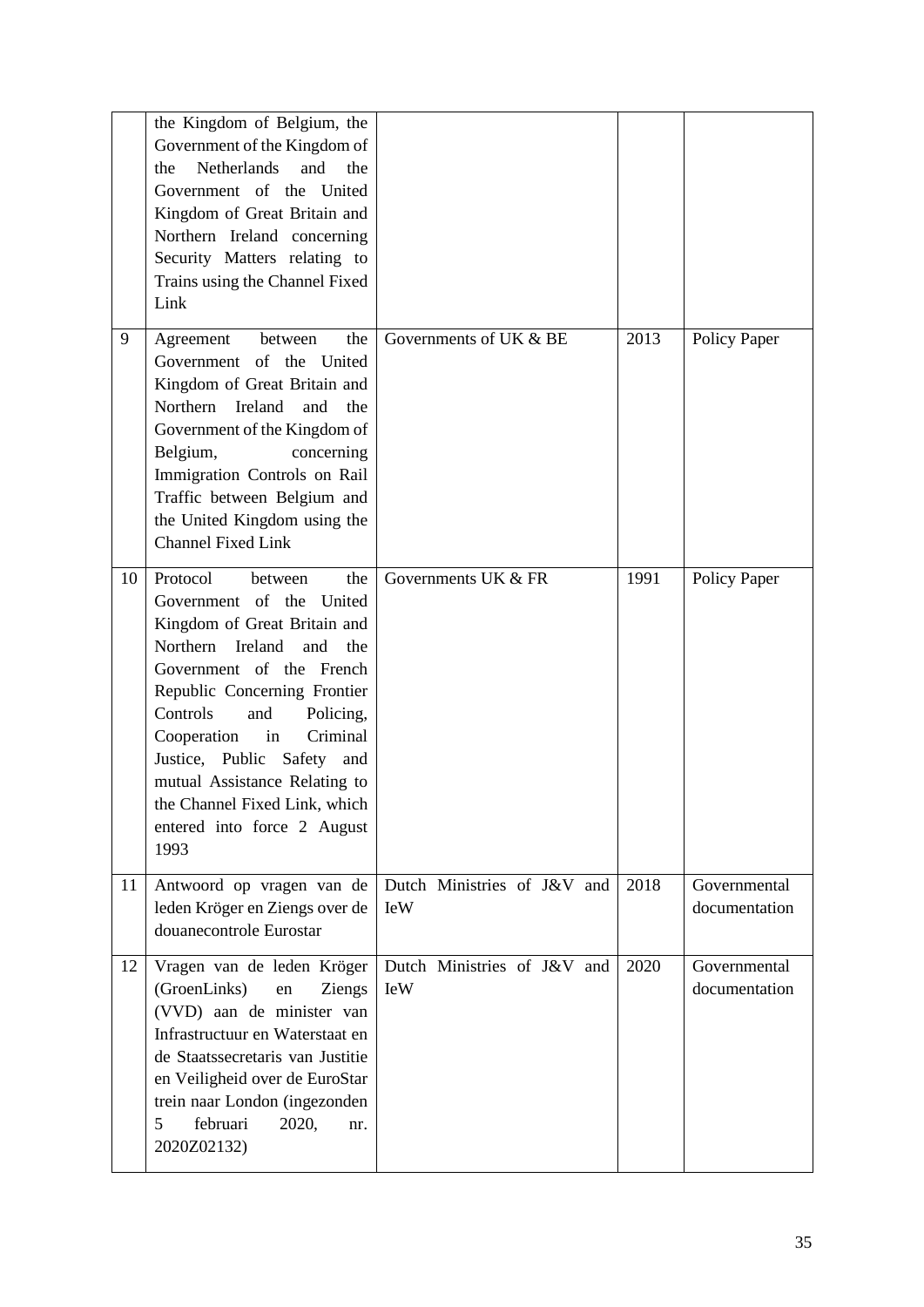| 13 | New Eurostar treaties open up<br>direct travel from Amsterdam<br>to London    | Department for Transport, Home<br>Office, The Rt Hon Brandon<br>Lewis MP, and The Rt Hon<br><b>Grant Shapps MP</b> | 2020 | Governmental<br>documentation |
|----|-------------------------------------------------------------------------------|--------------------------------------------------------------------------------------------------------------------|------|-------------------------------|
| 14 | Transport Secretary hails new<br>horizons for rail travel across<br>Europe    | Home Office, Department for<br>Transport, The Rt Hon Priti Patel<br>MP, and The Rt Hon Grant<br>Shapps MP          | 2020 | Governmental<br>documentation |
| 15 | Met de trein naar Londen, goed<br>alternatief voor het vliegtuig?             | <b>NOS</b>                                                                                                         | 2018 | Media                         |
| 16 | Meer internationale<br>treinkaartjes verkocht                                 | <b>NOS</b>                                                                                                         | 2019 | Media                         |
| 17 | Rechtstreekse<br>trein<br>naar<br>Londen vanaf 30 april                       | <b>NOS</b>                                                                                                         | 2020 | Media                         |
| 18 | Eurostar to launch London-<br>Amsterdam direct service in<br>April            | The Guardian                                                                                                       | 2018 | Media                         |
| 19 | London-<br>Eurostar<br>expands<br>Amsterdam service to three<br>trains a day  | The Guardian                                                                                                       | 2019 | Media                         |
| 20 | launch<br>direct<br>Eurostar<br>to<br>Amsterdam to London route in<br>October | The Guardian                                                                                                       | 2020 | Media                         |

*Table 21 – Overview of the coded sources*

## <span id="page-38-0"></span>**Appendix C – Sankey Diagrams**



*Diagram 1 - Sankey Diagram Policy Issues per document group*